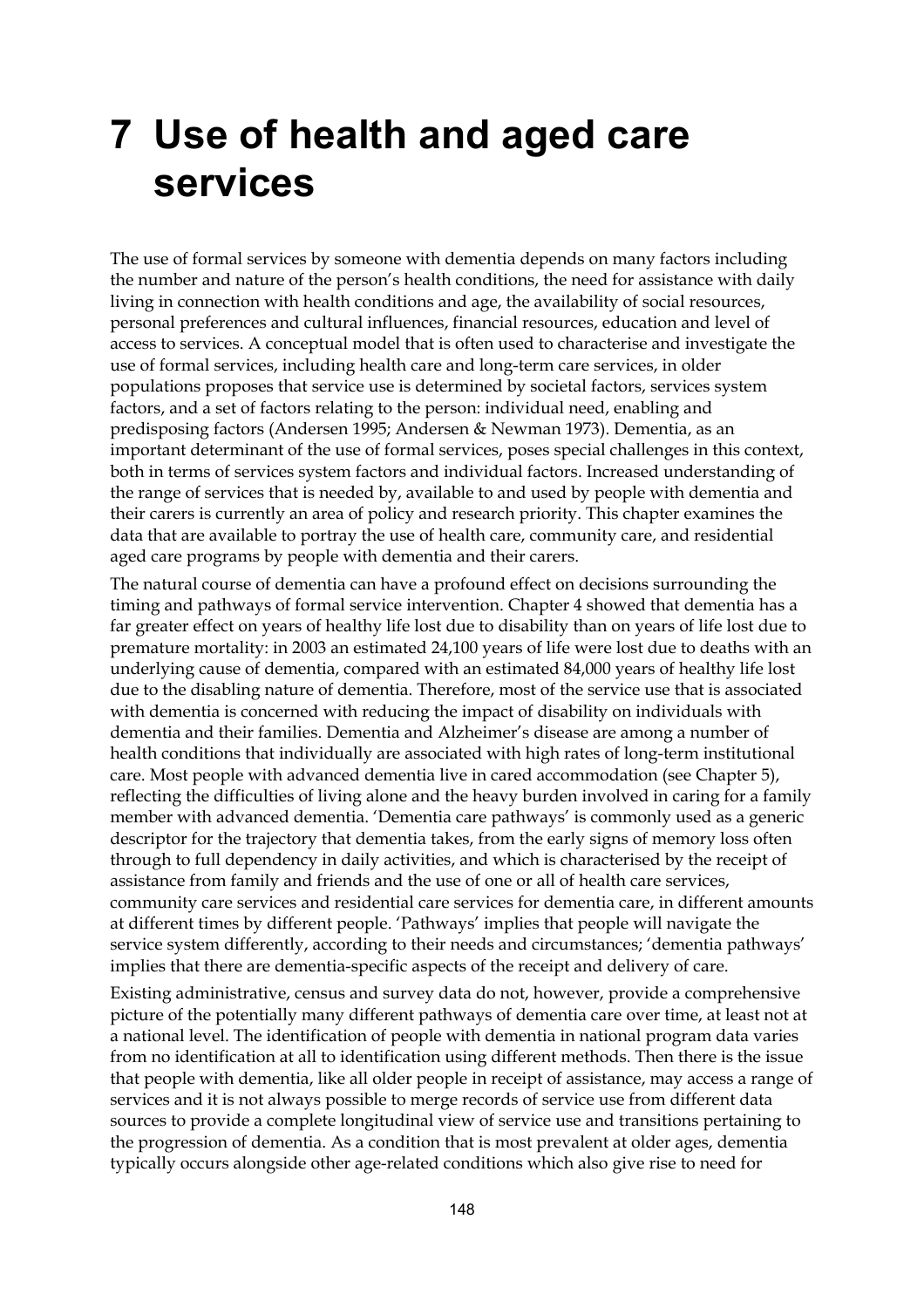assistance. There is thus the added complexity that a service episode for a person with dementia can occur in three main contexts:

- 1. Service is sought and received because the person has dementia—for example, a person attends a general practitioner because of the impact of dementia on daily living.
- 2. Service is sought for some other reason but the service episode is impacted by the presence of dementia—for example, a patient undergoes surgery in hospital for another condition but rehabilitation is slower or recovery is otherwise complicated by the presence of dementia.
- 3. Service is incidental and mostly unrelated to the presence of dementia—for example, a person with dementia was receiving home help services due to a physical condition, long before they experienced the effects of dementia and the diagnosis of dementia has as yet not altered the level or type of home help received.

Public policy interest in the use of health and aged care services associated with dementia can be focused on the extent to which people with dementia and their carers are part of the target groups of various programs and services, but may also be concerned with the extent to which the use of programs is dementia-care specific. These different, both important aspects of service use by people with dementia and their carers are relevant to service development and workforce planning and for understanding the present and potential future impact of dementia across the range of relevant programs that relates to managing the care needs of people at different stages of dementia in different service delivery settings.

This chapter looks at the use of major health and aged care programs from both perspectives, where possible, and highlights gaps in the data that currently limit our understanding of dementia care pathways. Data sources used for this exercise are described in Chapter 3 and are summarised in Table 7.1 with respect to the types of services discussed.

Presently, it is not possible to give a complete coverage of service use by people affected by dementia, mainly because of the limited available data. Most notably:

- Programs that deliver multidisciplinary, diagnostic and therapeutic services for people with cognitive impairment operate in some states and territories but national data on comparable services are not readily available (e.g. Cognitive, Dementia and Memory Service Clinics in Victoria).
- Hospital outpatient services used by people with dementia are not identified.
- Any dementia-specific services, including support services for carers of people with dementia, that are funded and operated by state and territory governments (as opposed to national aged care and carer support programs) are not identified.
- Information on the use of services funded by the Home and Community Care (HACC) program by people with dementia is not currently available. HACC is the largest program for the delivery of community care to frail older people and younger people with a disability. People with dementia-related need for assistance and family carers of such people are included in the HACC target population and dementia-specific initiatives are funded under the HACC program (see for example Victorian Government Department of Human Services 2004). Data on client levels of dependency, including dementia status, are not recorded in the HACC Minimum Data Set Version 1.<sup>10</sup> A HACC dependency pilot survey of almost 1,000 clients conducted in Victoria in 2002 revealed

 $\overline{a}$ 

<sup>10</sup> Dependency data items have been adopted for HACC MDS Version 2. These data were not available for this report.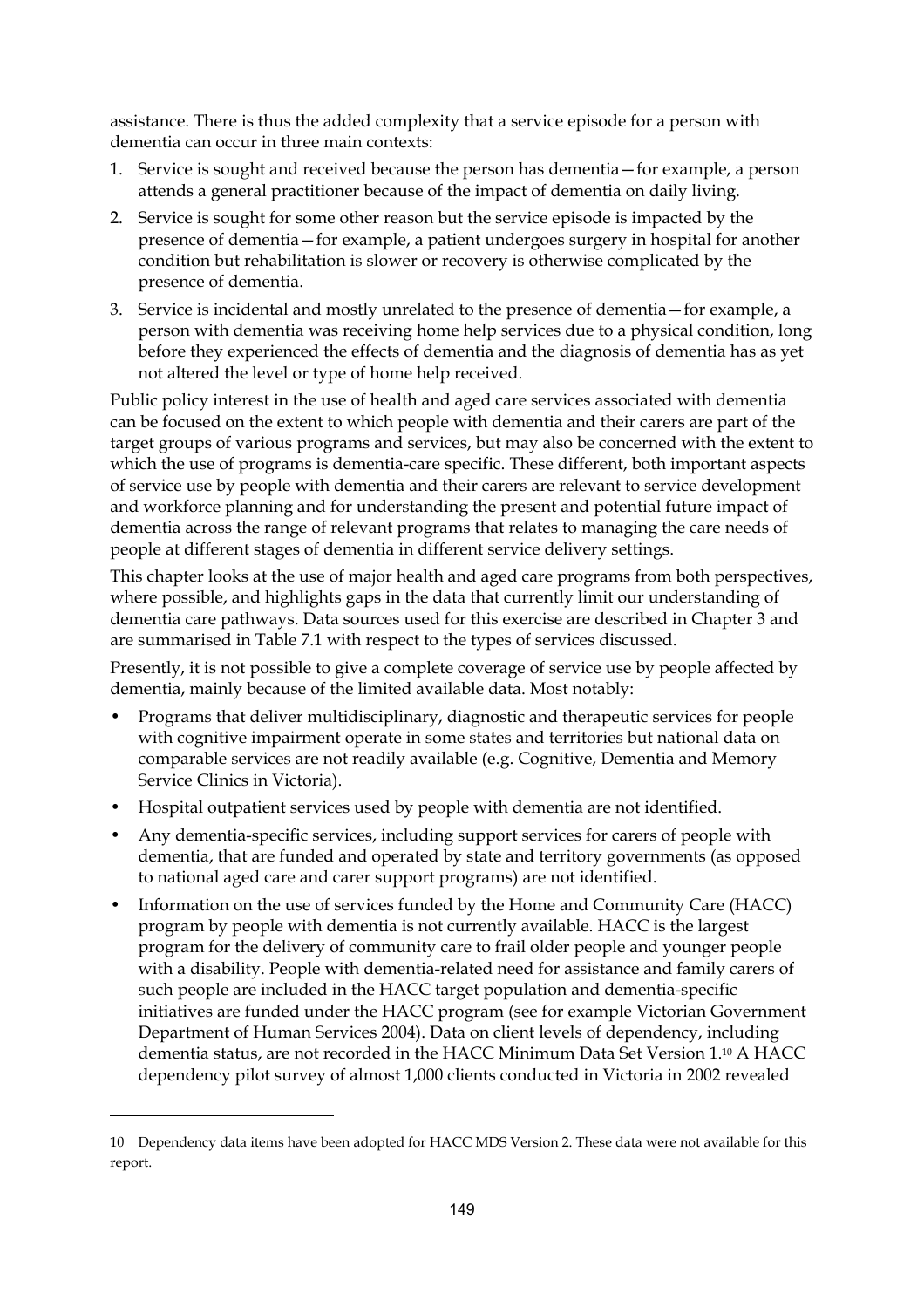that 5.2% were reported to have dementia (4% of clients aged 65–74 years and 10% of clients aged 85 years or more; Victorian Government Department of Human Services 2004). Were this proportion to apply to the national HACC client population, there would have been around 35,400 HACC clients with dementia in 2003–04.11

- HACC assessment agencies perform assessments of people with dementia who are referred for HACC services. These are not represented here under Assessment Services due to HACC data limitations.
- Psychogeriatric Care Units are not reported here.

| Service category/program                                      | Data sources (owner/custodian)                                                                                              | <b>Scope</b>                                                                                                                                                                                                  |
|---------------------------------------------------------------|-----------------------------------------------------------------------------------------------------------------------------|---------------------------------------------------------------------------------------------------------------------------------------------------------------------------------------------------------------|
| <b>Medical services</b>                                       |                                                                                                                             |                                                                                                                                                                                                               |
| General practice patient encounters                           | Bettering the Evaluation and Care of<br>Health (BEACH) survey 1998-2003<br>(AIHW/University of Sydney)                      | Population estimates of GP encounters<br>for the management of dementia derived<br>using age-sex-specific encounter rates                                                                                     |
|                                                               | Medicare Benefits Schedule A1 claims<br>data (Medicare Australia)                                                           | in the BEACH survey                                                                                                                                                                                           |
| General practice referrals to<br>specialists & other services | BEACH survey 1998-2003<br>(AIHW/University of Sydney)                                                                       | Population estimates of referrals for the<br>management of dementia derived using<br>age-sex-specific referral rates in the<br><b>BEACH</b> survey                                                            |
|                                                               | Medicare Benefits Schedule (MBS) A1<br>claims data (Medicare Australia)                                                     |                                                                                                                                                                                                               |
| <b>Pharmacy services</b>                                      | Pharmaceutical Benefits Scheme (PBS) &<br><b>Repatriation Pharmaceutical Benefits</b><br>Scheme (RPBS) (Medicare Australia) | Number of prescriptions for dementia-<br>specific drugs dispensed under the PBS<br>& RPBS                                                                                                                     |
|                                                               | BEACH survey 1998-2003<br>(AIHW/University of Sydney)                                                                       | Prescriptions for other drugs used to<br>manage dementia & its symptoms                                                                                                                                       |
| <b>Assessment services</b>                                    |                                                                                                                             |                                                                                                                                                                                                               |
| Aged Care Assessment Program                                  | ACAP MDS (DoHA)                                                                                                             | ACAT recommendations by dementia<br>status of ACAP clients                                                                                                                                                    |
| <b>Community care services</b>                                |                                                                                                                             |                                                                                                                                                                                                               |
| Dementia Education & Support<br>Program                       | DESP Database (Alzheimer's Australia)                                                                                       |                                                                                                                                                                                                               |
| <b>Community Aged Care Packages</b>                           | CACP census 2002 (AIHW)                                                                                                     | CACP clients in 2002 by dementia<br>status & type of assistance                                                                                                                                               |
| Extended Aged Care at Home                                    | EACH census 2002 (AIHW)                                                                                                     | EACH clients in 2002 by dementia<br>status & type of assistance                                                                                                                                               |
| National Respite for Carers Program                           | NRCP MDS (DoHA)                                                                                                             |                                                                                                                                                                                                               |
| <b>Residential aged care services</b>                         |                                                                                                                             |                                                                                                                                                                                                               |
| Residential Aged Care Program                                 | Survey of Disability, Ageing & Carers<br>(ABS)                                                                              | Cared accommodation component of the<br>survey, by dementia status & care<br>category approximated by a mapping of<br>survey questions to items on the<br>Resident Classification Scale funding<br>instrument |
| Hospital services-admitted<br>patients                        | National Hospital Morbidity Database<br>(AIHW)                                                                              | Hospital separations with a diagnosis<br>code for dementia                                                                                                                                                    |

| Table 7.1: Service categories and related programs reported in Chapter 7 |  |  |
|--------------------------------------------------------------------------|--|--|
|                                                                          |  |  |

 $\overline{a}$ 

<sup>11</sup> HACC serviced 707,207 clients nationwide in 2003–04 (DoHA 2004a: Table A3). Age groups 65–79 and 80+ made up similar proportions in the HACC client population and in the Victorian HACC dependency pilot study.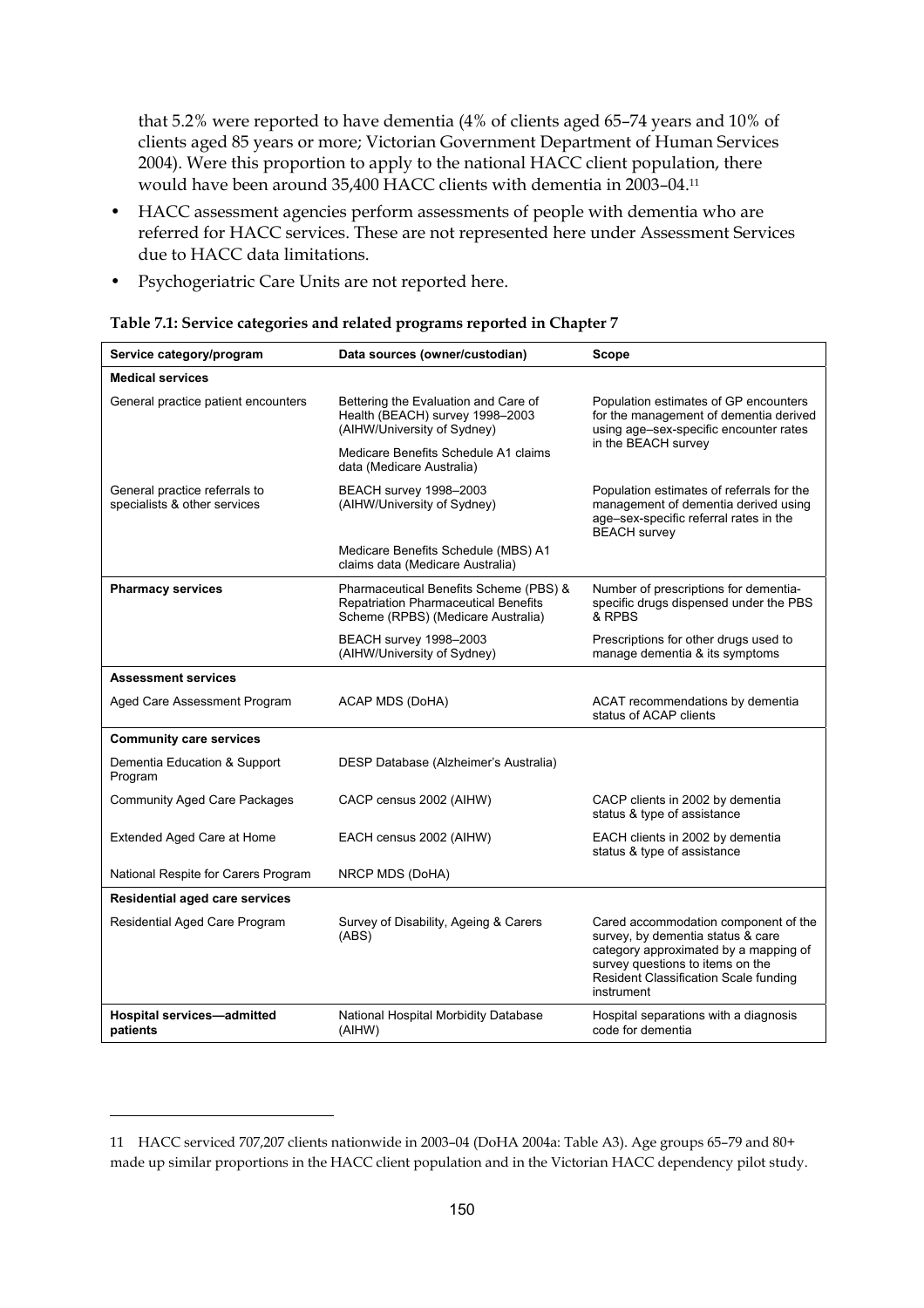### **Summary**

In 2003 an estimated 175,000 people in Australia had some type of dementia and 83,000 of this group experienced dementia of such severity that they always or sometimes needed assistance with basic daily activities (27,000 in households and 56,000 in high level residential aged care). The use of services by people with dementia, in relation to the programs listed above, is summarised in Table 7.2. Approximately 68,000 permanent residents with dementia in aged care facilities collectively used 24.7 million residential aged care bed-days. People with dementia accounted for 1.4 million patient days for 83,000 hospital separations. An estimated 450,000 GP–patient encounters, 83,000 GP-ordered pathology services, 42,000 referrals by GPs to other health care providers and 10,000 GPordered imaging services in 2003 were for the diagnosis and management of dementia.

| Year    | <b>Service</b>                                   | <b>Number</b>                            |
|---------|--------------------------------------------------|------------------------------------------|
| 2003    | GP encounters <sup>(a)</sup>                     | 450,000                                  |
| 2003    | Imaging services <sup>(a)</sup>                  | 10,000                                   |
| 2003    | Pathology services <sup>(a)</sup>                | 82,500                                   |
| 2003    | Referrals <sup>(a)</sup>                         | 42,000                                   |
| 2003-04 | Hospital bed-days                                | 1.4 million                              |
| 2003-04 | Hospital separations                             | 82,800                                   |
| 2003    | Residential aged care services                   | 67,650 permanent residents with dementia |
| 2003    | Residential aged care bed-days                   | 24.7 million                             |
|         | <b>HACC</b> services                             | unknown                                  |
| 2004-05 | <b>ACAP clients</b>                              | 35,000                                   |
| 2002    | <b>CACP</b> clients                              | 4,600                                    |
| 2002    | <b>EACH</b> clients                              | 90                                       |
| 2003-04 | Pharmaceuticals-dementia-specific <sup>(b)</sup> | 285,000                                  |
| 2003    | Pharmaceuticals-other <sup>(c)</sup>             | 90,000                                   |

|  |  | Table 7.2: Services provided for people with dementia |
|--|--|-------------------------------------------------------|
|--|--|-------------------------------------------------------|

(a) Services provided to manage dementia only. GPs also provided or ordered additional services for people with dementia to manage their other conditions. Encounters data derived using age-specific rates of dementia from BEACH, extrapolated to A1 Medicare claims data for each age group, with an additional adjustment for non-Medicare paid encounters by their age distribution.

(b) Prescriptions for dementia-specific pharmaceuticals on PBS/RPBS and private scripts.

(c) Pharmaceuticals prescribed by a GP to manage dementia. Specialist prescriptions not included.

## **7.1 General practice**

Consulting a doctor is the second most common health-related service intervention for Australians, after the use of medications (ABS 1997). The key role of general practitioners in the diagnosis and management of dementia is well recognised in Australia and overseas (see for example Bruce et al. 2002; Brodaty et al. 1994, cited in Downs 1996) and the Royal Australian College of General Practitioners has endorsed guidelines for the care of general practice patients with dementia (Bridges-Webb & Wolk 2003). Diagnosis is a main element of dementia care in general practice but doctors and practice nurses are involved in a variety of functions: identifying patients who have a suspected dementing illness; excluding (and treating) treatable causes; referring patients to specialist services for further diagnosis;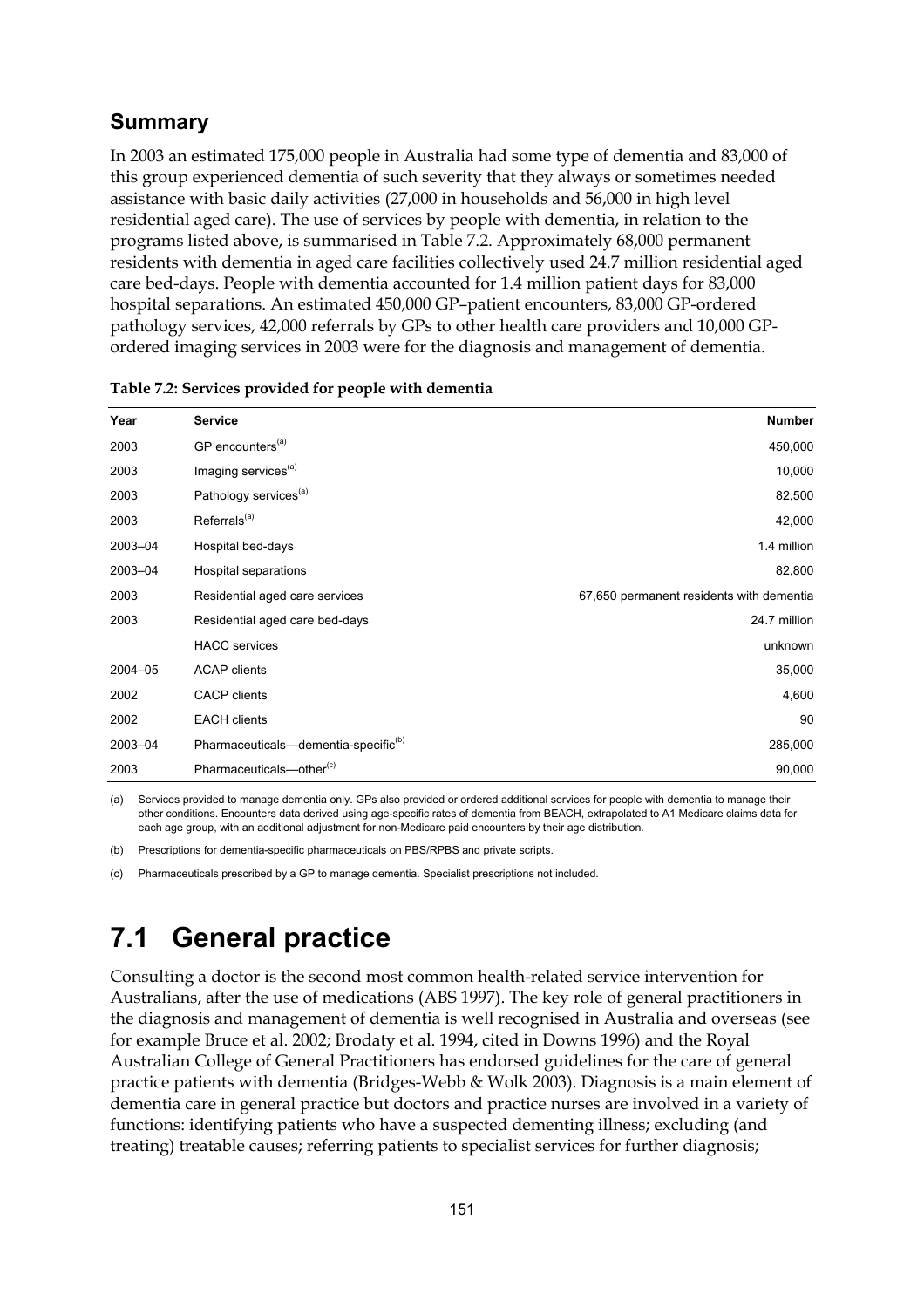providing information about diagnosis and prognosis of dementia; assessing the carer's ability to cope; providing information about available services and benefits; helping with access to a range of support services; providing support to family carers; and attending to the medical needs of people with dementia and their carers (Downs 1996).

Diagnosis is not always straightforward because of the insidious onset and progression of the condition, and many GPs face 'legitimate anxieties' in diagnosis and management of dementia (Brodaty et al. 1994, cited in Downs 1996). A person in the early stages of dementia may be able to continue to function well for some time without formal assistance (or additional formal assistance), particularly if there is support from family. But over time a series of important questions arise that may rely on a medical diagnosis of dementia or Alzheimer's disease, such as access to dementia-specific drugs, use of motor vehicles, personal safety, management of personal finances, and access to community services. Diagnosis can lead to understanding and acceptance among relatives and friends of the person's functional impairments. Early detection and management of comorbidities is particularly important when dementia is present; left untreated, other conditions such as arthritis and depression have been found to cause excess disability in approximately 60% of people with dementia (McLean 1993, cited in Downs 1996). Yet many cases of dementia are identified late in the disease following a medical or carer crisis (Bruce et al. 2002; Downs 1996). People may delay seeking a formal diagnosis of dementia if cognitive decline is disguised by the effects on daily living of other health conditions, if it is attributed to normal ageing, or as a result of lack of acceptance and stigmatisation of dementia.

The clinical activities of GPs are the subject of the ongoing BEACH survey, described in Chapter 3. BEACH is the main source of information about dementia care in general practice. BEACH data highlight the important links between general practitioners and other health and community care providers, including, but not limited to, geriatricians and Aged Care Assessment Teams (ACATs). In BEACH, the content of a doctor–patient encounter is described in terms of the problems managed and the management techniques applied to each of these problems (Box 7.1). Up to three patient reasons for encounter (RFEs) and up to four diagnoses or problems may be recorded for a single encounter.

#### **Box 7.1: Using the BEACH database**

*In analysing the BEACH database, the GP–patient encounter is the primary unit of analysis. Proportions (%) are only used when describing the distribution of an event that can arise only once at a consultation (e.g. patient characteristics such as age and sex or consultation characteristics such as Medicare item number), or to describe the distribution of events within a class of events (e.g. problem A as a percentage of total problems). Rates per 100 encounters are used when an event can occur more than once at the consultation (e.g. patient reasons for encounter, problems managed or medications). Rates per 100 problems are also sometimes used when a management event can occur more than once per problem managed. In general, the following results present the number of observations (n), the rate per 100 encounters and the 95% confidence intervals (CIs).* 

### **GP–patient encounters for the management of dementia, 1998–2004**

On the basis of all of the data collected through the BEACH survey over the first six years from 1998, dementia was managed by GPs at a rate of 0.43 per 100 GP–patient encounters (95% CI: 0.42–0.45), fluctuating from 0.34 per 100 encounters in 2000–01 to 0.51 per 100 encounters in 2003–04 (Table 7.3). The dementia was described as 'Alzheimer's disease/dementia' in about 21% of these encounters, and as 'dementia' in 76% of these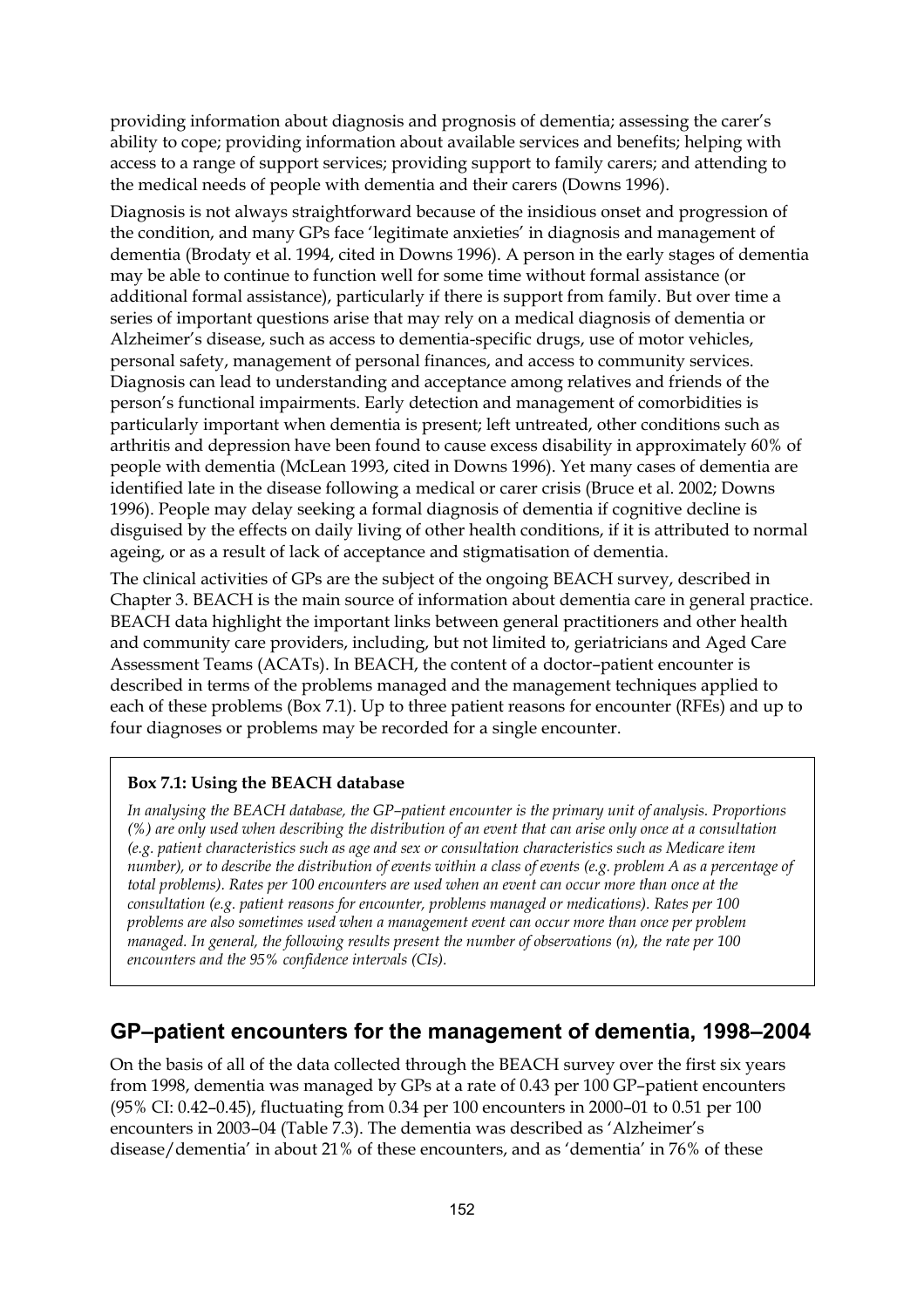encounters. Within the dementia group, the condition labelled Alzheimer's disease/dementia was managed at a rate of between 0.07 and 0.13 per 100 encounters.

The management rate of dementia rate increased with patient age, from 0.01 per 100 encounters for people aged 0–64 years, to 0.06 per 100 encounters for people aged 65–74 years and up to 0.36 per 100 encounters for people aged 75 years or over. As would be expected from the prevalence of dementia in the population, an overwhelming majority (84%) of GP–patient encounters involving the management of dementia were for people aged 75 years or over, with around 13% being for people aged 65 to 74 years. Just 3% of GP– patient encounters for dementia management over the period 1998–99 to 2003–04 were for people aged less than 65 years.

Even if a patient has dementia, the condition may not be managed in every one of the GP– patient encounters and hence will not be captured in BEACH data. A substudy in BEACH was conducted in 2001 to estimate the prevalence of dementia among general practice patients (see Box 7.2).

#### **Box 7.2: Dementia prevalence among general practice patients**

*Estimates of the prevalence of dementia among GP patients are drawn from a single substudy in BEACH, conducted as one part of the Supplementary Analysis of Nominated Data (SAND) program. In SAND, a section of the recording form investigates aspects of patient health or health-care delivery in general practice not covered by the consultation-based information. Different questions are asked of the patient in each sample period.* 

*Specific investigations have been conducted under this program to investigate the prevalence of Alzheimer's disease and other dementias in adult general practice patients—that is, among people aged 18 and over—and to measure the proportion of general practice patients not diagnosed with Alzheimer's or other dementia who (in the GP's opinion) were likely to have dementia or the early signs of Alzheimer's. The proportion of the undiagnosed patients who had taken a Mini Mental Health Assessment (MMHA) was also explored (AIHW: GPSCU 2002).* 

*This study used a sample of 2,194 encounters with adults from 88 GPs collected in 2001. The prevalence of diagnosed Alzheimer's disease in this adult general practice patient population was 1.6% (95% CI: 0.0– 4.4), and the prevalence of diagnosed dementia was 2.4% (95% CI: 0.0–5.4).* 

*Of adult patients not diagnosed with dementia, 4.2% displayed cognitive impairment, 4.9% encountered difficulties with daily living and 5.6% experienced behavioural changes. All three of the above symptoms were displayed by 1.4% of patients, 2.7% had two of the three symptoms, and 5.0% displayed one symptom.* 

*A MMHA had been used for 2.4% of the 2,046 adult patients without dementia, including Alzheimer's, for whom a response to this question was provided. Use of a MMHA was rare (0.9% assessed) for patients with no symptoms of dementia, but more common (51.7% assessed) with patients who had all three dementia symptoms.* 

*GPs were asked whether it was likely that patients without diagnosed dementia actually had signs of dementia or early Alzheimer's. GPs indicated that 59 patients (2.9%) were likely to have dementia not yet diagnosed, and 20 patients (1.0%) were likely to have early Alzheimer's not yet diagnosed. Combined, GPs indicated that 63 patients (3.1%) were likely to have undiagnosed dementia or early Alzheimer's.* 

*Overall, of the 2,098 adult patients with data available, 52 (2.5%) had diagnosed dementia, and a further 59 (2.8%, 95% CI: 0.0–6.5) were thought likely to have undiagnosed dementia. More than half of these patients were aged 75 years or more. By far the majority of these expressed opinions were based on clinical opinion rather than on results of a MMHA.*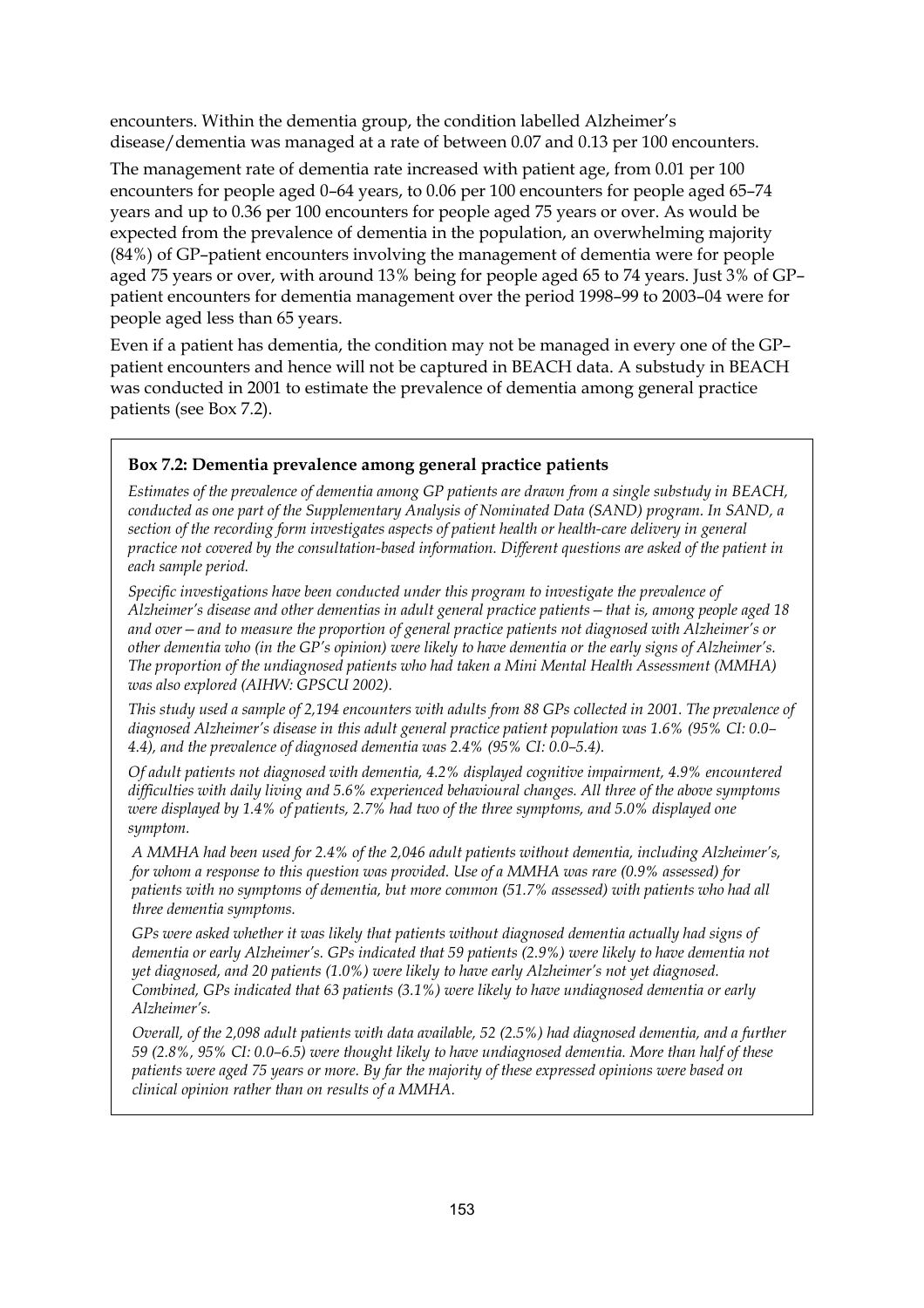## **Patient characteristics**

Table 7.3 shows the age and sex of patients for whom dementia was managed in each of the years 1998–99 to 2003–04. Patients managed for dementia were more likely to be aged 75 years and over and were more likely to be female than male.

| <b>Survey year</b>                                        | 1998-99 | 1999-00 | 2000-01 | $2001 - 02$ | $2002 - 03$ | 2003-04 | 1998-2004 |
|-----------------------------------------------------------|---------|---------|---------|-------------|-------------|---------|-----------|
| Number of dementia encounters in<br><b>BEACH</b> database | 409     | 451     | 344     | 480         | 419         | 511     | 2,614     |
| Sex of patient                                            |         |         |         |             |             |         |           |
| Males                                                     | 34.5%   | 27.8%   | 31.7%   | 31.8%       | 29.3%       | 27.7%   | 30.3%     |
| Females                                                   | 65.5%   | 72.2%   | 68.3%   | 68.2%       | 70.7%       | 72.3%   | 69.7%     |
| Age group                                                 |         |         |         |             |             |         |           |
| $0 - 64$                                                  | 3.7%    | 4.2%    | 4.1%    | 1.7%        | 3.3%        | 3.1%    | 3.3%      |
| $65 - 74$                                                 | 15.2%   | 12.6%   | 12.2%   | 12.3%       | 11.9%       | 12.9%   | 12.9%     |
| $75+$                                                     | 81.2%   | 83.1%   | 83.7%   | 86.0%       | 84.7%       | 84.0%   | 83.9%     |
| Type of dementia                                          |         |         |         |             |             |         |           |
| Alcoholic dementia                                        | 0.2%    | 0.9%    | 0.0%    | 0.2%        | 0.2%        | 0.4%    | 0.3%      |
| Alzheimer's disease/dementia                              | 18.1%   | 16.0%   | 20.3%   | 26.3%       | 26.5%       | 18.0%   | 20.8%     |
| Dementia                                                  | 77.3%   | 79.6%   | 74.4%   | 71.5%       | 70.9%       | 79.6%   | 75.7%     |
| Senile dementia                                           | 4.4%    | 3.5%    | 5.2%    | 2.1%        | 2.4%        | 2.0%    | 3.1%      |
| <b>Total BEACH encounters</b>                             | 98,400  | 104,700 | 99,900  | 98,300      | 100,800     | 98,877  | 602,100   |
| Dementia encounters per 100<br>encounters                 | 0.42    | 0.43    | 0.34    | 0.49        | 0.42        | 0.51    | 0.43      |

**Table 7.3: Characteristics of the patients at dementia encounters, 1998–99 to 2003–04** 

*Note:* Missing data removed in calculation of rates.

*Source:* AIHW analysis of BEACH data.

### **Management**

Management of a condition during an encounter can involve a number of strategies. In BEACH, management data include medications prescribed, advice given for over-thecounter medications and other medications supplied by the GP. Details for each medication comprise brand name, form (where required), strength, regimen, status (if new medication for this condition for this patient) and number of repeat prescriptions. Non-pharmacological management includes counselling and procedures, new referrals, and orders for pathology and imaging (Table 7.4).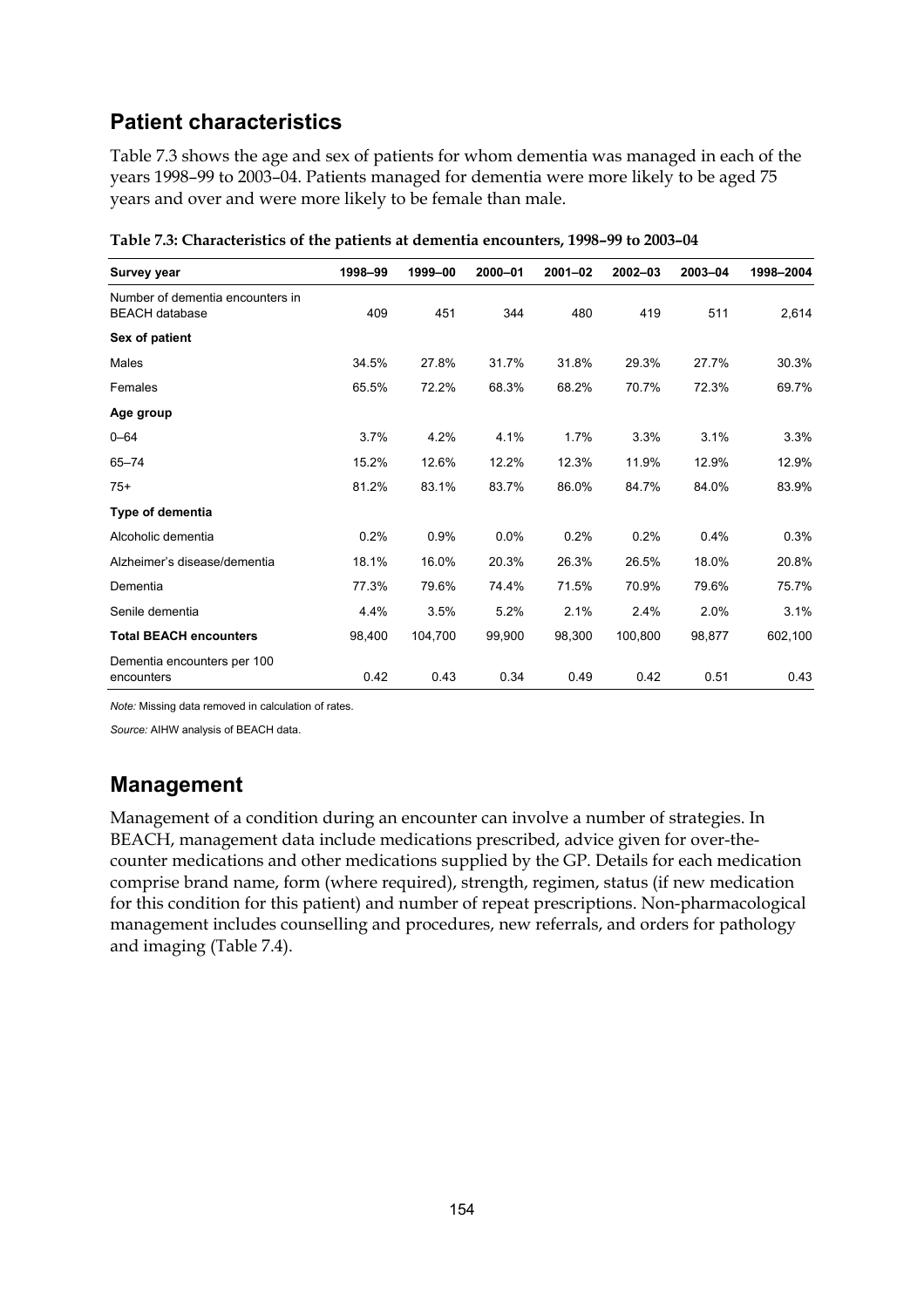|                                      | <b>Males</b> | <b>Females</b> | <b>Total attendances</b> |
|--------------------------------------|--------------|----------------|--------------------------|
| GP-patient encounters for dementia   | 140          | 370            | 511                      |
| Rate per 100 encounters for dementia |              |                |                          |
| Referrals to specialists             | 14.0         | 7.3            | 9.1                      |
| Imaging                              | 1.6          | 2.4            | 2.2                      |
| Pathology                            | 16.8         | 18.6           | 17.9                     |
| Prescriptions (any)                  | 70.6         | 55.7           | 60.3                     |

#### **Table 7.4: General practice service use for people managed for dementia, 2003–04**

*Note:* Total attendances data include a small number of cases where gender is unknown.

*Source:* AIHW analysis of BEACH database for the period April 2003 to March 2004.

In 2003–04, medications were prescribed at a rate of 60.3 medications per 100 GP–patient encounters for management of dementia (similarly, rates of 31.3 and 31.6 per 100 encounters were recorded in 2000–01 and 2001–02 respectively). Between 2000–01, when antidementia medications became available on the PBS, and 2003–04 there has been a twofold increase in the prescription of antidementia medications (Table 7.5). Over the same period, there has been a decrease in the prescription of other drugs such as antipsychotics, anxiolytics, sedatives and hypnotics, while the rate of prescription for analgesics and antidepressants has increased. The rate of prescription per 100 GP encounters for dementia management shown in BEACH suggests about 90,000 PBS/RPBS GP prescriptions were filled in 2003 in Australia.

#### **2000–01 2001–02 2003–04 Per 100 contacts with dementia Per cent of medications for dementia Per 100 contacts with dementia Per cent of medications for dementia Per 100 contacts with dementia Per cent of medications**  dementia for**dementia dementia for**dementia dementia fordementia  **Medication(b) (n=351) (n=110) (n=490) (n=155) (n=511) (n=160)** Antidementia drugs 6.7 18.2 11.0 34.8 10.8 35.0 Antipsychotics 12.0 38.2 9.2 29.0 7.9 25.6 Anxiolytics 2.3 7.3 3.1 9.7 1.5 5.0 Antidepressants 2.0 6.4 1.2 3.9 2.7 8.8 Sedatives & hypnotics **1.4** 4.5 1.2 3.9 0.8 2.5 Other analgesics & antipyretics 0.6 1.8 1.0 3.2 1.5 5.0 Other medications **7.4** 23.6 4.9 15.5 5.6 18.1

#### **Table 7.5: Most commonly prescribed medications(a), 2000–01 to 2003–04**

(a) This is number of prescriptions written and does not count repeats authorised as part of that prescription.

(b) Medications are classified by Anatomical Therapeutic Chemical group.

*Sources:* AIHW analysis of BEACH data; WHO Collaborating Centre for Drug Statistics Methodology 1998.

#### **Referrals to other health care providers**

In 2003–04, there were nine referrals from a GP to a health care provider for every 100 GP– patient encounters for dementia (Table 7.6). GP referral to other health care providers is twice as likely for males (14 per 100 encounters) as for females (7 referrals per 100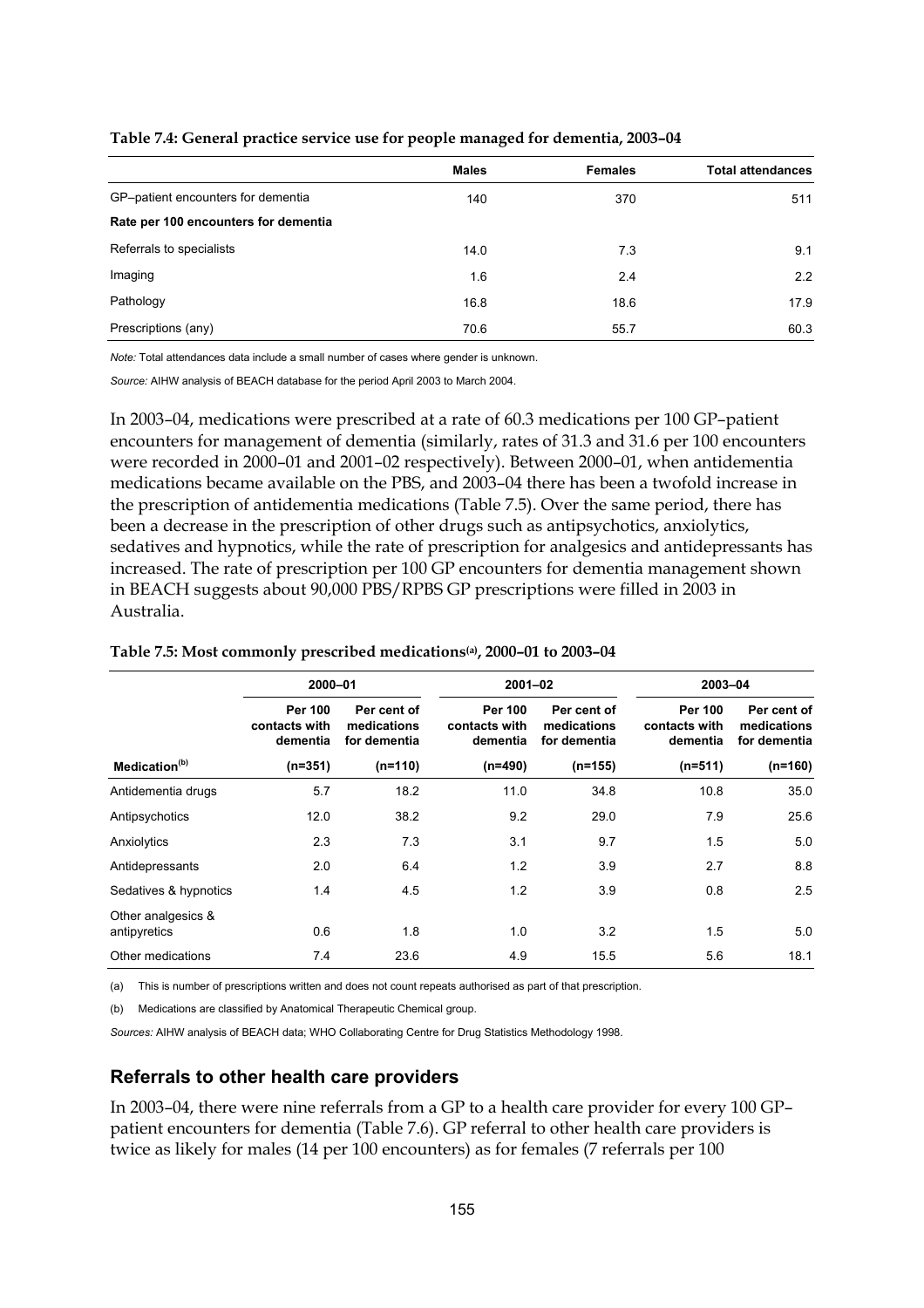encounters) with dementia. There were a greater number of referrals, in absolute terms, for people in the older age groups and for females: 81% of referrals were for patients aged 75 years or over. This is consistent with the exponential increase in the prevalence of dementia with age, and with the older age structure of the female population.

|           |              | Referrals per 100 GP encounters for dementia |                |       | Proportion of referrals for dementia |                |  |
|-----------|--------------|----------------------------------------------|----------------|-------|--------------------------------------|----------------|--|
| Age       | <b>Males</b> | <b>Females</b>                               | <b>Persons</b> | Males | <b>Females</b>                       | <b>Persons</b> |  |
| < 65      | 0.7          | 0.5                                          | 0.6            | 5.0   | 7.4                                  | 6.4            |  |
| $65 - 74$ | 2.1          | 0.8                                          | 1.2            | 15.0  | 11.1                                 | 12.8           |  |
| $75+$     | 11.2         | 5.9                                          | 7.3            | 80.0  | 81.5                                 | 80.9           |  |
| Total     | 14.0         | 7.3                                          | 9.1            | 100.0 | 100.0                                | 100.0          |  |

| Table 7.6: Number of referrals by GPs to other health care providers for people managed for |  |
|---------------------------------------------------------------------------------------------|--|
| dementia, by age and sex, 2003-04                                                           |  |

*Note:* There were no referrals of people diagnosed with dementia who were aged less than 25 from a GP to another health care provider. *Source:* AIHW analysis of BEACH database.

Almost a third of referrals made by GPs for patients being managed for dementia or suspected dementia were to geriatricians (30%); 13% of referrals were to an ACAT; 11% were referrals to a neurologist; and 11% were referrals to a hospital (Table 7.7). These data reveal that referrals made by GPs in the management of dementia are primarily referrals for medical services.

| Table 7.7: Number of referrals by GPs to other health care providers per 100 GP-patient encounters |
|----------------------------------------------------------------------------------------------------|
| for people managed for dementia, by type of referral, 2003-04                                      |

|                                                               |              | Referrals per 100 GP encounters<br>for dementia |                | Proportion of referrals for dementia |                |                |
|---------------------------------------------------------------|--------------|-------------------------------------------------|----------------|--------------------------------------|----------------|----------------|
| Type of referral                                              | <b>Males</b> | <b>Females</b>                                  | <b>Persons</b> | <b>Males</b>                         | <b>Females</b> | <b>Persons</b> |
| Referral to geriatrician                                      | 4.9          | 1.9                                             | 2.7            | 35.0                                 | 25.9           | 29.8           |
| Referral for aged care assessment                             | 1.4          | 1.1                                             | 1.2            | 10.0                                 | 14.8           | 12.8           |
| Referral to hospital                                          | 2.1          | 0.5                                             | 1.0            | 15.0                                 | 7.4            | 10.6           |
| Referral to neurologist                                       | 1.4          | 0.8                                             | 1.0            | 10.0                                 | 11.1           | 10.6           |
| Referral to physician                                         |              | 0.5                                             | 0.4            |                                      | 7.4            | 4.3            |
| Referral to clinic/centre                                     | 1.4          |                                                 | 0.4            | 10.0                                 |                | 4.3            |
| Referral to nursing home                                      | 0.7          | 0.3                                             | 0.4            | 5.0                                  | 3.7            | 4.3            |
| Referral to psychologist                                      |              | 0.5                                             | 0.4            |                                      | 7.4            | 4.3            |
| Referral to psychiatrist                                      | 0.7          | 0.3                                             | 0.4            | 5.0                                  | 3.7            | 4.3            |
| Referral to home nursing                                      |              | 0.3                                             | 0.2            |                                      | 3.7            | 2.1            |
| Referral to specialist (type of specialist)<br>not specified) |              | 0.3                                             | 0.2            |                                      | 3.7            | 2.1            |
| Referral to speech therapist                                  | 0.7          |                                                 | 0.2            | 5.0                                  |                | 2.1            |
| Referral to diabetes clinic                                   |              | 0.3                                             | 0.2            |                                      | 3.7            | 2.1            |
| Referral to respite care                                      | 0.7          |                                                 | 0.2            | 5.0                                  |                | 2.1            |
| Referral, not elsewhere classified                            |              | 0.5                                             | 0.4            |                                      | 7.4            | 4.3            |
| All referrals to health care providers                        | 14.0         | 7.3                                             | 9.1            | 100.0                                | 100.0          | 100.0          |

Nil or rounded to zero.

*Source:* AIHW analysis of BEACH database.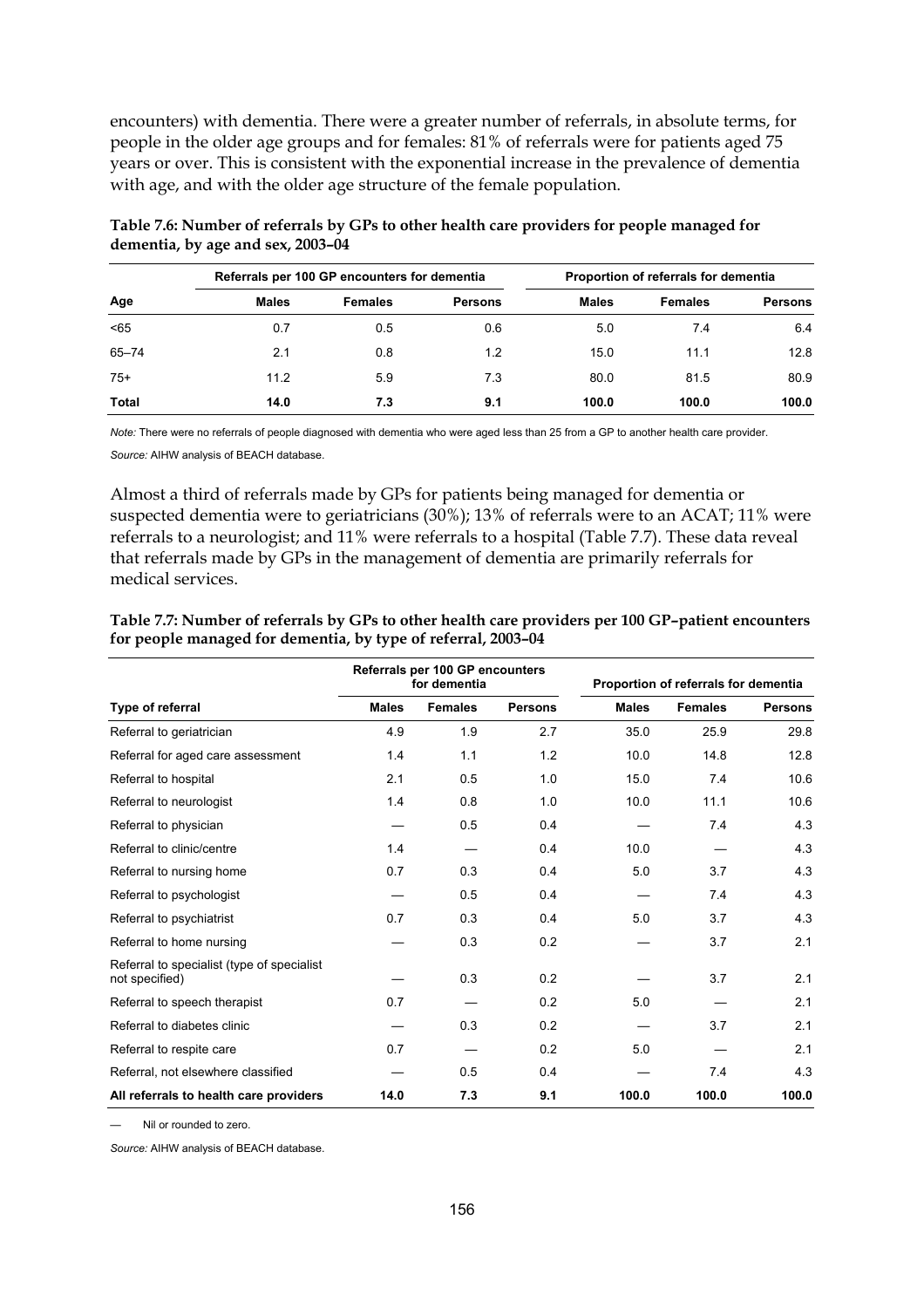#### **Pathology and imaging services**

The majority of pathology services requested by GPs for people being managed for dementia were full blood counts (19%), B12 tests (12%) and urine microscopy, culture and sensitivity tests (11%) (Table 7.8). Pathology tests were requested for 18% of GP–patient encounters for dementia management. These results reflect the activity of GPs directed at excluding possible causes of temporary cognitive impairment, such as nutrient deficiency, electrolyte imbalance and urinary tract infection. The rate of ordering of pathology in the BEACH data suggests that there were approximately 82,500 pathology services ordered by GPs for the management of dementia in Australia in 2003.

|                                               | Pathology services per 100 GP<br>consultations for dementia |                |                |              | Proportion of pathology services for<br>dementia |                |
|-----------------------------------------------|-------------------------------------------------------------|----------------|----------------|--------------|--------------------------------------------------|----------------|
|                                               | <b>Males</b>                                                | <b>Females</b> | <b>Persons</b> | <b>Males</b> | <b>Females</b>                                   | <b>Persons</b> |
| Full blood count                              | 2.8                                                         | 3.8            | 3.5            | 16.7         | 20.3                                             | 19.4           |
| B <sub>12</sub> test                          | 2.1                                                         | 2.2            | 2.1            | 12.5         | 11.6                                             | 11.8           |
| Urine MC&S test                               | 0.7                                                         | 2.4            | 1.9            | 4.2          | 13.0                                             | 10.8           |
| <b>TSH</b> test                               | 1.4                                                         | 1.4            | 1.3            | 8.3          | 7.2                                              | 7.5            |
| Liver function test                           | 1.4                                                         | 1.1            | 1.2            | 8.3          | 5.8                                              | 6.5            |
| Electrolytes & liver function tests           | 0.7                                                         | 1.1            | 1.0            | 4.2          | 5.8                                              | 5.4            |
| U&E test                                      | 1.4                                                         | 0.8            | 1.0            | 8.3          | 4.3                                              | 5.4            |
| Folate (red cell) test                        | 1.4                                                         | 0.8            | 1.0            | 8.3          | 4.3                                              | 5.4            |
| Thyroid function test                         | 1.4                                                         | 0.8            | 1.0            | 8.3          | 4.3                                              | 5.4            |
| Syphilis serology test                        | 0.7                                                         | 0.5            | 0.6            | 4.2          | 2.9                                              | 3.2            |
| <b>ESR</b> test                               |                                                             | 0.8            | 0.6            |              | 4.3                                              | 3.2            |
| EUC test                                      |                                                             | 0.5            | 0.4            |              | 2.9                                              | 2.2            |
| Other lab test for the neurological<br>system | 0.7                                                         | 0.3            | 0.4            | 4.2          | 1.4                                              | 2.2            |
| Electrolytes test                             |                                                             | 0.3            | 0.2            |              | 1.4                                              | 1.1            |
| Multiple biochemical analysis test            | 0.7                                                         |                | 0.2            | 4.2          |                                                  | 1.1            |
| Calcium phosphate test                        |                                                             | 0.3            | 0.2            |              | 1.4                                              | 1.1            |
| Iron studies test                             |                                                             | 0.3            | 0.2            |              | 1.4                                              | 1.1            |
| Test-homocysteine                             | 0.7                                                         |                | 0.2            | 4.2          |                                                  | 1.1            |
| Valproate test                                |                                                             | 0.3            | 0.2            |              | 1.4                                              | 1.1            |
| Glucose test                                  |                                                             | 0.3            | 0.2            |              | 1.4                                              | 1.1            |
| HBA1c test                                    |                                                             | 0.3            | 0.2            |              | 1.4                                              | 1.1            |
| Creatinine test                               |                                                             | 0.3            | 0.2            |              | 1.4                                              | 1.1            |
| Test, BUN                                     |                                                             | 0.3            | 0.2            |              | 1.4                                              | 1.1            |
| Prostate specific antigen test                | 0.7                                                         |                | 0.2            | 4.2          |                                                  | 1.1            |
| All pathology tests                           | 16.8                                                        | 18.6           | 17.9           | 100.0        | 100.0                                            | 100.0          |

| Table 7.8: Number of pathology services requested by GPs for people managed for dementia, by |  |
|----------------------------------------------------------------------------------------------|--|
| type of pathology service, 2003–04                                                           |  |

MC&S: microscopy, culture and sensitivity; TSH: thyroid stimulating hormone; U&E: urea and electrolytes; ESR: erythrocyte sedimentation rate; EUC: electrolyte, urea, creatinine; HBA1c: glycosylated haemoglobin, BUN: blood urea nitrogen.

Nil or rounded to zero.

*Source:* AIHW analysis of BEACH database.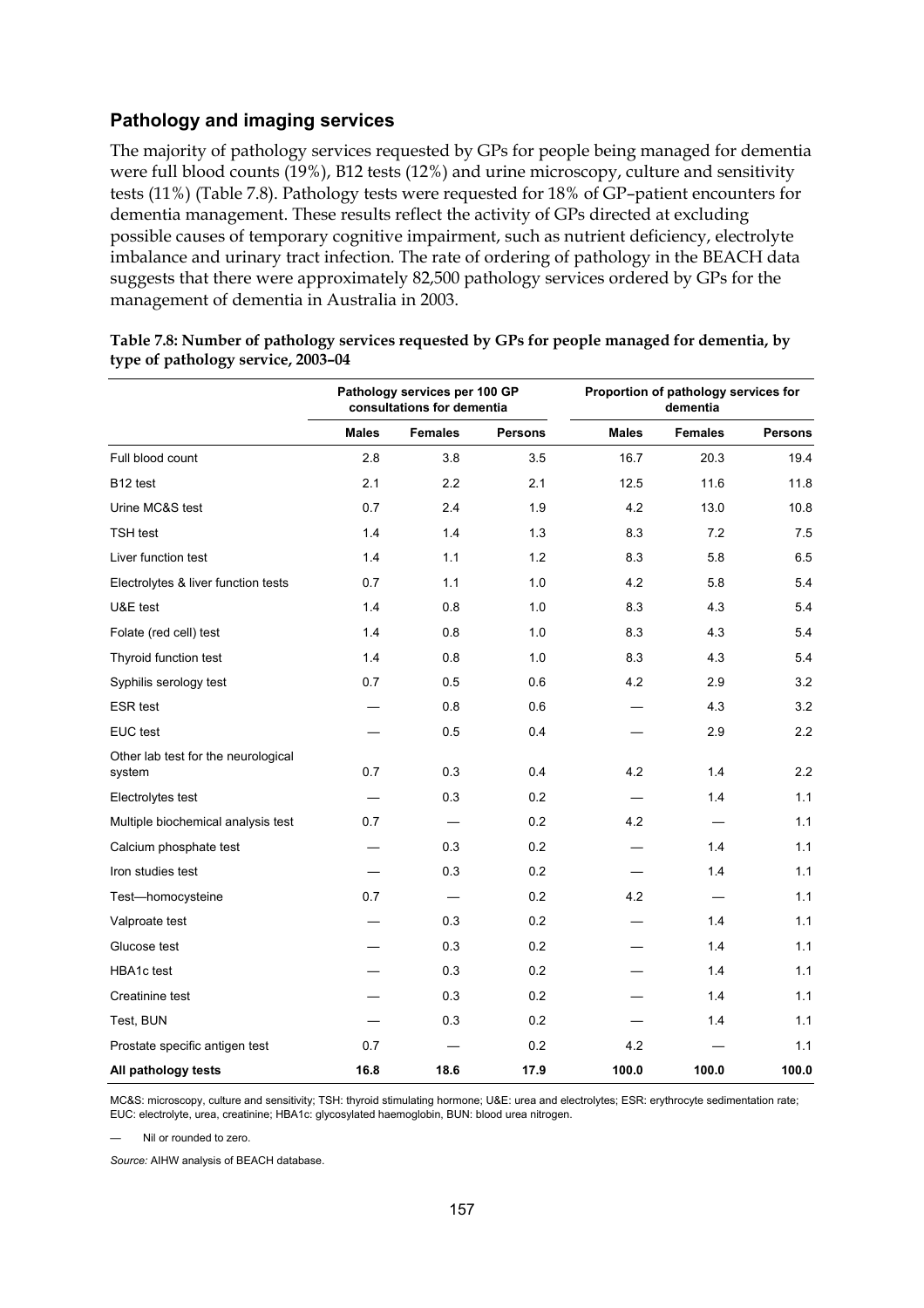In 2003–04, GPs requested imaging services for people with dementia at a rate of 3 per 100 patient encounters (Table 7.9). Almost 60% of these imaging services were for computed tomography (CT) scans of the brain. The rate of ordering of imaging services in the BEACH data suggests that there were approximately 10,000 imaging services ordered by GPs for the management of dementia in Australia in 2003.

|                        |              | Imaging services per 100 GP<br>encounters for dementia |                | Proportion of imaging services for<br>dementia |                |                |
|------------------------|--------------|--------------------------------------------------------|----------------|------------------------------------------------|----------------|----------------|
|                        | <b>Males</b> | <b>Females</b>                                         | <b>Persons</b> | <b>Males</b>                                   | <b>Females</b> | <b>Persons</b> |
| Chest x-ray            |              | 0.8                                                    | 0.6            |                                                | 23.1           | 17.6           |
| CT scan of the abdomen | 0.7          |                                                        | 0.2            | 25.0                                           |                | 5.9            |
| CT scan of the brain   | 1.4          | 2.2                                                    | 1.9            | 50.0                                           | 61.5           | 58.8           |
| CT scan of the head    | 0.7          | 0.5                                                    | 0.6            | 25.0                                           | 15.4           | 17.6           |
| All imaging            | 2.8          | 3.5                                                    | 3.3            | 100.0                                          | 100.0          | 100.0          |

**Table 7.9: Number of imaging services for people managed for dementia, by type of imaging service, 2003–04** 

— Nil or rounded to zero.

*Source:* AIHW analysis of BEACH database.

## **7.2 Pharmaceutical Benefits Scheme and Repatriation Pharmaceutical Benefits Scheme**

Data from the PBS and RPBS show the number of **prescriptions** for dementia-specific drugs that were dispensed under the two schemes from 2002–03 to 2004–05 (Table 7.10). Three dementia-specific anticholinesterases are funded under the PBS/RPBS for the treatment of mild to moderately severe Alzheimer's disease: Donepezil Hydrochloride (Aricept), Galantamine Hydrobromide (Reminyl) and Rivastigmine Hydrogen tartrate (Exelon).

Anticholinesterases, also called cholinesterase inhibitors, are designed to improved cognitive function by increasing levels of acetylcholine, a chemical messenger involved in memory, judgement and other thought processes. Acetylcholine is released by certain brain cells to carry messages to other cells. After a message reaches the receiving cell, various other chemicals, including one called acetylcholinesterase, break acetylcholine down so it can be recycled. Alzheimer's disease damages or destroys cells that produce and use acetylcholine, reducing amounts available to carry messages. A cholinesterase inhibitor slows the breakdown of acetylcholine by blocking the activity of acetylcholinesterase. By maintaining acetylcholine levels, the drug may help compensate for the loss of functioning brain cells (Alzheimer's Association USA 2006).

The PBS/RPBS subsidises the cost of these drugs when prescribed to a person who has had a diagnosis of Alzheimer's disease confirmed by specialist/consultant physician. Subsidy is subject to specified clinical criteria based on the MMSE, Alzheimer's Disease Assessment Scale, cognitive subscale (ADAS-Cog) and CIBIC scale. PBS data on dementia-specific drugs therefore cover prescriptions for people with dementia in Alzheimer's disease, not other types of dementia, and whose level of cognition falls within a certain range.

In 2004–05, there were 315,020 prescriptions under the PBS/RPBS for the anticholinesterases Donepezil, Galantamine and Rivastigmine. This represents an increase in the number of prescriptions for these drugs from 2002–03 (226,456 prescriptions) and 2003–04 (271,042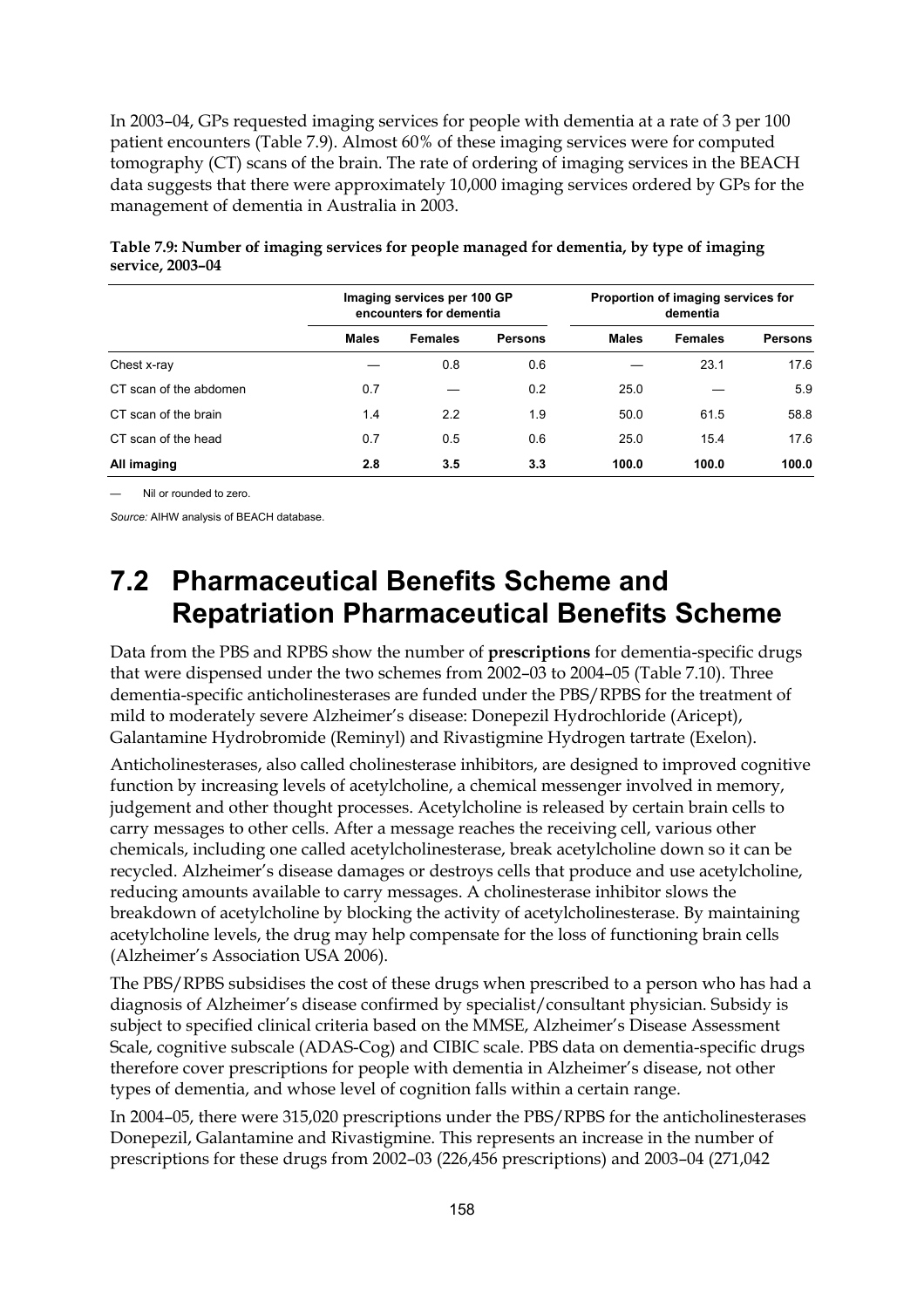prescriptions). In particular, the number of prescriptions for Donepezil and Galantamine has increased over this period; the number of prescriptions for Rivastigmine has decreased.

Prescriptions for Donepezil make up the majority of all prescriptions for anticholinesterases dispensed under the PBS/RPBS (66% in 2004–05), followed by Galantamine (26%) and Rivastigmine (8%).

| Drug name & item number | 2002-03        | 2003-04        | 2004-05 |
|-------------------------|----------------|----------------|---------|
| <b>Donepezil</b>        |                |                |         |
| 8495                    | 51,837         | 54,558         | 55,632  |
| 8496                    | 115,075        | 133,914        | 153,016 |
| Total                   | 166,912        | 188,472        | 208,648 |
| Galantamine             |                |                |         |
| 8536                    | 10,520         | 15,879         | 15,448  |
| 8537                    | 21,062         | 41,638         | 54,470  |
| 8756                    | $\sim$ $-$     | $\alpha = 0.1$ | 2,478   |
| 8770                    | $\sim$ $ \sim$ | $\sim$ $\sim$  | 2,905   |
| 8771                    | $\sim$ $ \sim$ | $\sim$         | 6,404   |
| 8772                    | $\sim$ $\sim$  | $\sim$ $-$     | 1,004   |
| Total                   | 31,582         | 57,517         | 82,709  |
| Rivastigmine            |                |                |         |
| 8497                    | 6,507          | 5,231          | 4,396   |
| 8498                    | 9,857          | 9,117          | 8,654   |
| 8499                    | 4,744          | 4,215          | 4,064   |
| 8500                    | 6,287          | 5,981          | 5,752   |
| 8563                    | 567            | 509            | 797     |
| Total                   | 27,962         | 25,053         | 23,663  |
| <b>Total</b>            | 226,456        | 271,042        | 315,020 |

**Table 7.10: Number of PBS/RPBS prescriptions for dementia-specific drugs, 2002–03 to 2004–05** 

*Note:* Galantamine item numbers 8756, 8770, 8771 and 8772 were not available on the PBS in 2002–03 and 2003–04.

In 2003–04, 284,583 prescriptions for dementia-specific drugs were issued. Of these, 271,042 were from the PBS or RPBS and a further 13,216 were private prescriptions (Table 7.11). Donepezil is prescribed in 69% of all prescriptions for dementia-specific drugs.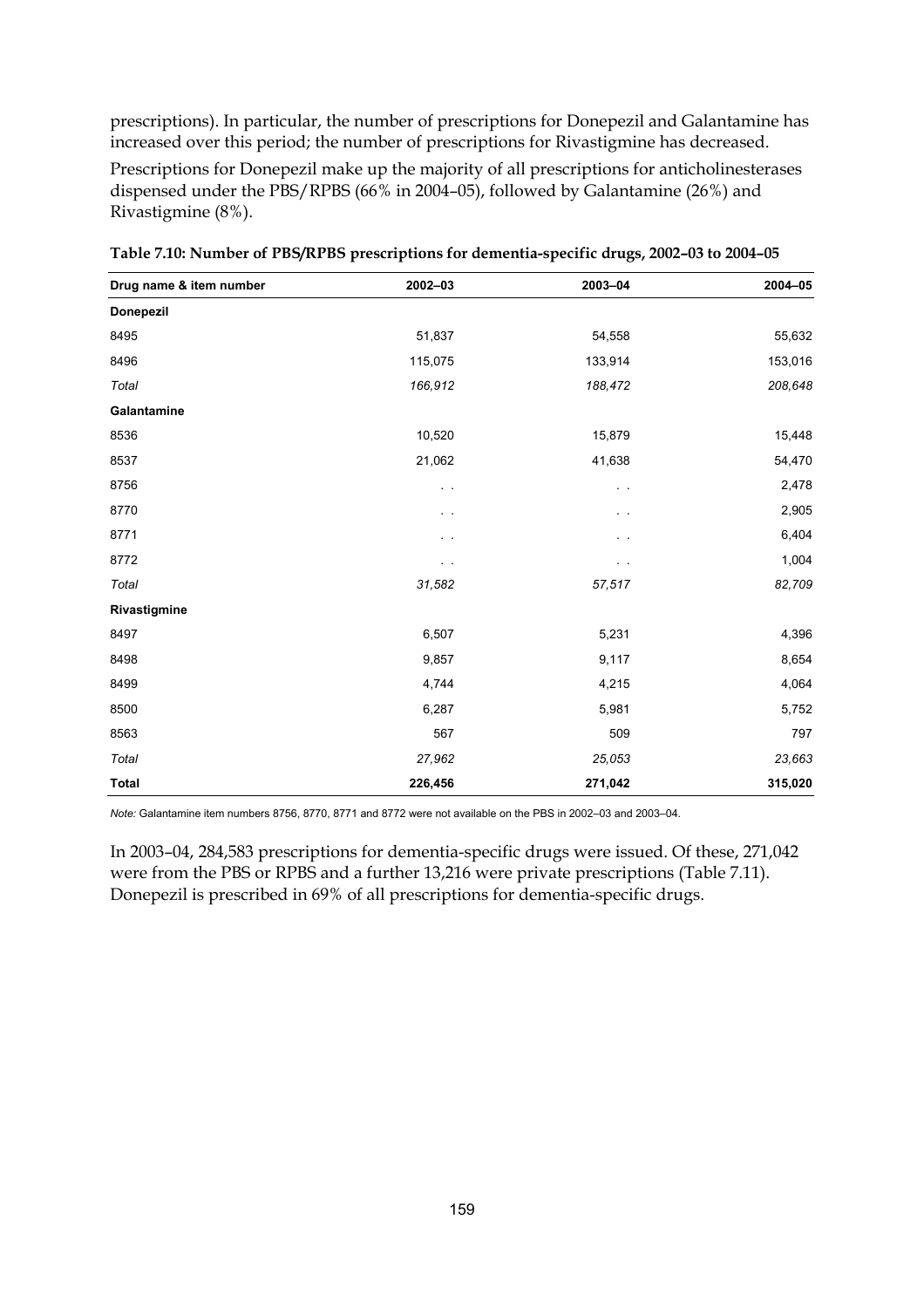| Drug name & item number  | <b>PBS/RPBS</b> | Private prescriptions <sup>(a)</sup> | <b>Total prescriptions</b> |
|--------------------------|-----------------|--------------------------------------|----------------------------|
| <b>Donepezil</b>         |                 |                                      |                            |
| 8495                     | 54,558          | 1,286                                | 55,855                     |
| 8496                     | 133,914         | 2,295                                | 136,523                    |
| Total                    | 188,472         | 3,581                                | 192,378                    |
| Galantamine              |                 |                                      |                            |
| 8536                     | 15,879          | 337                                  | 16,216                     |
| 8537                     | 41,638          | 1,182                                | 42,820                     |
| Total                    | 57,517          | 1,519                                | 59,036                     |
| Rivastigmine             |                 |                                      |                            |
| 8497                     | 5,231           | 155                                  | 5,386                      |
| 8498                     | 9,117           | 11                                   | 9,128                      |
| 8499                     | 4,215           | 11                                   | 4,226                      |
| 8500                     | 5,981           | $\mathbf 0$                          | 5,981                      |
| 8563                     | 509             | 0                                    | 509                        |
| Total                    | 25,053          | 177                                  | 25,230                     |
| Memantine <sup>(b)</sup> |                 |                                      |                            |
| 18031                    |                 | 7,481                                | 7,481                      |
| 18032                    | $\sim$ $ \sim$  | 458                                  | 458                        |
| Total                    |                 | 7,939                                | 7,939                      |
| <b>Total</b>             | 271,042         | 13,216                               | 284,583                    |

| Table 7.11: Number of prescriptions for dementia-specific drugs, by source, 2003-04 |  |  |
|-------------------------------------------------------------------------------------|--|--|
|                                                                                     |  |  |

(a) These data were produced by the Drug Utilisation Subcommittee, Pharmaceutical Benefits Branch, Medical and Pharmaceutical Services Division, Department of Health and Ageing.

(b) Memantine was not available on the PBS in 2003–04.

#### **Box 7.3: Dosage information, by drug name and item number**

#### *Donepezil*

*8495—Tablet 5mg (maximum quantity 28)* 

*8496—Tablet 10mg (maximum quantity 28)* 

#### *Galantamine*

- *8536—Tablet 4mg (base) (maximum quantity 56)*
- *8537—Tablet 8mg (base) (maximum quantity 56)*
- *8756—Tablet 12mg (base) (maximum quantity 56)*
- *8770—Capsule 8mg (base) (prolonged release) (maximum quantity 28)*
- *8771—Capsule 16mg (base) (prolonged release) (maximum quantity 28)*
- *8772—Capsule 24mg (base) (prolonged release) (maximum quantity 28)*

#### *Rivastigmine*

- *8497—Capsule 1.5mg (base) (maximum quantity 56)*
- *8498—Capsule 3mg (base) (maximum quantity 56)*
- *8499—Capsule 4.5mg (base) (maximum quantity 56)*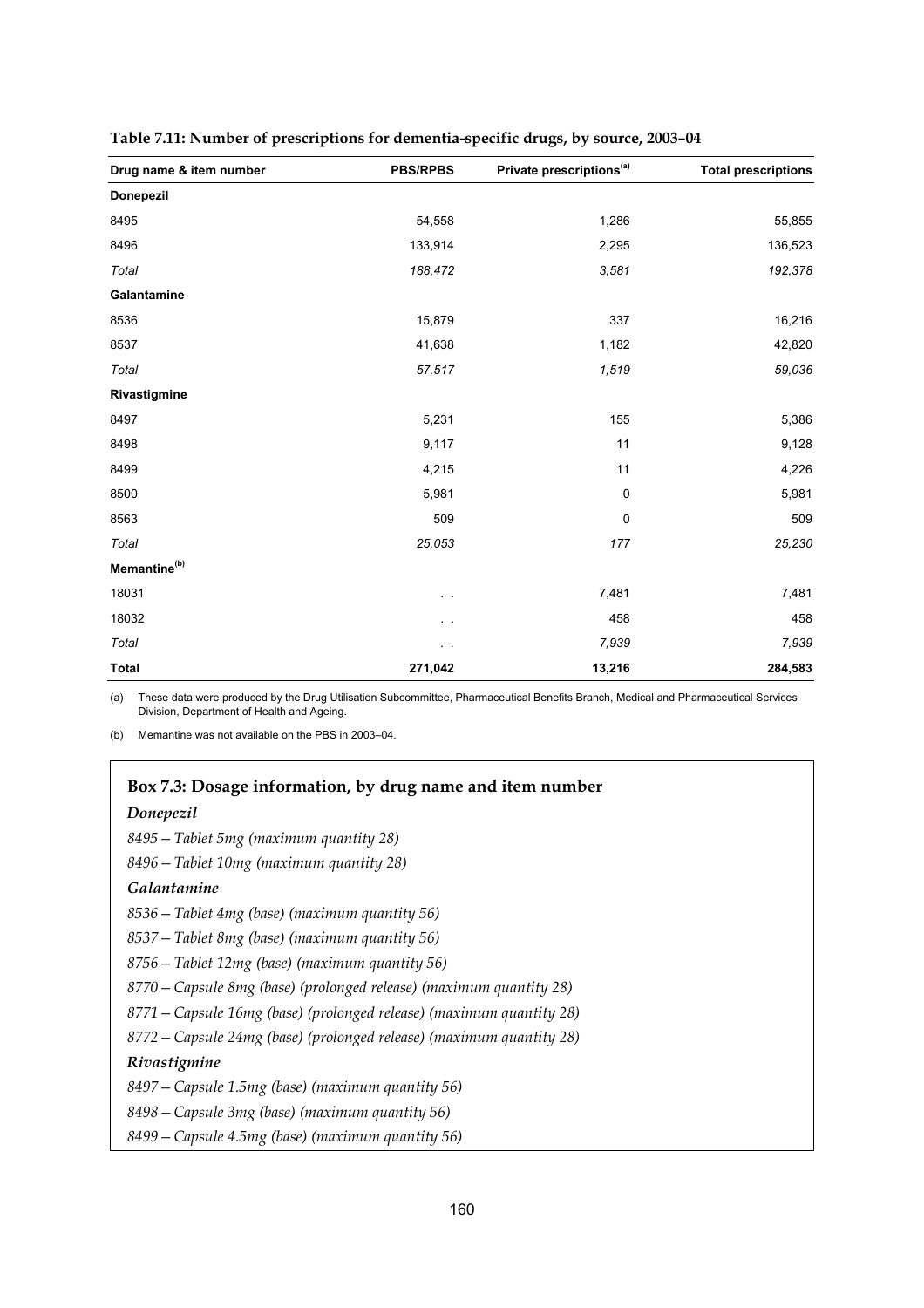*8500—Capsule 6mg (base) (maximum quantity 56) 8563—Oral solution 2mg (base) per mL, 120mL Memantine 18031— Tablet 10mg (maximum quantity 56)* 

*18032— Solution 10mg/mL* 

## **7.3 Aged Care Assessment Program**

ACATs are multi-disciplinary teams located in each state and territory that are responsible for determining eligibility for admission to residential aged care facilities and for CACPs and EACH packages. ACATs may also recommend a range of other services, including services funded by the HACC program, the NRCP, and Veterans' Home Care, although they do not determine eligibility for these programs and access to these other programs usually involves assessment by program service agencies. People seek ACAT assessment when they require advice, referral or some assistance in managing their ongoing care in the community, or for seeking residential placement. ACATs make recommendations on long-term accommodation setting and sources of assistance for community living. A person may be referred to an ACAT by a GP, by a community service agency, by hospital staff, by a family member or friend, or may self-refer.

A client may or may not follow the ACAT recommendation—this will depend on a number of factors relating to individual circumstances, preferences and service availability. Often, however, ACAT assessment is the first step to changing the level of care and is triggered by increased need or change in the usual provision of care at home. Patterns of recommended changes to accommodation setting by dementia status of ACAP clients are interesting in that they reveal higher proportions of clients with dementia than those without dementia being recommended for higher levels of care and for care in a setting other than the client's usual accommodation at time of assessment.

At the time of reporting, the latest ACAP data available for analysis covered assessments recorded between July 2004 and March 2005. Almost a quarter of assessments recorded in this period were for a client with dementia (Table 7.12).

|                                                                               | With dementia      |                | Without dementia   |                |
|-------------------------------------------------------------------------------|--------------------|----------------|--------------------|----------------|
| Reason for ending assessment                                                  | <b>Assessments</b> | <b>Clients</b> | <b>Assessments</b> | <b>Clients</b> |
| Assessment complete—care plan developed<br>to the point of effective referral | 28.880             | 25.242         | 77.940             | 68,852         |
| Assessment incomplete <sup>(a)</sup>                                          | 784                | 467            | 12.326             | 8,582          |
| Other reason                                                                  | 178                | 139            | 4,467              | 3.289          |
| Not stated/inadequately described                                             | 350                | 310            | 2.153              | 1.757          |
| Total                                                                         | 30,192             | 26.158         | 96,886             | 82,480         |

#### **Table 7.12: Reason for ending assessment, by dementia status of client, July 2004 to March 2005**

(a) Includes clients who withdrew, died or transferred to another ACAT, and clients whose medical condition or functional status was unstable and required acute care, medical attention or rehabilitation care before comprehensive assessment.

*Source:* AIHW analysis of the ACAP MDS v2.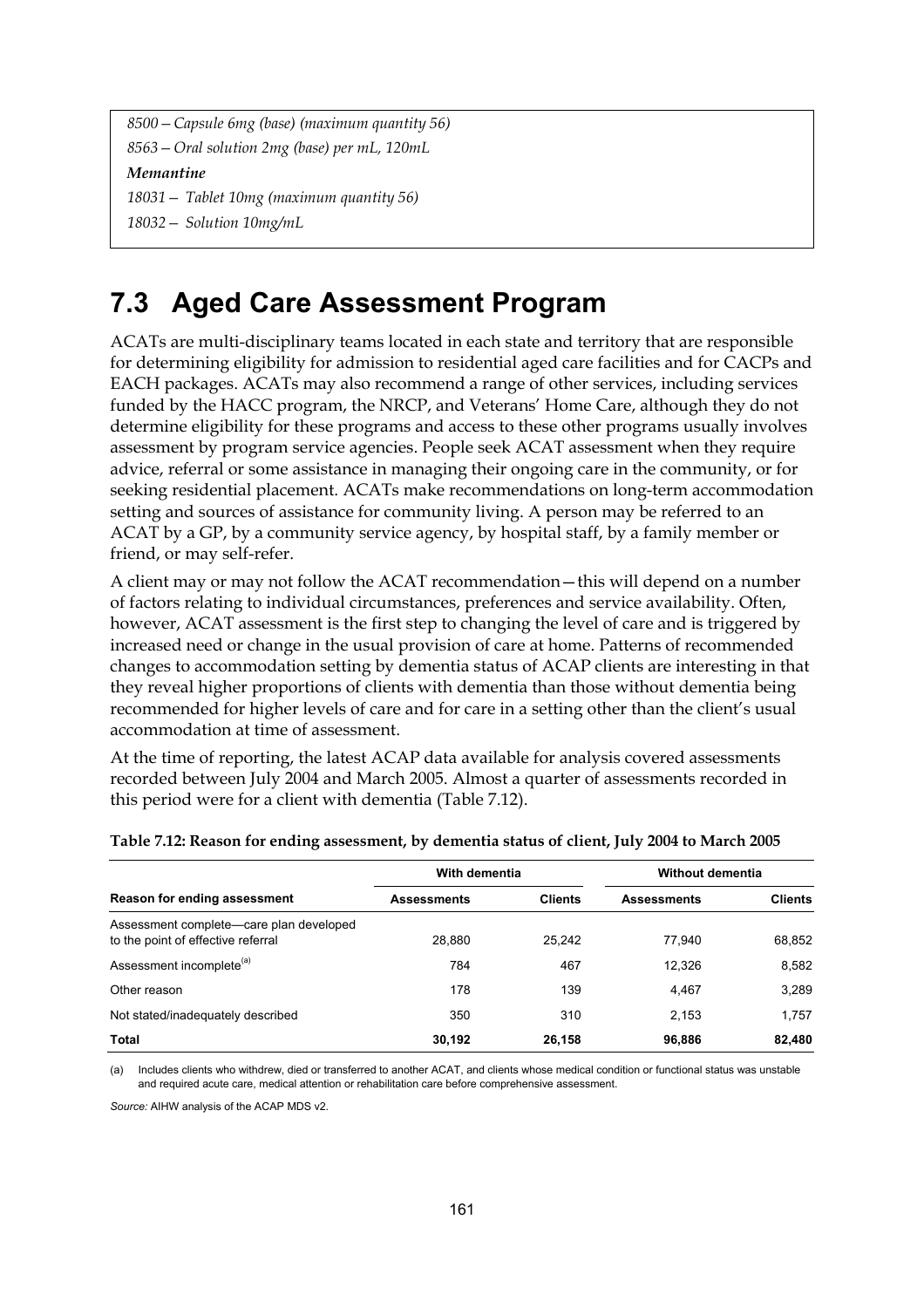ACAP clients fall mostly into the old to very old age groups: approximately 80% of clients were aged 75 years or over and over a third of clients were aged 85 years or over (see Table 5.5). The groups of clients with and without dementia have similar age structures, with only a marginally higher proportion of clients with dementia compared to those without dementia in the 85 years or over age group. Thus, there is no reason to attribute differences in ACAT recommended long-term accommodation setting to age.

#### **Usual and recommended accommodation setting**

Most ACAP clients were living in the community at the time of assessment, though a higher proportion of clients with dementia (15%) were living in residential aged care facilities compared to clients without dementia (6%) (Table 7.13). In comparing ACAT recommendations of change in long-term care settings it is therefore more useful to crosstabulate usual accommodation setting by recommended accommodation setting, as in Table 7.14 (clients with missing or inadequately described usual or long-term accommodation setting are excluded).

|                                            |               | <b>Usual accommodation setting</b> | Recommended long-term care setting |                         |  |
|--------------------------------------------|---------------|------------------------------------|------------------------------------|-------------------------|--|
| <b>Accommodation setting</b>               | With dementia | <b>Without dementia</b>            | With dementia                      | <b>Without dementia</b> |  |
| <b>Community setting</b>                   |               |                                    |                                    |                         |  |
| Private residence <sup>(a)</sup>           | 72.8          | 81.2                               | 35.8                               | 52.5                    |  |
| Independent living in a retirement village | 5.9           | 7.1                                | 1.7                                | 3.2                     |  |
| Supported community accommodation          | 2.0           | 1.2                                | 0.7                                | 1.0                     |  |
| Other <sup>(b)</sup>                       | 3.6           | 3.8                                | 0.6                                | 1.4                     |  |
| Total community setting                    | 84.3          | 93.4                               | 38.6                               | 58.6                    |  |
| <b>Institutional setting</b>               |               |                                    |                                    |                         |  |
| Residential aged care-low level care       | 13.1          | 5.2                                | 22.3                               | 20.0                    |  |
| Residential aged care—high level care      | 1.9           | 0.9                                | 39.1                               | 20.3                    |  |
| Hospital                                   | 0.3           | 0.2                                | 0.1                                | 0.6                     |  |
| Other institutional care                   | 0.4           | 0.3                                | 0.1                                | 0.1                     |  |
| Total institutional setting                | 15.7          | 6.6                                | 61.4                               | 41.4                    |  |
| Per cent (non-missing values)              | 100.0         | 100.0                              | 100.0                              | 100.0                   |  |
| Number (non-missing values)                | 25,623        | 71,719                             | 25,736                             | 71,148                  |  |
| Not stated/inadequately described          | 535           | 10,761                             | 422                                | 11,332                  |  |

#### **Table 7.13: Usual and recommended accommodation setting, by dementia status of ACAP client, July 2004 to March 2005 (per cent)**

(a) Includes owned/purchasing, private rentals and public rentals or community housing.

(b) Includes all other types of settings (as well as boarding house/rooming house/private hotel, short-term crisis, emergency or transitional accommodation and public place/temporary shelter for usual accommodation setting).

*Notes* 

1. Components may not add due to rounding.

2. Recommended long-term care setting is recorded at the end of a comprehensive assessment for all comprehensive assessments that have ended with development of a care plan for the client (i.e. complete assessments).

*Source:* AIHW analysis of the ACAP MDS v2.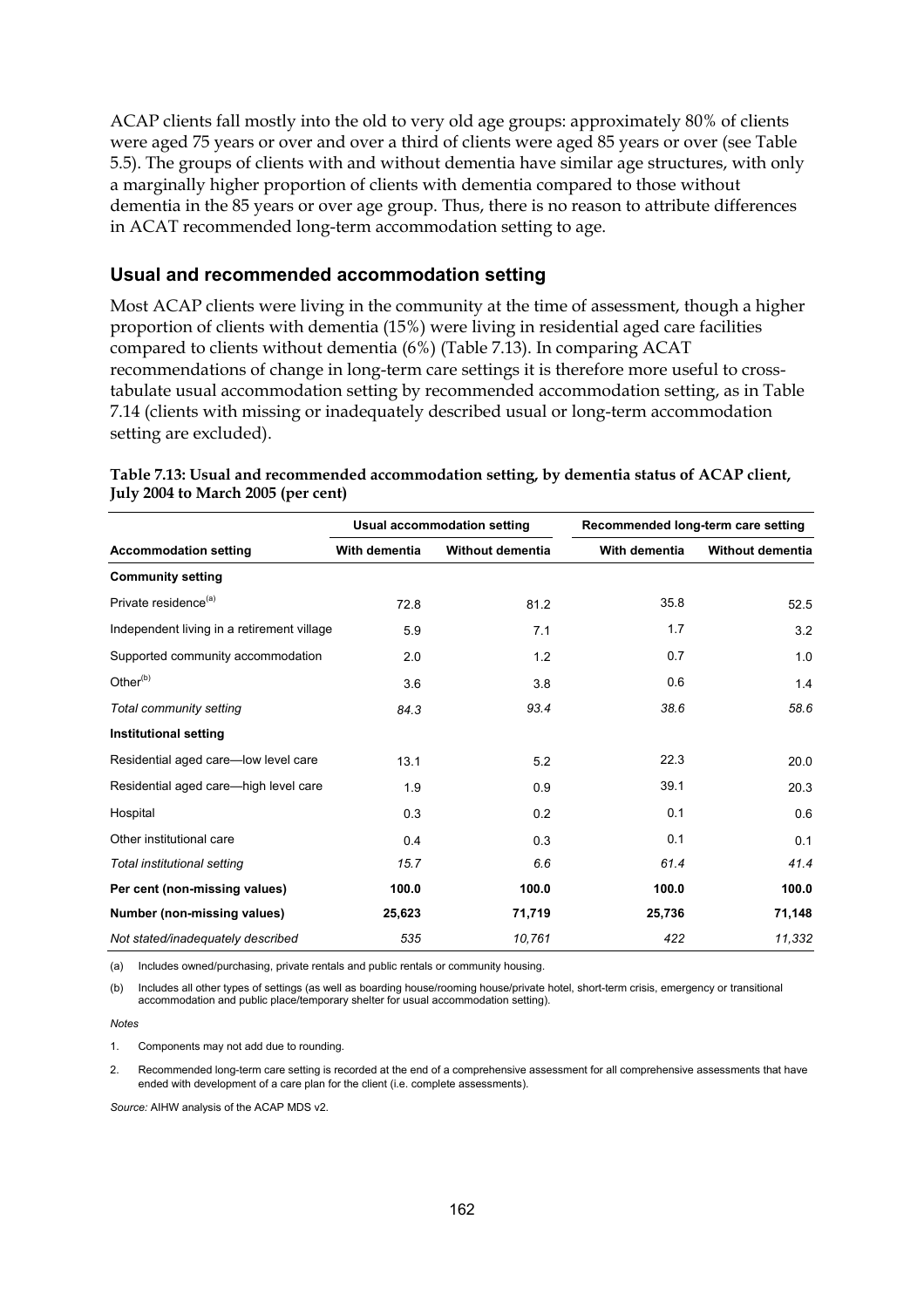Noteworthy differences in ACAT recommended long-term care settings by client dementia status include:

- Considering ACAT clients with dementia who were living in private residences at time of assessment (18,405 clients with valid data), 45.9% of recommendations were for continuation of usual accommodation—52.6% of assessments concluded with a recommendation for residential aged care. The corresponding proportions of ACAT recommendations for clients without dementia were 61.3% (private residence) and 35.6% (residential aged care).
- ACAT assessments for people living in independent living units in retirement villages were more likely to conclude with a recommendation for residential aged care if the client had dementia than if the client did not have dementia. Of 1,478 clients with dementia, 63.8% were recommended residential aged care. In contrast, clients without dementia who were living in independent living units (4,873 with valid data) were less likely to be recommended residential aged care (48.7%). The higher proportions of recommendations for residential aged care among people living in retirement villages (with or without dementia), compared with people living in private residences, may be related to the lower availability of care from family for older people in retirement villages (see AIHW: Hales et al. 2006).
- People with dementia living in low level residential care were more likely than people without dementia in low level residential care to be recommended for high level residential care (87.8% versus 75.8% respectively).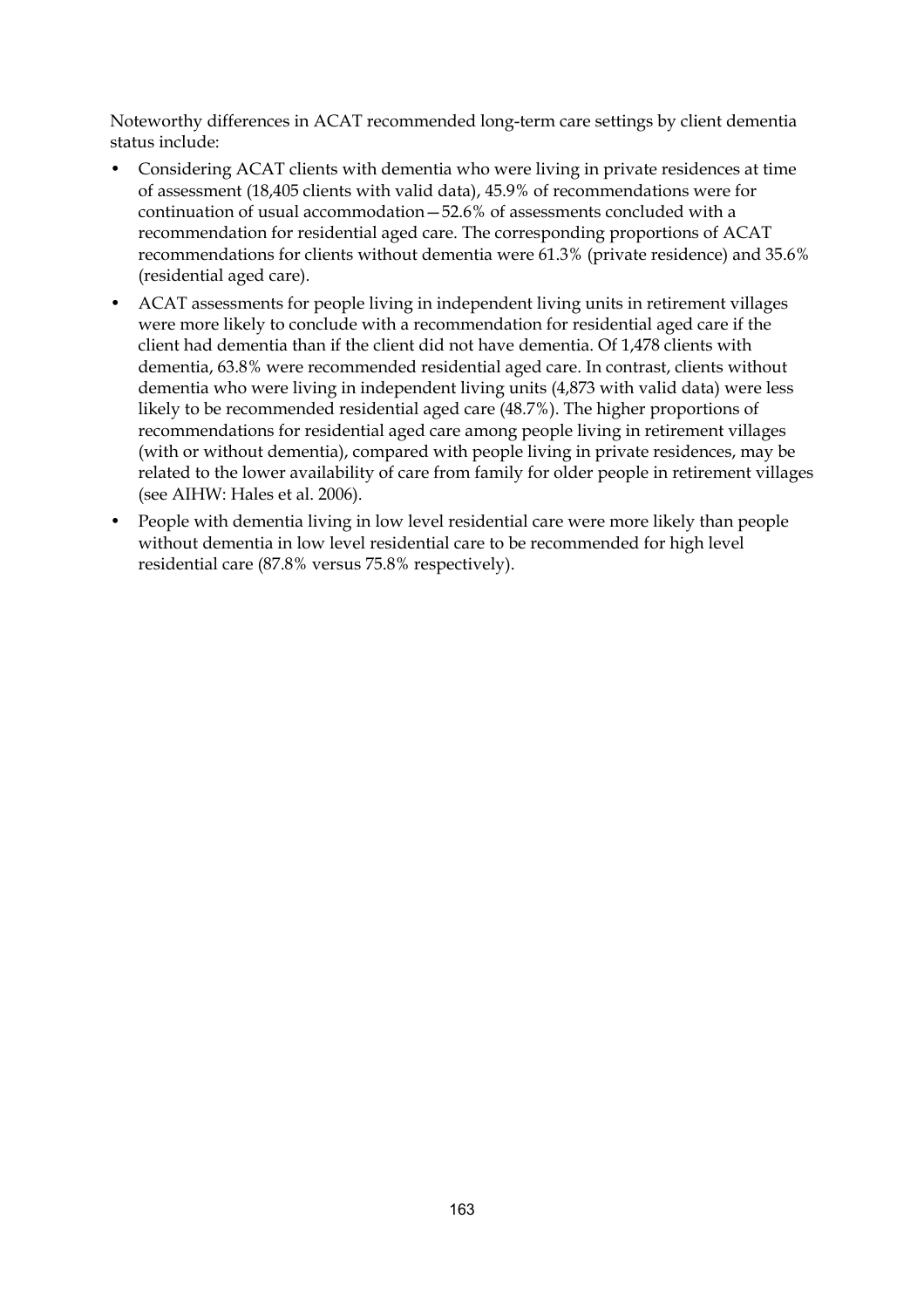Table 7.14: ACAT assessment outcomes for long-term care setting, by usual accommodation setting and dementia status of ACAP client, July 2004 to **Table 7.14: ACAT assessment outcomes for long-term care setting, by usual accommodation setting and dementia status of ACAP client, July 2004 to**  March 2005 (per cent of non-missing values) **March 2005 (per cent of non-missing values)** 

|                                                                                              |                      |                                                   |                                                                                                                                         | Recommended long-term care setting |                  |                          |                  |                             |       |
|----------------------------------------------------------------------------------------------|----------------------|---------------------------------------------------|-----------------------------------------------------------------------------------------------------------------------------------------|------------------------------------|------------------|--------------------------|------------------|-----------------------------|-------|
| Usual accommodation setting                                                                  | Private<br>residence | Independent living in a<br>nt village<br>retireme | accommodation<br>Supported community                                                                                                    | community <sup>(a)</sup><br>Other  | low care<br>RAC- | high care<br><b>RAC-</b> | Hospital         | institutional care<br>Other | Total |
| With dementia                                                                                |                      |                                                   |                                                                                                                                         |                                    |                  |                          |                  |                             |       |
| Private residence                                                                            | 45.9                 | $\overline{0.4}$                                  | $\overline{0}$ .5                                                                                                                       | 0.5                                | 23.3             | 29.3                     | ္င               | I                           | 100.0 |
| Independent living in a retirement village                                                   | 13.5                 | 21.8                                              | $0.\overline{8}$                                                                                                                        | $\overline{c}$                     | 39.6             | 24.2                     | $\overline{0}$   | I                           | 100.0 |
| Supported community accommodation                                                            | 2.0                  | 0.4                                               | $\frac{1}{11}$                                                                                                                          | $\frac{8}{1}$                      | 20.6             | 65.1                     | $\overline{0}$   | I                           | 100.0 |
| Other community <sup>(a)</sup>                                                               | 26.8                 | 0.9                                               | $\frac{15}{1}$                                                                                                                          | 3.3                                | 26.4             | 40.8                     | $\overline{c}$   | 0.2                         | 100.0 |
| Residential aged care-low level care                                                         | 0.4                  | $\overline{c}$                                    | $\overline{0}$                                                                                                                          | 0.6                                | 10.8             | 87.8                     | 0.2              | $\overline{C}$              | 100.0 |
| Residential aged care-high level care                                                        | 3.9                  | I                                                 | I                                                                                                                                       | I                                  | 6.2              | 88.7                     | 1.3              |                             | 100.0 |
| Hospital                                                                                     | 6.9                  | I                                                 | I                                                                                                                                       | 23                                 | 16.1             | 73.6                     | Ξ                | I                           | 100.0 |
| Other institutional care                                                                     | 4.8                  | $\frac{0}{1}$                                     | $\frac{0}{1}$                                                                                                                           | $\ddot{0}$                         | 12.4             | 69.5                     |                  | 9.5                         | 100.0 |
| Total (non-missing values)                                                                   | 35.4                 | ءُ                                                | 2.0                                                                                                                                     | ە<br>ق                             | 22.3             | 39.1                     | ៵                | ៵                           | 100.0 |
| Without dementia                                                                             |                      |                                                   |                                                                                                                                         |                                    |                  |                          |                  |                             |       |
| Private residence                                                                            | 61.3                 | $\frac{1}{2}$                                     | $\overline{0.7}$                                                                                                                        | $\frac{8}{2}$                      | 18.9             | 16.7                     | 0.5              | $\overline{\phantom{a}}$    | 100.0 |
| Independent living in a retirement village                                                   | 17.3                 | 32.4                                              | $\overline{0}$ .                                                                                                                        | 0.6                                | 34.2             | 14.5                     | $0.\overline{3}$ | I                           | 100.0 |
| Supported community accommodation                                                            | $\frac{1}{4}$        | Ξ                                                 | 24.2                                                                                                                                    | 23                                 | 33.8             | 33.7                     | $\overline{0}$   | 0.7                         | 100.0 |
| Other community <sup>(a)</sup>                                                               | 33.0                 | $\tilde{c}$                                       | 2.9                                                                                                                                     | 6.6                                | 27.7             | 27.8                     | 0.2              | $0.\overline{8}$            | 100.0 |
| Residential aged care-low level care                                                         | 0.8                  | $\frac{3}{2}$                                     | 0.2                                                                                                                                     | $\frac{8}{2}$                      | 21.0             | 75.8                     | $\frac{0}{1}$    | $\overline{C}$              | 100.0 |
| Residential aged care-high level care                                                        | 6.9                  | 0.2                                               | 0.2                                                                                                                                     | 2.2                                | 11.7             | 74.0                     | 4.4              | 0.5                         | 100.0 |
| Hospital                                                                                     | 16.7                 | $\overline{0}$ .7                                 | $\ddot{.}3$                                                                                                                             | $\overline{0}$                     | 19.3             | 56.0                     | 4.0              | $\frac{3}{2}$               | 100.0 |
| Other institutional care                                                                     | 12.1                 | 2.2                                               | $\sum$                                                                                                                                  | Ξ                                  | 15.9             | 53.3                     | I                | 14.3                        | 100.0 |
| Total (non-missing values)                                                                   | 52.5                 | 3.2                                               | 2                                                                                                                                       | 11                                 | 20.6             | 20.9                     | ە.               | Σ                           | 100.0 |
| Includes all other types of settings (as well as boarding house/rooming hou<br>$\widehat{a}$ |                      |                                                   | se/private hotel, short-term crisis, emergency or transitional accommodation and public place/temporary shelter for usual accommodation |                                    |                  |                          |                  |                             |       |

setting).

— Nil or rounded to zero. - Nil or rounded to zero.

*Notes* 

1. Recommended long-term care setting is recorded at the end of a comprehensive assessment for all comprehensive assessments that have ended with development of a care plan for the client (i.e. complete 1. Recommended long-term care setting is recorded at the end of a comprehensive assessment for all comprehensive assessments that have ended with development of a care plan for the client (i.e. complete assessments). assessments).

Table excludes cases with not stated/inadequately described information on accommodation setting. 2. Table excludes cases with not stated/inadequately described information on accommodation setting.  $\sim$ 

Source: Table A7.1. *Source:* Table A7.1.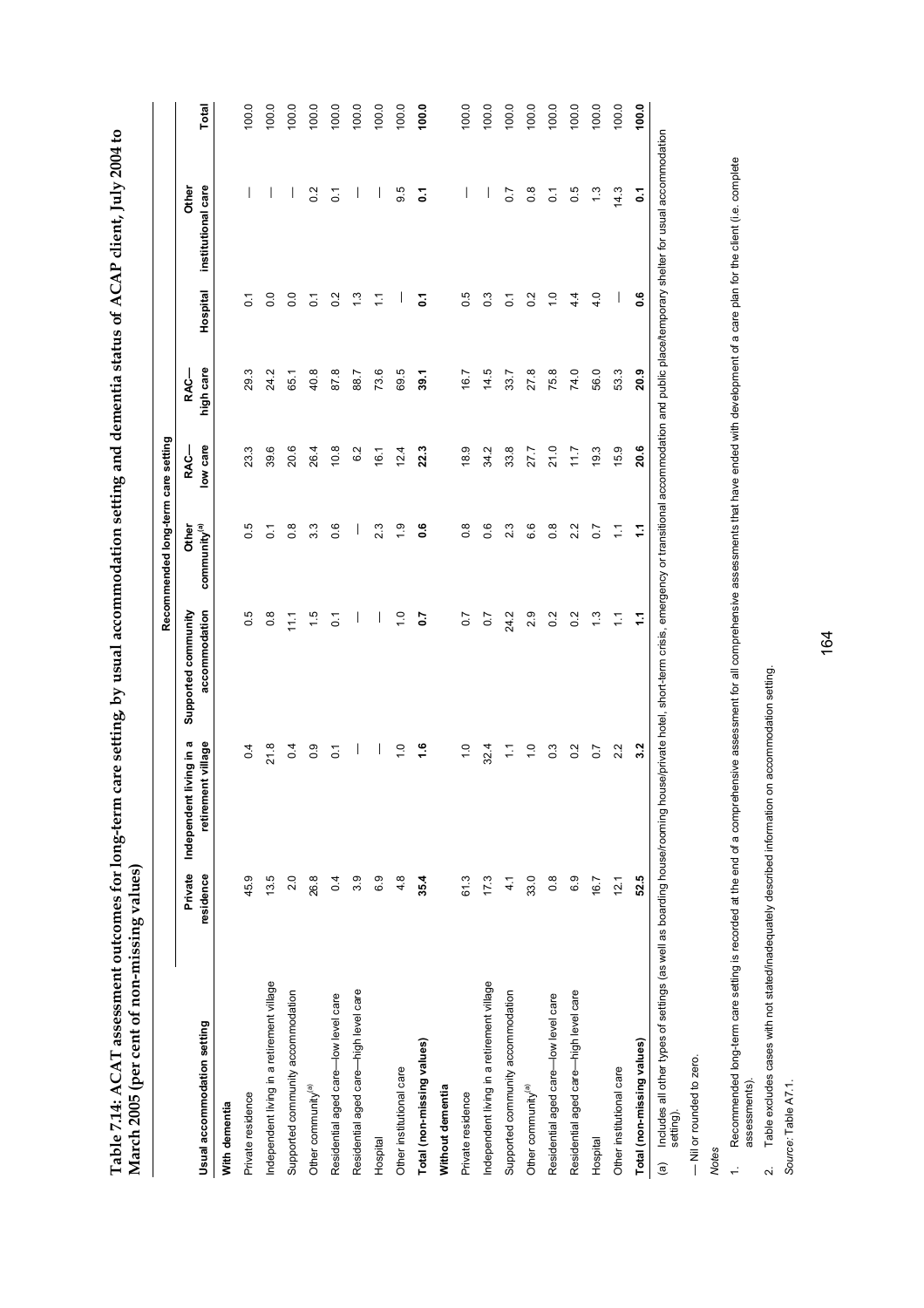#### **Current and recommended community-based government program support**

As well as making recommendations on long-term care setting, ACATs recommend the type of government program support that community-based clients are eligible for, and would potentially benefit from, based on their assessed needs and their access to assistance from family and friends. Take-up of recommendations ultimately depends on a number of factors and may not translate to actual service use; however, ACAT approvals determine eligibility for CACP and EACH packages and in making recommendations for assistance from these and other programs, ACATs help to influence the uptake of formal assistance.

Approximately equal proportions of community-based clients with and without dementia were not receiving government program support at the time of their ACAT assessment (Table 7.15: 43% and 42% respectively). Current use of the range of programs is not too dissimilar between the with-dementia and without-dementia groups (Table 7.15 and Figure 7.1). Around 80% of clients using support programs at assessment were using CACP and HACC, regardless of dementia status.

Apart from a substantially higher proportion of recommendations for NRCP support given to people with dementia (31.9%) compared to those without (17.7%), the patterns of recommended government program support do not differ markedly.



**Figure 7.1: Usual and recommended government community program support, by dementia status of ACAP client, July 2004 to March 2005**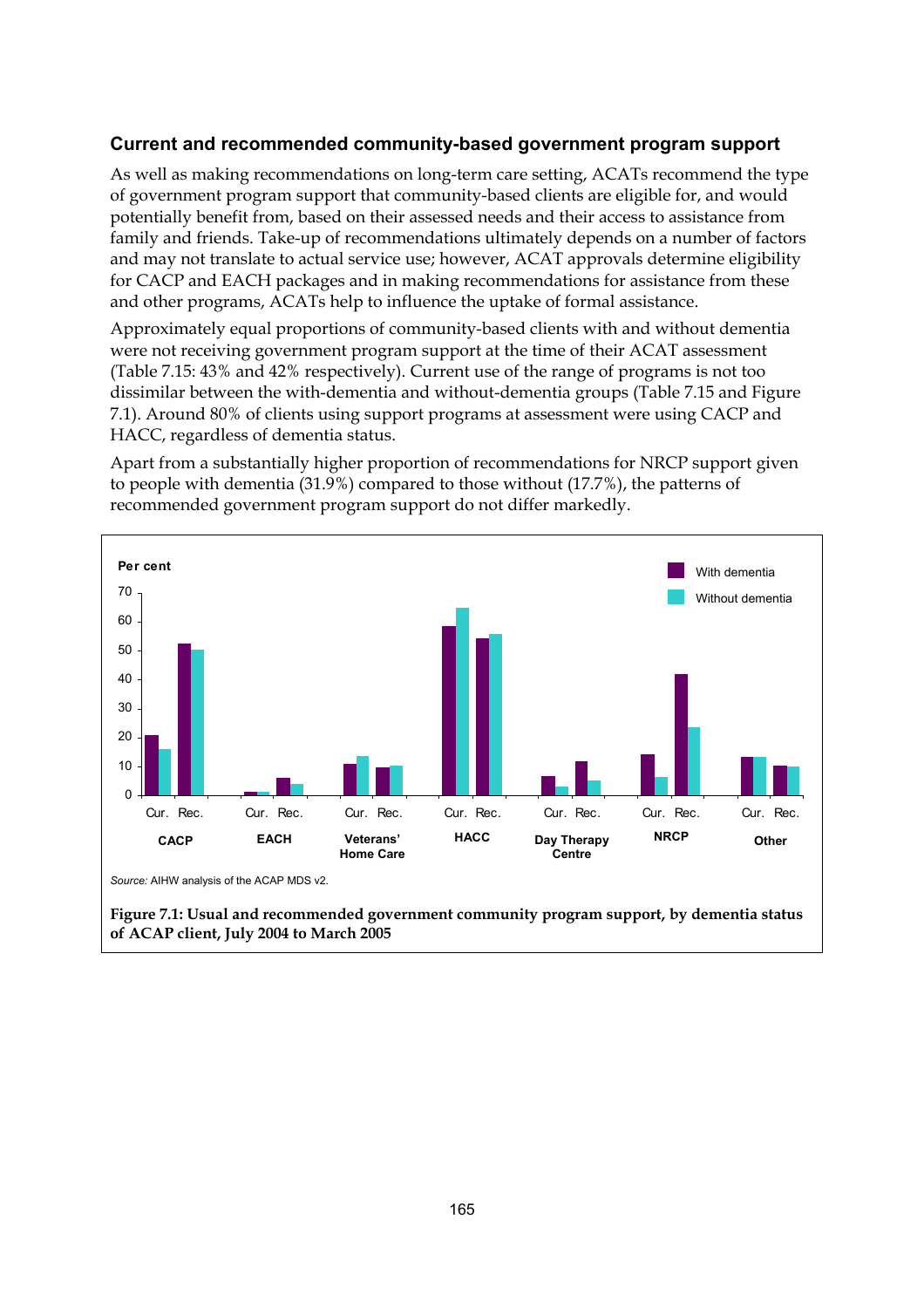| Government program support                                        | <b>Current program support</b><br>Recommended program support<br><b>Without</b><br>With dementia<br>With dementia<br>dementia<br><b>Number</b><br>2,419<br>5,726<br>4,625<br>140<br>482<br>517<br>6,787<br>23,372<br>4,829<br>1,278<br>4.867<br>855<br>797<br>1,207<br>1,058<br>1,665<br>2,347<br>3.710<br>920<br>1,533<br>4,712<br>8,791<br>2,792<br>26,228<br>20,417<br>62,324<br>11,644<br>654<br>520<br>12,690<br>Per cent (of valid data)<br>11.8<br>9.2<br>39.7<br>0.7<br>0.8<br>4.4<br>33.2<br>37.5<br>41.5<br>6.3<br>7.3<br>7.8<br>9.1<br>3.9<br>1.9<br>3.8<br>31.9<br>8.2<br>7.5<br>7.9<br>7.6<br>42.1<br>43.1<br>24.0 | <b>Without</b><br>dementia |       |        |
|-------------------------------------------------------------------|---------------------------------------------------------------------------------------------------------------------------------------------------------------------------------------------------------------------------------------------------------------------------------------------------------------------------------------------------------------------------------------------------------------------------------------------------------------------------------------------------------------------------------------------------------------------------------------------------------------------------------|----------------------------|-------|--------|
|                                                                   |                                                                                                                                                                                                                                                                                                                                                                                                                                                                                                                                                                                                                                 |                            |       |        |
| <b>Community Aged Care Packages</b>                               |                                                                                                                                                                                                                                                                                                                                                                                                                                                                                                                                                                                                                                 |                            |       | 16,377 |
| Extended Aged Care at Home                                        |                                                                                                                                                                                                                                                                                                                                                                                                                                                                                                                                                                                                                                 |                            |       | 1,341  |
| Home and Community Care (including<br>Community Options/Linkages) |                                                                                                                                                                                                                                                                                                                                                                                                                                                                                                                                                                                                                                 |                            |       | 18,008 |
| Veterans' Home Care                                               |                                                                                                                                                                                                                                                                                                                                                                                                                                                                                                                                                                                                                                 |                            |       | 3,374  |
| Day Therapy Centre (Commonwealth funded)                          |                                                                                                                                                                                                                                                                                                                                                                                                                                                                                                                                                                                                                                 |                            |       | 1,726  |
| National Respite for Carers Program                               |                                                                                                                                                                                                                                                                                                                                                                                                                                                                                                                                                                                                                                 |                            |       | 7,623  |
| Other                                                             |                                                                                                                                                                                                                                                                                                                                                                                                                                                                                                                                                                                                                                 |                            |       | 3,201  |
| None                                                              |                                                                                                                                                                                                                                                                                                                                                                                                                                                                                                                                                                                                                                 |                            |       | 10,754 |
| Total <sup>(a)</sup>                                              |                                                                                                                                                                                                                                                                                                                                                                                                                                                                                                                                                                                                                                 |                            |       | 43,168 |
| Unable to determine or not stated/<br>inadequately described      |                                                                                                                                                                                                                                                                                                                                                                                                                                                                                                                                                                                                                                 |                            |       | 13,161 |
|                                                                   |                                                                                                                                                                                                                                                                                                                                                                                                                                                                                                                                                                                                                                 |                            |       |        |
| <b>Community Aged Care Packages</b>                               |                                                                                                                                                                                                                                                                                                                                                                                                                                                                                                                                                                                                                                 |                            |       | 37.9   |
| Extended Aged Care at Home                                        |                                                                                                                                                                                                                                                                                                                                                                                                                                                                                                                                                                                                                                 |                            |       | 3.1    |
| Home and Community Care (including<br>Community Options/Linkages) |                                                                                                                                                                                                                                                                                                                                                                                                                                                                                                                                                                                                                                 |                            |       | 41.7   |
| Veterans' Home Care                                               |                                                                                                                                                                                                                                                                                                                                                                                                                                                                                                                                                                                                                                 |                            |       | 7.8    |
| Day Therapy Centre (Commonwealth funded)                          |                                                                                                                                                                                                                                                                                                                                                                                                                                                                                                                                                                                                                                 |                            |       | 4.0    |
| National Respite for Carers Program                               |                                                                                                                                                                                                                                                                                                                                                                                                                                                                                                                                                                                                                                 |                            |       | 17.7   |
| Other                                                             |                                                                                                                                                                                                                                                                                                                                                                                                                                                                                                                                                                                                                                 |                            |       | 7.4    |
| None                                                              |                                                                                                                                                                                                                                                                                                                                                                                                                                                                                                                                                                                                                                 |                            |       | 24.9   |
| Total <sup>(a)</sup>                                              | 100.0                                                                                                                                                                                                                                                                                                                                                                                                                                                                                                                                                                                                                           | 100.0                      | 100.0 | 100.0  |

#### **Table 7.15: Usual and recommended government program support, by dementia status of ACAP client living in the community, July 2004 to March 2005**

(a) Sum of components may not add to total—clients may have used or be recommended more than one program.

*Note:* Table excludes people who were permanent residents of residential aged care services, multi-purpose services or centres, Indigenous flexible pilots, hospitals or other institutional settings at the time of assessment (current program support) or people whose recommended long-term care setting is residential aged care, a hospital or other institutional care (recommended program support).

*Source:* Table A7.2.

Respite care is an important element of supporting primary carers to help older people remain at home and the differential results in ACAT recommendations for NRCP reflect the fact that most people with moderate to severe dementia who are assessed by ACATs are living at home with a carer or with assistance from non-resident carers, and that dementia care imposes a high need for respite.

Another difference in the patterns of recommendation is seen in relation to people assessed by ACATs who were not receiving government program support at the time of assessment. Excluding records with an unknown ACAT recommendation, source data in Table A7.2 indicates that: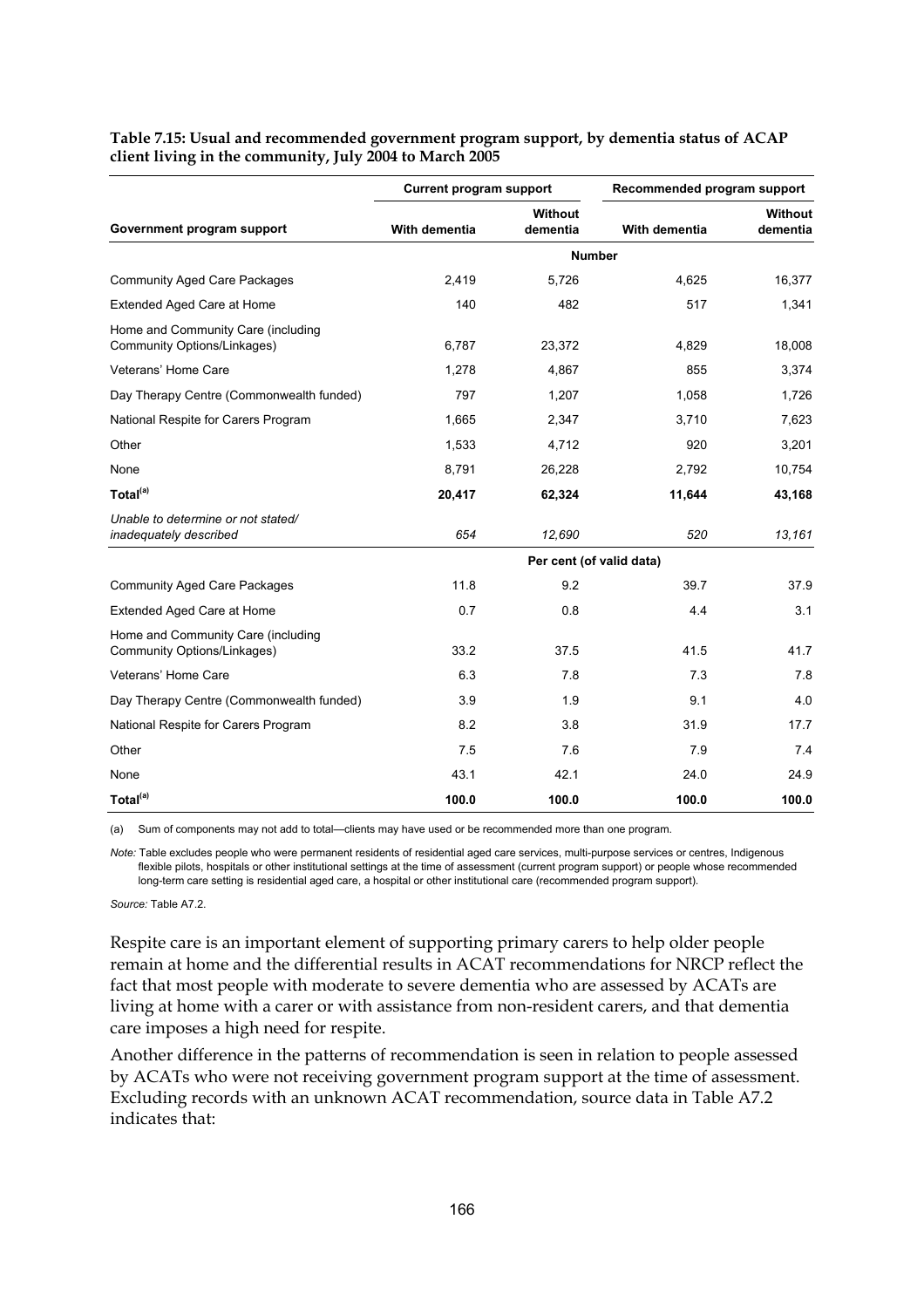- For clients with dementia who were not accessing community-based services at time of assessment, almost half (49.3%) of ACAT recommendations were for an institutional care setting.
- For clients without dementia who were not accessing community-based services at time of assessment, around a third (32.9%) of ACAT recommendations were for an institutional care setting.

In summary, ACAT assessment is a key service milestone for older people in general. Patterns of ACAT recommendations highlight that people with dementia are accessing a similar range of aged care programs to older people without dementia, for community and residential care. ACATs have a role in the diagnosis of dementia in addition to acting as a point of referral to formal services funded through a range of government programs (AIHW: Hales et al. 2006, which describes ACAT experiences in the diagnosis of dementia and behavioural and psychological symptoms of dementia). Data from the ACAP highlight the need for respite care among people with dementia and their carers and suggest that many people with dementia are recommended for residential aged care without having ever received government program support in the community. These results possibly reflect a lack of awareness among older people and their carers of the range of assistance available and the function of ACAT assessment in helping to make services available, and perhaps a failure of health care providers to make earlier referrals to community services or to followup on actions taken by patients and their carers to obtain assistance.

## **7.4 Community care**

As dementia progresses, the affected person needs increasing support in daily living. Some people with dementia will have already been receiving assistance from formal services before the diagnosis of dementia is received, due to other health conditions and/or agerelated frailty. This assistance may be in the form of community or residential aged care that, over time, changes in type or intensity due to the progression of dementia. Others will rely wholly on their social network, often with a primary carer at home, up to the point where assistance from formal services is sought and received to supplement the care provided by family and friends. Still others may never use formal services for assistance with daily living, or may access formal services for respite care only. Section 7.3 showed that ACAT assessment is a gateway to the receipt of formal services or to a change in formal service use. In this section we consider the recorded use of community-based services by people with dementia.

The 2003 SDAC identified 101,900 people with dementia, of whom 26,600 were living in households. Nearly all (98%) of people living in households who were identified as having dementia needed assistance in core activities (self-care, mobility and communication). Recall from Chapter 5 that around 57% of the household population with dementia received assistance from relatives and friends without supplementation from formal services; 29% received both formal and informal assistance; and 14% were not receiving assistance. Formal assistance in fact can come from a range of sources, funded privately or through government programs. This section is concerned with the use of government-funded community care programs by people with dementia. At this point in time, the available national data support mainly cross-sectional program-based perspectives of service use. Analysis of linked data is a more recent development that as yet has not extended to dementia care pathways (see AIHW: Karmel 2005 for an example of early work in this area). This means that there is limited insight into the parallel use of multiple community care programs and services or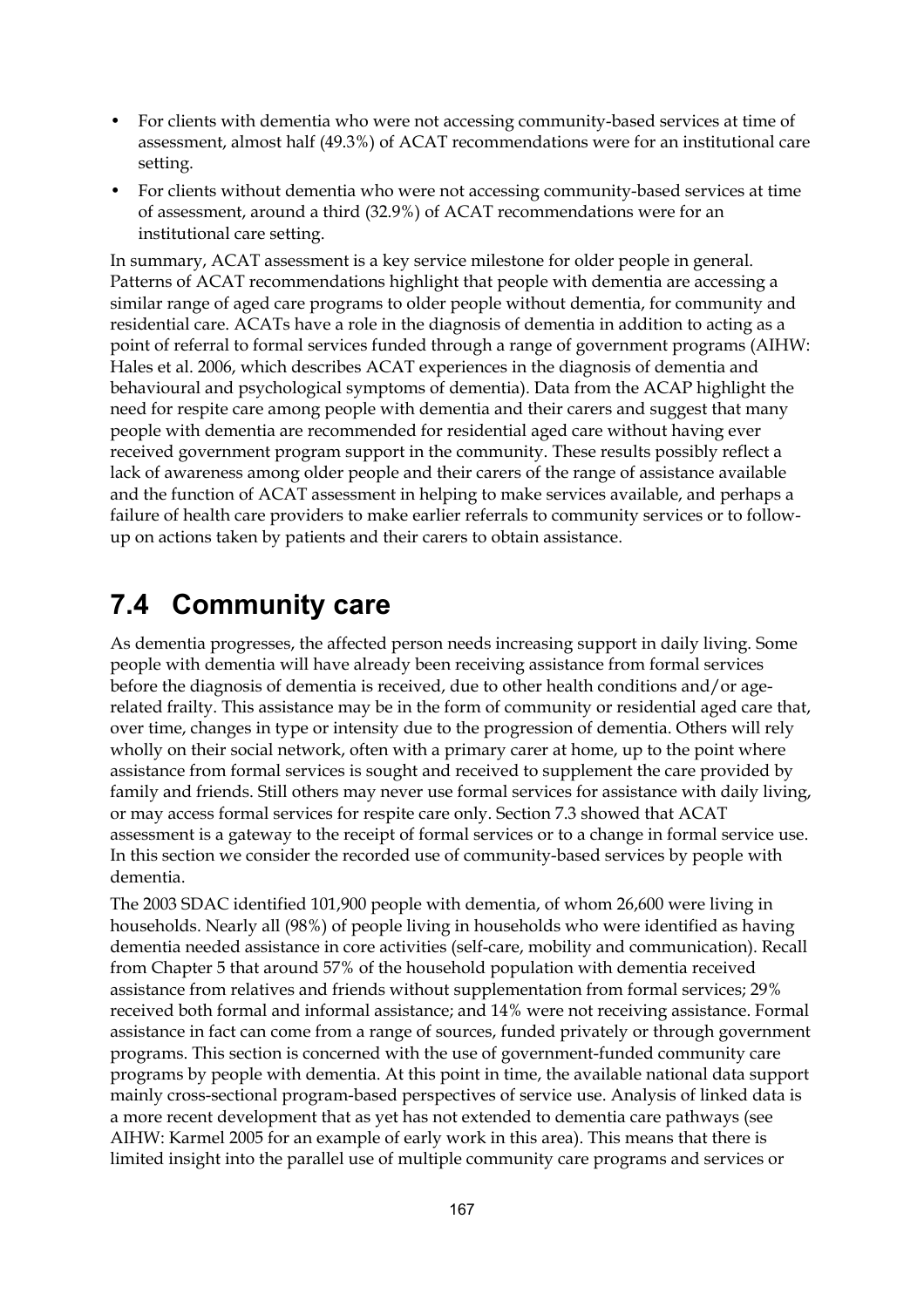change in service use by individuals over time. While national program and survey data highlight the heavy use of formal and informal assistance by people with dementia, there are some indications from smaller studies that people with dementia-related high care needs living in the community access assistance through multiple programs and that formal service arrangements tend to be fluid (AIHW: Hales et al. 2006).

Community care programs offer a range of assistive services, including information, counselling and referral services and instrumental assistance. Some are dementia-specific, whilst others fall into the category of generic community aged care (but may have a dementia-specific focus because of the expertise of staff providing the service, for example). The use of some of the main programs with data available for analysis is described below.

### **Dementia Education and Support Program (Alzheimer's Australia)**

People with dementia and their carers may be referred to or may themselves find out about the DESP, which is delivered by Alzheimer's Australia. DESP provides support, education, and short-term counselling to people with dementia and their families and carers. Services include the provision of a national 1800 Helpline, face to face and telephone counselling, facilitation of carer support groups, carer education programs, and the provision of education and information resources. The mix of services funded varies from state to state.

In 2003–04, there were 17,000 contacts associated with over 8,000 distinct people of concern (Box 7.4 defines DESP 'contacts'). Half of the distinct people of concern had been diagnosed with dementia, 18% had symptoms and 2.5% were being assessed. For more than a quarter (27%) the dementia status for the person of concern was not recorded.

On average, there were two contacts for each person of concern (Table 7.16). People being assessed had the highest rate of contact (2.4 contacts per person per year) and those with an unconfirmed diagnosis had the lowest rate (1.1 contacts per person per year), although since the rate is so much lower it could be that dementia status had changed prior to any subsequent contact with the program.

|                                         | Contacts <sup>(a)</sup> |          | Distinct people of concern <sup>(b)</sup> | <b>Contacts per</b> |                      |
|-----------------------------------------|-------------------------|----------|-------------------------------------------|---------------------|----------------------|
| Dementia status of person<br>of concern | <b>Frequency</b>        | Per cent | Frequency                                 | Per cent            | person of<br>concern |
| Diagnosed                               | 9,590                   | 55.9     | 4,237                                     | 50.4                | 2.26                 |
| Being assessed                          | 513                     | 3.0      | 210                                       | 2.5                 | 2.44                 |
| Symptoms                                | 2.340                   | 13.7     | 1.530                                     | 18.2                | 1.53                 |
| Assessed not diagnosed                  | 118                     | 0.7      | 71                                        | 0.9                 | 1.66                 |
| Unknown                                 | 131                     | 0.8      | 117                                       | 1.4                 | 1.12                 |
| Not recorded                            | 4.451                   | 26.0     | 2.236                                     | 26.6                | 1.99                 |
| <b>Total</b>                            | 17.143                  | 100.0    | 8.401                                     | 100.0               | 2.04                 |

**Table 7.16: Dementia Education and Support Program contacts(a) and distinct people(b) of concern, by dementia status, 2003–04** 

(a) A contact is counted for phone calls, letters and meetings with persons requiring the expert support from program staff. A contact is defined by the unit of service or episode, not the number of people involved in the discussion.

(b) The number of distinct people recorded in this table therefore reflects the number of people of concern associated with a carer (all types) who made a contact with the service in this period.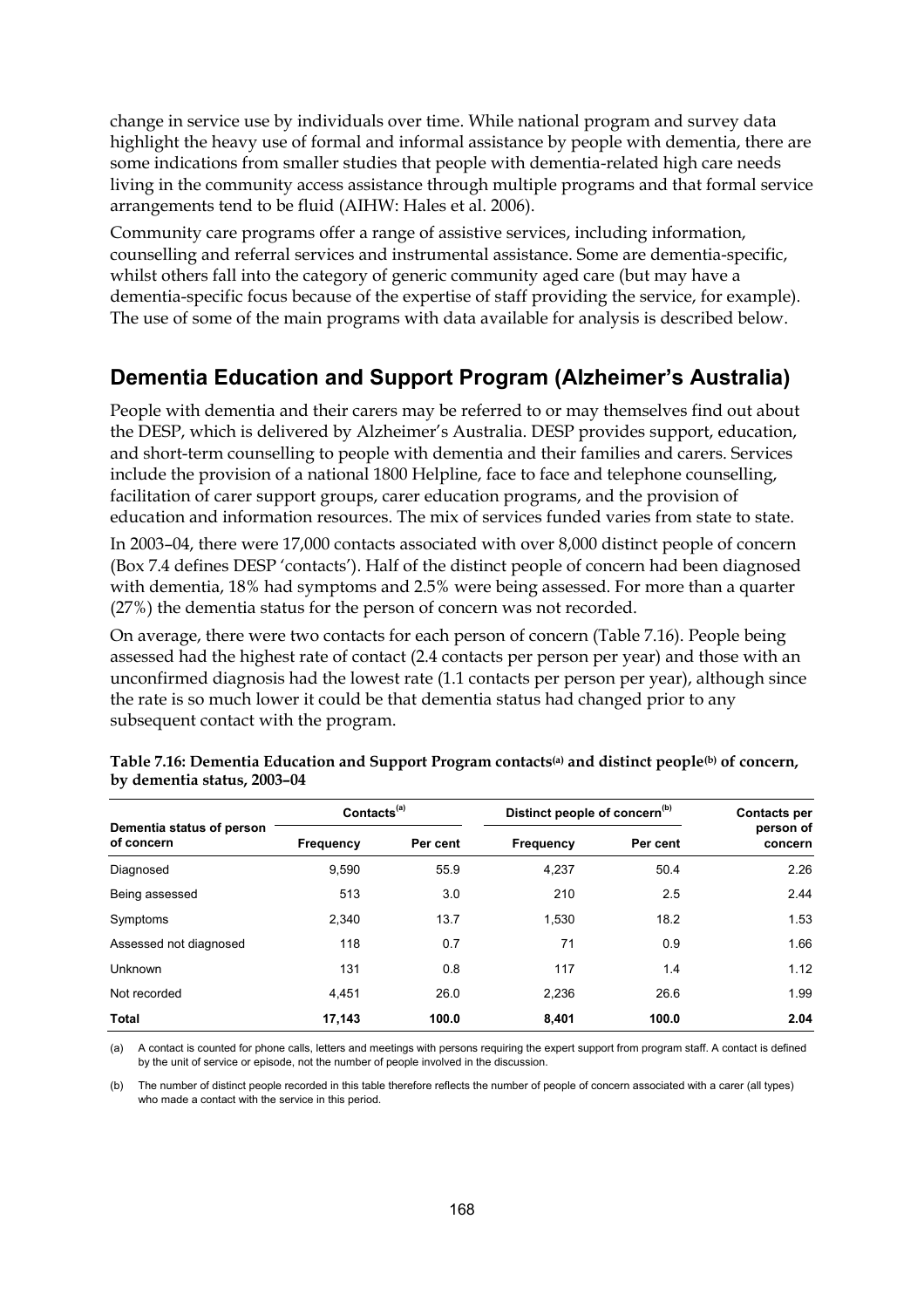#### **Box 7.4: Use of the DESP data set for reporting service use by people with dementia**

*All persons receiving any level of assistance through the DESP can be described by the generic term 'client'. The primary focus of the DESP data set is on clients such as principal carers, secondary carers, persons of concern (those with dementia) and service providers/professionals.* 

*A contact is recorded when some form of interaction between a DESP staff member and a client occurs, and includes some interaction regarding information about dementia or caring-related issues.* 

*Client contacts are not counted for limited interactions (e.g. telephone messages; very brief discussions of around 2–3 minutes), staff meetings and internal discussions, but is counted for interactions requiring expert support of program staff. A contact is defined by each episode or service provided and may involve more than one person. For example, a group discussion with 10 people would be counted as one contact but 10 people contacts. The number of distinct people of concern therefore reflects the number of people (who may have dementia) associated with a carer (all types) who made a contact with the service.* 

### **Community Aged Care Packages and Extended Aged Care at Home**

CACP and EACH are currently the two main programs for the delivery of community care packages. The CACP program targets older people living in the community with care needs equivalent to at least low level residential aged care. EACH targets older people living at home with care needs equivalent to high level residential aged care. ACAT approval is required to be able to access either program.

Program data for CACP and EACH do not identify clients with dementia. In 2002, the AIHW conducted two censuses to collect information in a snapshot week of CACP and EACH clients (AIHW 2004b and AIHW 2004e), which recorded the dementia status of clients and their service profiles. Using census data it is possible to identify which clients had dementia but it is not possible to confirm that all of the services received were needed because of dementia. Care packages are mainly received by people aged 75 years or over, with a high proportion of clients aged 85 years or over. Any number of conditions may contribute to a need for and use of formal services.

The types of assistance available from a CACP may include help with personal hygiene, social support, transport to appointments, food services and gardening. On 30 June 2004, 25,722 people aged 65 years or over were registered CACP clients (AIHW 2005c). The 2002 CACP census reported results covering 25,439 clients aged 65 years or over.

EACH packages offer a higher level of care than a CACP, in terms of the weekly hours of assistance that can be accessed, and a more comprehensive range of types of assistance. In addition to the services offered by a typical CACP package, an EACH client may be able to receive nursing care, allied health care and rehabilitation services. In 2003–04, over 900 EACH packages were available through 56 approved service providers. The 2002 EACH census was conducted shortly after establishment of the EACH Program (in 2001) and recorded only 288 EACH clients. The profile of EACH clients and their service activity may have changed as the program matured.

In 2002, almost one in five CACP clients was reported as having been diagnosed with dementia. Also, one-third of all EACH clients had been diagnosed with dementia (Table 7.17). Details on the characteristics and care needs of clients of the CACP and EACH programs, with and without dementia, are provided below.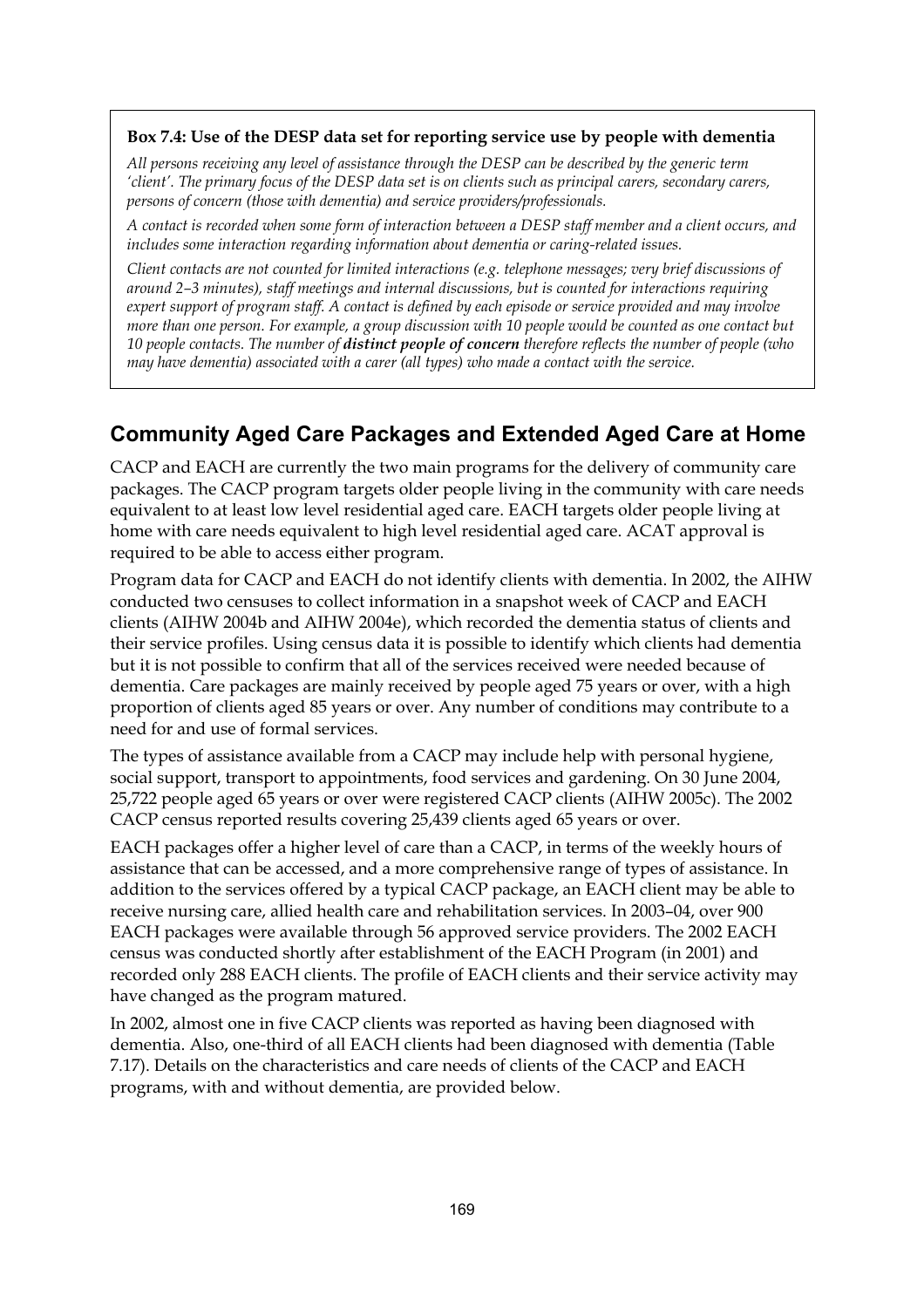|             | With dementia |          | Without dementia |          | Total         |          |
|-------------|---------------|----------|------------------|----------|---------------|----------|
| Program     | <b>Number</b> | Per cent | <b>Number</b>    | Per cent | <b>Number</b> | Per cent |
| <b>EACH</b> | 90            | 32.1     | 190              | 67.9     | 280           | 100.0    |
| <b>CACP</b> | 4.646         | 18.4     | 20,597           | 81.6     | 25,243        | 100.0    |

**Table 7.17: CACP and EACH clients with and without dementia, census periods, 2002** 

*Note:* Dementia status was not stated for eight (3%) of EACH clients and 196 (1%) of CACP clients.

*Source:* AIHW analysis of CACP and EACH 2002 censuses.

#### **Community Aged Care Packages**

CACP clients with dementia showed a slightly older age profile than clients without dementia (Table 7.18). Less than 15% of clients with dementia were aged under 75 years compared with 24% of clients in this age group without dementia. Equivalent proportions of CACP clients with and without dementia (2%) were in the 95 years and over age group.

|           | Table 7.18: CACP clients with and without dementia, number of clients by age and sex, census |  |  |
|-----------|----------------------------------------------------------------------------------------------|--|--|
| week 2002 |                                                                                              |  |  |

|                | With dementia |          | <b>Without dementia</b> |          | <b>Total</b>  |          | Not stated    |
|----------------|---------------|----------|-------------------------|----------|---------------|----------|---------------|
| Sex/age        | <b>Number</b> | Per cent | <b>Number</b>           | Per cent | <b>Number</b> | Per cent | <b>Number</b> |
| <b>Males</b>   |               |          |                         |          |               |          |               |
| $65$           | 73            | 5.7      | 701                     | 11.7     | 774           | 10.6     | 5             |
| $65 - 74$      | 190           | 14.8     | 1,167                   | 19.4     | 1,357         | 18.6     | 6             |
| $75 - 84$      | 573           | 44.6     | 2,252                   | 37.5     | 2,825         | 38.8     | 17            |
| $85 - 94$      | 425           | 33.1     | 1,750                   | 29.1     | 2,175         | 29.8     | 28            |
| $95+$          | 23            | 1.8      | 136                     | 2.3      | 159           | 2.2      | $\mathbf{1}$  |
| Total          | 1,284         | 100.0    | 6,006                   | 100.0    | 7,290         | 100.0    | 57            |
| <b>Females</b> |               |          |                         |          |               |          |               |
| $65$           | 71            | 2.2      | 882                     | 6.2      | 953           | 5.4      | 6             |
| $65 - 74$      | 350           | 10.6     | 2,146                   | 15.0     | 2,496         | 14.2     | 13            |
| $75 - 84$      | 1,534         | 46.5     | 6,006                   | 41.9     | 7,540         | 42.8     | 62            |
| $85 - 94$      | 1,280         | 38.8     | 4,957                   | 34.6     | 6,237         | 35.4     | 42            |
| $95+$          | 65            | 2.0      | 340                     | 2.4      | 405           | 2.3      | 10            |
| Total          | 3,300         | 100.0    | 14,331                  | 100.0    | 17,631        | 100.0    | 133           |
| <b>Persons</b> |               |          |                         |          |               |          |               |
| < 65           | 145           | 3.1      | 1,587                   | 7.8      | 1,732         | 6.9      | 11            |
| $65 - 74$      | 544           | 11.8     | 3,332                   | 16.3     | 3,876         | 15.5     | 20            |
| $75 - 84$      | 2,118         | 45.9     | 8,294                   | 40.6     | 10,412        | 41.6     | 81            |
| $85 - 94$      | 1,715         | 37.2     | 6,754                   | 33.0     | 8,469         | 33.8     | 70            |
| $95+$          | 90            | 2.0      | 477                     | 2.3      | 567           | 2.3      | 11            |
| <b>Total</b>   | 4,612         | 100.0    | 20.444                  | 100.0    | 25,056        | 100.0    | 193           |

*Note:* The table excludes 190 cases with missing age. Cases with known age but missing sex are included in the persons data.

*Source:* AIHW analysis of CACP 2002 census.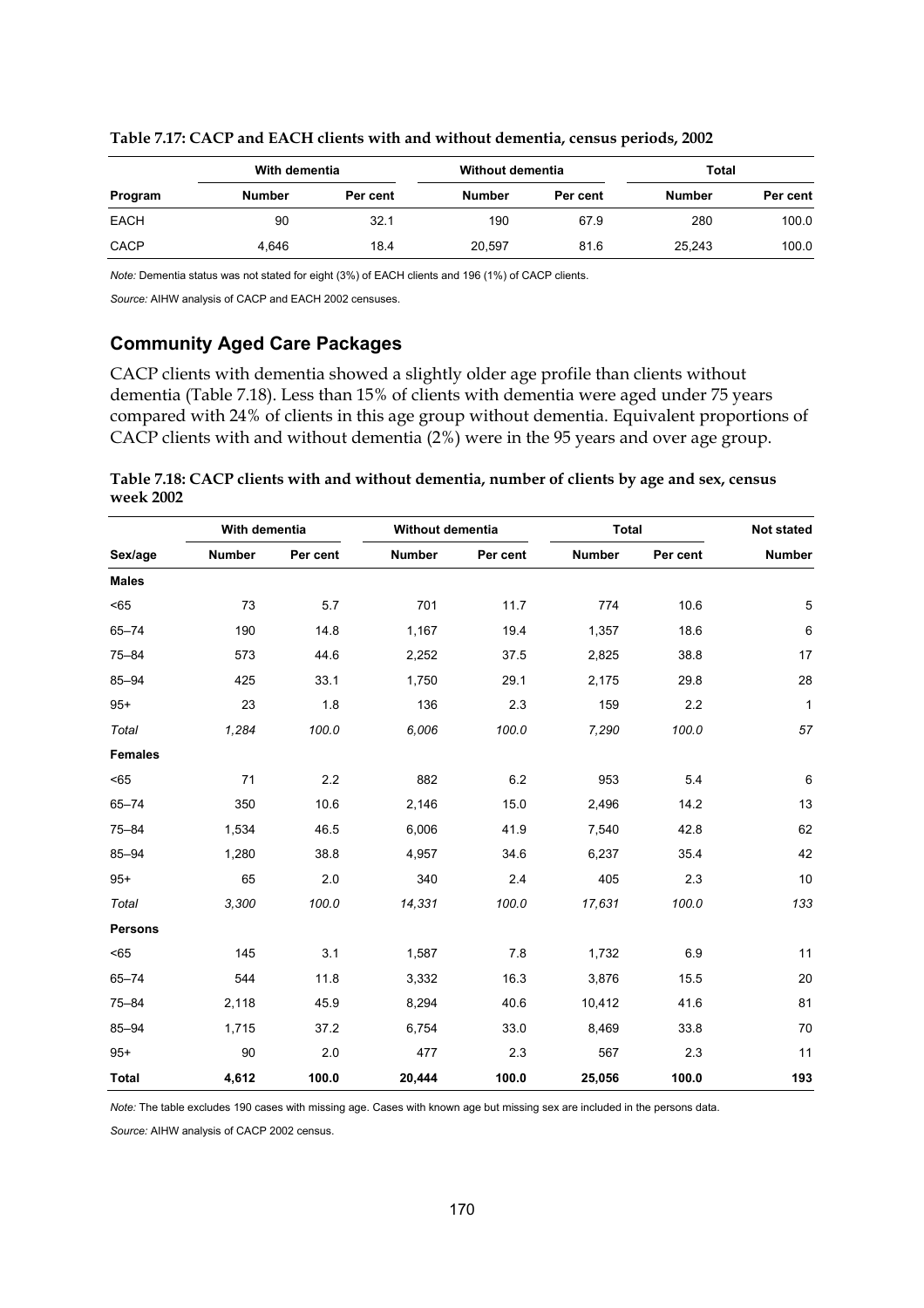CACP clients receive a range of different services appropriate to their needs. In general, only small differences exist between the median hours of weekly service and median numbers of ancillary services of clients with and without dementia (Table 7.19). The main difference in cross-sectional service profiles of the two groups is an average of one additional hour of respite care per week delivered to people with dementia.

In terms of total hours of service per week, excluding ancillary services not recorded in timebased units, CACP clients with dementia received a median of 6.0 hours in the census week (mean 6.9 hours), which was half an hour more on average than the median of 5.5 hours for clients without dementia (mean 5.9 hours).

|                           | With dementia |        |               | <b>Without dementia</b> |
|---------------------------|---------------|--------|---------------|-------------------------|
|                           | Mean          | Median | Mean          | <b>Median</b>           |
| Type of assistance        |               |        | <b>Hours</b>  |                         |
| Personal care             | 2.4           | 2.0    | 2.3           | 2.0                     |
| Domestic assistance       | 2.0           | 2.0    | 2.3           | 2.0                     |
| Social support            | 2.6           | 2.0    | 2.1           | 1.5                     |
| Other food services       | 1.8           | 1.5    | 1.7           | 1.3                     |
| Respite care              | 4.0           | 3.0    | 3.0           | 2.0                     |
| Rehabilitation            | 1.4           | 1.0    | 1.4           | 1.0                     |
| Home maintenance          | 0.9           | 0.8    | 1.1           | 1.0                     |
| Case management           | 1.0           | 0.8    | 0.9           | 0.8                     |
| <b>Total hours</b>        | 6.9           | 6.0    | 5.9           | 5.5                     |
| <b>Ancillary services</b> |               |        | <b>Number</b> |                         |
| Delivered meals           | 5.7           | 5.0    | 6.2           | 5.0                     |
| Linen deliveries          | 2.1           | 2.0    | 1.9           | 1.0                     |
| Transport one-way trips   | 3.0           | 2.0    | 2.9           | 2.0                     |

| Table 7.19: Mean and median service units (hours or number of events), by type of assistance |
|----------------------------------------------------------------------------------------------|
| received by CACP clients with and without dementia, census week 2002                         |

*Notes* 

1. The table excludes 196 clients where dementia status was not reported.

2. Amounts of type of assistance relate only to those receiving that assistance. Consequently, the sum of the mean number of hours of assistance received across types does not equal the total number of hours of assistance received.

*Source:* AIHW analysis of CACP 2002 census.

CACP clients with dementia and with a carer were more likely than those without dementia to receive respite (12% of clients with dementia and a carer received this service compared with 6% of those without dementia with a carer (Table 7.20). The availability of a carer is not observed to greatly affect the total number of hours of formal assistance received (Table 7.21).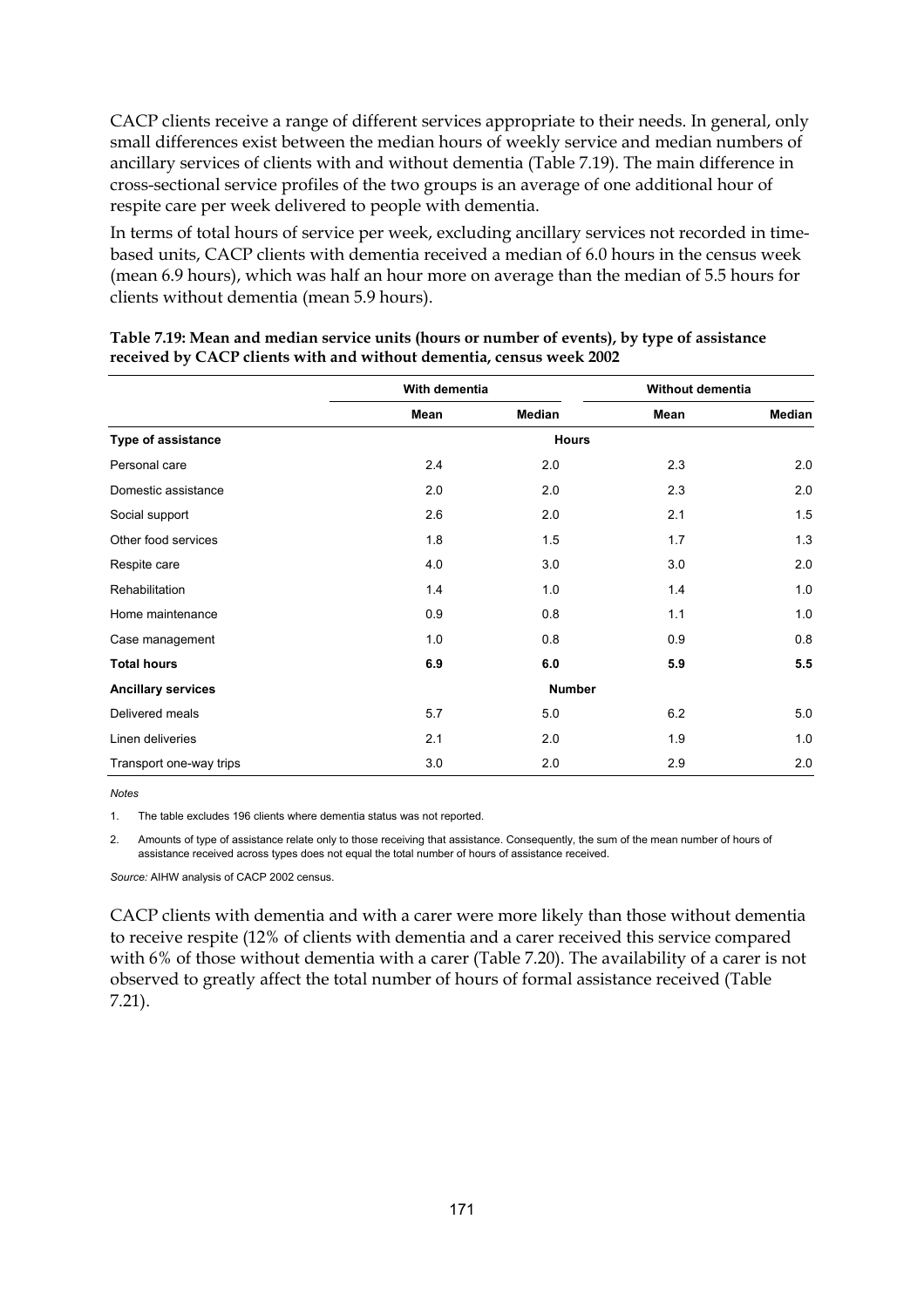|                           |              |               | With dementia          |               |              | <b>Without dementia</b> |                 |               |  |
|---------------------------|--------------|---------------|------------------------|---------------|--------------|-------------------------|-----------------|---------------|--|
|                           | With a carer |               | <b>Without a carer</b> |               | With a carer |                         | Without a carer |               |  |
| Type of assistance        | No.          | $\%$          | No.                    | $\frac{9}{6}$ | No.          | %                       | No.             | $\frac{0}{0}$ |  |
| Personal care             | 2,192        | 66.7          | 795                    | 67.4          | 5,983        | 57.4                    | 4,396           | 46.6          |  |
| Domestic assistance       | 2,489        | 75.8          | 1,019                  | 86.4          | 8,669        | 83.1                    | 8,482           | 89.9          |  |
| Social support            | 1,985        | 60.4          | 846                    | 71.8          | 5,853        | 56.1                    | 6,225           | 66.0          |  |
| Other food services       | 1,112        | 33.9          | 505                    | 42.8          | 2,912        | 27.9                    | 2,679           | 28.4          |  |
| Respite care              | 393          | 12.0          | 11                     | 0.9           | 623          | 6.0                     | 100             | 1.1           |  |
| <b>Rehabilitation</b>     | 70           | 2.1           | 19                     | 1.6           | 312          | 3.0                     | 182             | 1.9           |  |
| Home maintenance          | 339          | 10.3          | 179                    | 15.2          | 1,606        | 15.4                    | 1,857           | 19.7          |  |
| Case management           | 2,609        | 79.4          | 959                    | 81.3          | 7,892        | 75.7                    | 6,812           | 72.2          |  |
| <b>Ancillary services</b> |              |               |                        |               |              |                         |                 |               |  |
| Delivered meals           | 673          | 20.5          | 361                    | 30.6          | 1,921        | 18.4                    | 2,296           | 24.3          |  |
| Linen deliveries          | 30           | 0.9           | 13                     | 1.1           | 80           | 0.8                     | 112             | 1.2           |  |
| Transport one-way trips   | 1,058        | 32.2          | 530                    | 45.0          | 3,288        | 31.5                    | 4,067           | 43.1          |  |
| <b>Total CACP clients</b> | 3,284        | $\sim$ $\sim$ | 1,179                  | $\sim$ $\sim$ | 10,429       | $\sim$                  | 9,437           | $\sim$        |  |

**Table 7.20: Number and percentage of CACP clients with and without dementia, by type of assistance and carer status, census week 2002** 

*Note:* The table excludes 1,110 cases. These include both clients with either carer availability or dementia status missing, as well as those who received no services during census week.

*Source:* AIHW analysis of CACP 2002 census.

|                           |              | With dementia |                      |               | <b>Without dementia</b> |               |      |                      |  |
|---------------------------|--------------|---------------|----------------------|---------------|-------------------------|---------------|------|----------------------|--|
|                           | With carer   |               | <b>Without carer</b> |               |                         | With carer    |      | <b>Without carer</b> |  |
| <b>Type of assistance</b> | Mean         | <b>Median</b> | <b>Mean</b>          | <b>Median</b> | Mean                    | <b>Median</b> | Mean | <b>Median</b>        |  |
|                           | <b>Hours</b> |               |                      |               |                         |               |      |                      |  |
| Personal care             | 2.5          | 2.0           | 2.3                  | 1.8           | 2.4                     | 2.0           | 2.1  | 1.8                  |  |
| Domestic assistance       | 2.0          | 2.0           | 2.1                  | 2.0           | 2.3                     | 2.0           | 2.3  | 2.0                  |  |
| Social support            | 2.7          | 2.0           | 2.4                  | 2.0           | 2.0                     | 1.5           | 2.1  | 1.8                  |  |
| Other food services       | 1.8          | 1.5           | 1.8                  | 1.5           | 1.7                     | 1.3           | 1.6  | 1.0                  |  |
| Respite care              | 3.9          | 3.0           | 5.2                  | 2.5           | 3.1                     | 2.0           | 2.3  | 2.0                  |  |
| Rehabilitation            | 1.5          | 1.0           | 1.0                  | 0.8           | 1.4                     | 1.0           | 1.3  | 1.0                  |  |
| Home maintenance          | 0.9          | 0.8           | 0.9                  | 0.5           | 1.1                     | 1.0           | 1.1  | 1.0                  |  |
| Case management           | 1.0          | 0.8           | 1.1                  | 0.8           | 0.9                     | 0.5           | 1.0  | 0.8                  |  |
| <b>Total hours</b>        | 6.8          | 6.0           | 7.0                  | 6.3           | 6.0                     | 5.5           | 5.9  | 5.3                  |  |
| <b>Ancillary services</b> |              |               |                      | <b>Number</b> |                         |               |      |                      |  |
| Delivered meals           | 5.4          | 5.0           | 6.2                  | 6.0           | 5.8                     | 5.0           | 6.5  | 6.0                  |  |
| Linen deliveries          | 2.0          | 2.0           | 2.2                  | 2.0           | 2.1                     | 1.0           | 1.8  | 1.0                  |  |
| <b>Transport trips</b>    | 2.9          | 2.0           | 3.3                  | 2.0           | 2.8                     | 2.0           | 3.0  | 2.0                  |  |

#### **Table 7.21: Amount of assistance for CACP clients with and without dementia, by type of assistance and carer status, census week 2002**

*Note:* The table excludes 1,110 cases. These include both clients with either carer availability or dementia status missing, as well as those who received no services during census week.

*Source:* AIHW analysis of CACP 2002 census.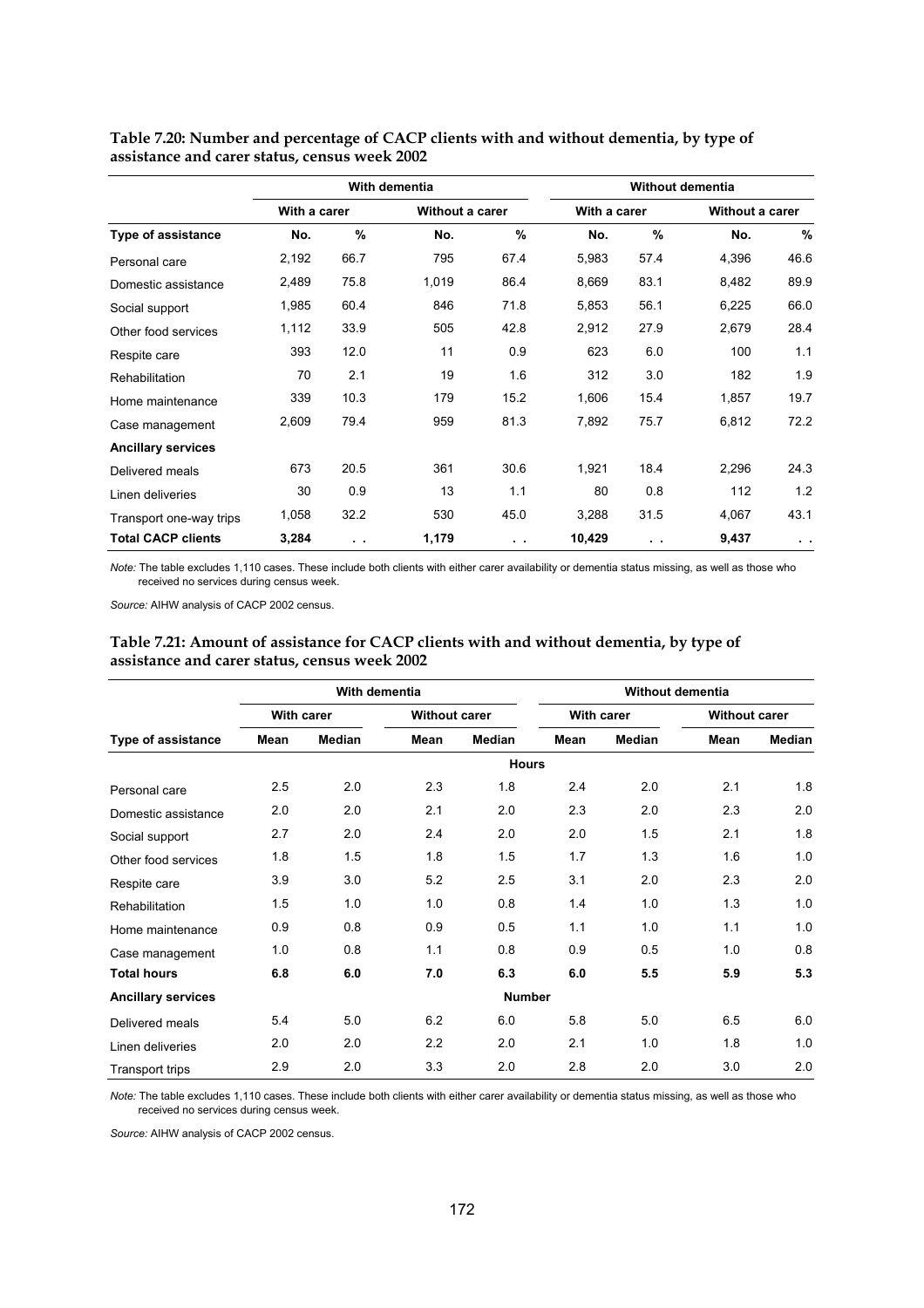### **Extended Aged Care at Home**

The prevalence of dementia among EACH clients increases with age (Table 7.22). While approximately 15% of clients aged 65–74 years had been diagnosed with dementia, this increased to almost one-half for clients aged 85 years or over.

EACH clients with dementia showed an older age profile than those without dementia (Table 7.22). Just under half (49%) of EACH clients with dementia in 2002 were aged 85 years or over, compared with 27% of clients without dementia.

|                | With dementia    |          | Without dementia |          | <b>Total</b>   |          |  |
|----------------|------------------|----------|------------------|----------|----------------|----------|--|
| Sex/age        | Number           | Per cent | <b>Number</b>    | Per cent | <b>Number</b>  | Per cent |  |
| <b>Males</b>   |                  |          |                  |          |                |          |  |
| $< 65$         | 3                | 11.1     | 4                | 5.8      | $\overline{7}$ | 7.3      |  |
| $65 - 74$      | 4                | 14.8     | 25               | 36.2     | 29             | 30.2     |  |
| $75 - 84$      | 9                | 33.3     | 26               | 37.7     | 35             | 36.5     |  |
| $85 - 94$      | 11               | 40.7     | 13               | 18.8     | 24             | 25.0     |  |
| $95+$          | $\pmb{0}$        |          | 1                | 1.4      | $\mathbf{1}$   | 1.0      |  |
| Total          | 27               | 100.0    | 69               | 100.0    | 96             | 100.0    |  |
| <b>Females</b> |                  |          |                  |          |                |          |  |
| $< 65$         | 5                | 8.3      | 19               | 16.0     | 24             | 13.4     |  |
| $65 - 74$      | $\mathbf 5$      | 8.3      | 26               | 21.8     | 31             | 17.3     |  |
| $75 - 84$      | 19               | 31.7     | 37               | 31.1     | 56             | 31.3     |  |
| $85 - 94$      | 26               | 43.3     | 32               | 26.9     | 58             | 32.4     |  |
| $95+$          | 5                | 8.3      | $\overline{5}$   | 4.2      | 10             | 5.6      |  |
| Total          | 60               | 100.0    | 119              | 100.0    | 179            | 100.0    |  |
| <b>Persons</b> |                  |          |                  |          |                |          |  |
| $65$           | 8                | 9.1      | 23               | 12.2     | 31             | 11.2     |  |
| $65 - 74$      | $\boldsymbol{9}$ | 10.2     | 52               | 27.5     | 61             | 22.0     |  |
| $75 - 84$      | 28               | 31.8     | 63               | 33.3     | 91             | 32.9     |  |
| $85 - 94$      | 38               | 43.2     | 45               | 23.8     | 83             | 30.0     |  |
| $95+$          | $\mathbf 5$      | 5.7      | $\,6\,$          | 3.2      | 11             | 4.0      |  |
| <b>Total</b>   | 88               | 100.0    | 189              | 100.0    | 277            | 100.0    |  |

|                      |  | Table 7.22: EACH clients with and without dementia, number of clients, by age group and sex, |
|----------------------|--|----------------------------------------------------------------------------------------------|
| census week May 2002 |  |                                                                                              |

— Nil or rounded to zero.

*Note:* The table excludes 11 cases with either age or dementia status missing. Cases with missing sex are included in the persons data.

*Source:* AIHW analysis of EACH 2002 census.

Like CACP clients, EACH clients receive a range of different services in different amounts according to their needs. Most of these services are measured according to the number of hours provided during the census week. However, meals, linen deliveries and transport trips are counted according to number of service events. Comparison of the weekly median hours or number of service events shows little difference between levels of service for clients with and without dementia (Table 7.23).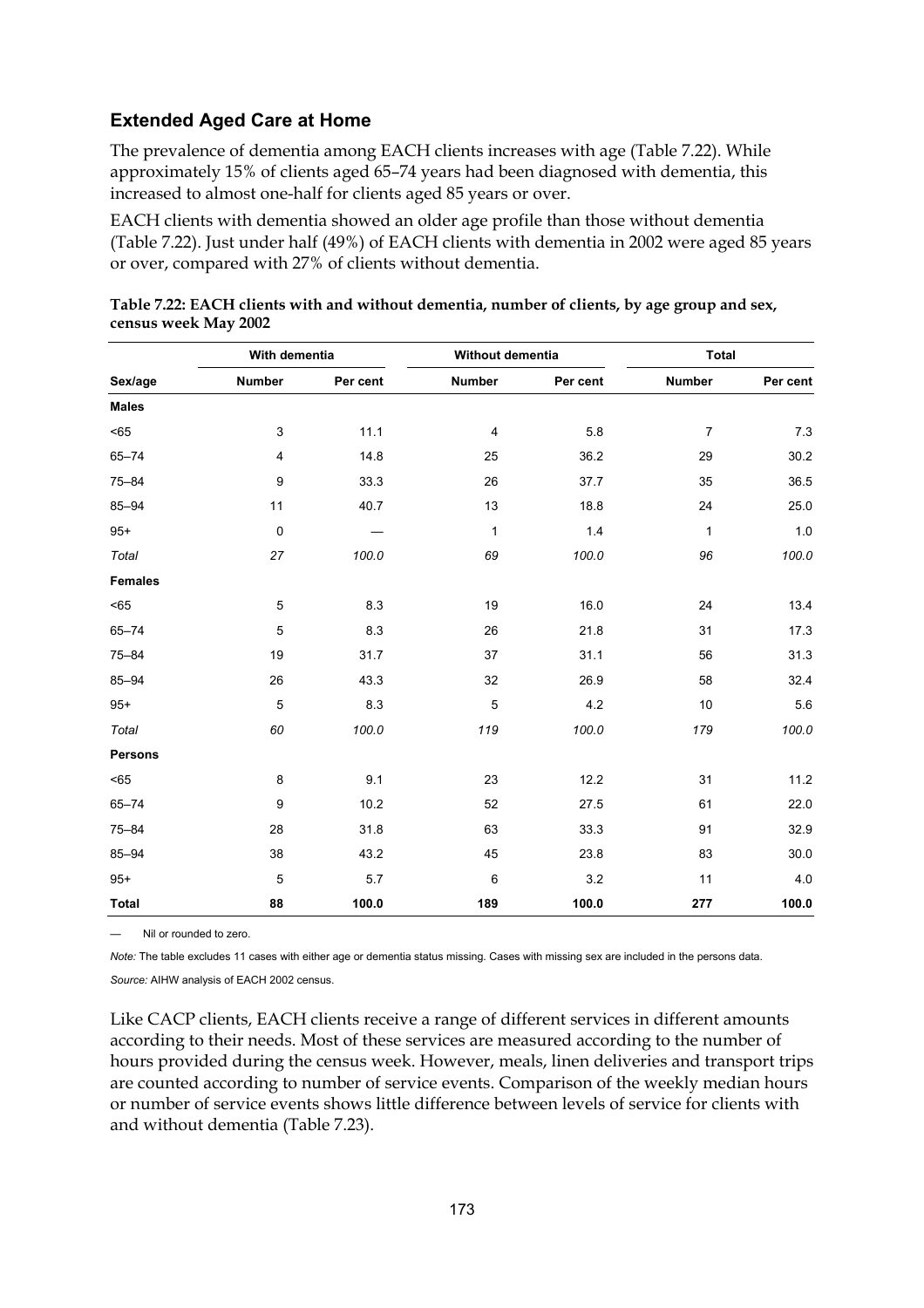The mean figures differ somewhat from the median figures, indicating that some individuals received substantially more or less of a service type than most, thus skewing the mean away from the median. This is a more noticeable effect in small numbers of clients.

When the number of hours of service provided is added over all service types, clients with dementia received a median of 17.9 hours in the week (mean of 17.6 hours). This was just half an hour less than the median number of hours of assistance in the week for clients without dementia (median of 18.4 and mean of 17.8). These results reflect the high care needs of all clients in the EACH program.

|                             | With dementia |               | Without dementia |               |
|-----------------------------|---------------|---------------|------------------|---------------|
|                             | Mean          | Median        | Mean             | <b>Median</b> |
| Type of assistance          |               | <b>Hours</b>  |                  |               |
| Personal care               | 8.8           | 9.0           | 9.5              | 9.0           |
| Domestic assistance         | 2.2           | 2.0           | 2.4              | 2.0           |
| Social support              | 2.5           | 2.0           | 2.9              | 2.0           |
| Other food services         | 3.0           | 2.5           | 3.7              | 3.5           |
| Respite care                | 5.0           | 4.0           | 4.6              | 4.0           |
| Rehabilitation              | 1.8           | 1.8           | 2.1              | 1.8           |
| Home maintenance            | 1.3           | 1.3           | 1.2              | 1.0           |
| Case management             | 1.8           | 1.5           | 1.5              | 1.5           |
| Allied health               | 0.9           | 0.8           | 1.4              | 1.0           |
| Nursing                     | 1.9           | 1.0           | 2.1              | 1.3           |
| <b>Total hours</b>          | 17.6          | 17.9          | 17.8             | 18.4          |
| Ancillary services for EACH |               | <b>Number</b> |                  |               |
| Delivered meals             | 4.6           | 5.0           | 5.7              | 7.0           |
| Linen deliveries            | 1.3           | 1.0           | 1.1              | 1.0           |
| Transport one-way trips     | 3.2           | 4.0           | 2.9              | 2.0           |

| Table 7.23: Average weekly hours of assistance and number of events, by type of assistance and |
|------------------------------------------------------------------------------------------------|
| dementia status, census week May 2002                                                          |

*Notes* 

1. The table excludes eight cases with dementia status missing and six cases where clients were on leave and so did not receive any services during census week.

2. Amounts of type of assistance relate only to those receiving that assistance. Consequently, the sum of the mean number of hours of assistance received across types does not equal the total number of hours of assistance received.

*Source:* AIHW analysis of EACH 2002 census.

Family and other carers also contribute to the care and support of EACH clients in the home. There were insufficient cases to enable a comparison of amount of services provided to clients with dementia who do not have a carer, a result which is itself indicative of the difficulty of providing services in the home to people with dementia who do not have access to care from relatives and friends. In most areas of assistance, similar proportions of clients with or without dementia who had a carer received assistance. EACH clients with dementia were more likely to use respite care services (53% for those with dementia and with a carer) compared with the proportion without dementia receiving this service (37% of those without dementia and with a carer) (see Tables 7.25 and 7.26).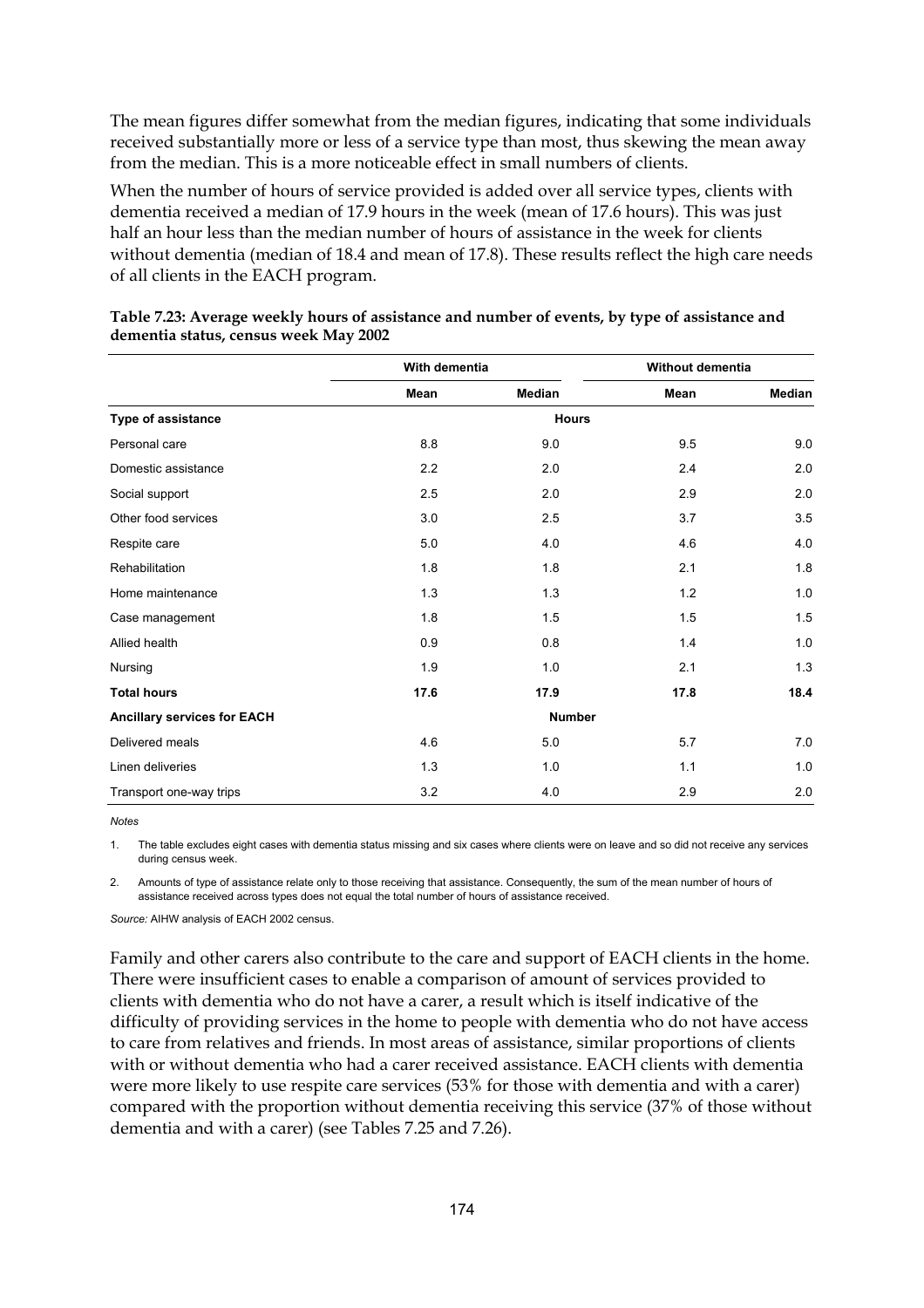On average, among clients with a carer, those with and without dementia received a similar number of hours assistance during census week. However, those without dementia on average received about one more delivered meal during the census week per person than those with dementia (mean of 5.8 compared with 4.7 meals). EACH clients without dementia and without a carer received slightly more domestic assistance and other food services, and slightly less social support, delivered meals, rehabilitation and nursing care, compared with those with a carer (Table 7.24).

|                                   | With dementia <sup>(a)</sup> |          |               | Without dementia |                 |               |
|-----------------------------------|------------------------------|----------|---------------|------------------|-----------------|---------------|
|                                   | With a carer                 |          | With a carer  |                  | Without a carer |               |
| Type of assistance                | <b>Number</b>                | Per cent | <b>Number</b> | Per cent         | <b>Number</b>   | Per cent      |
| Personal care                     | 79                           | 92.9     | 146           | 89.6             | 22              | 95.7          |
| Domestic assistance               | 51                           | 60.0     | 108           | 66.3             | 22              | 95.7          |
| Social support                    | 43                           | 50.6     | 84            | 51.5             | 5               | 21.7          |
| Other food services               | 32                           | 37.6     | 53            | 32.5             | 13              | 56.5          |
| Respite care                      | 45                           | 52.9     | 61            | 37.4             | t               | $\ddagger$    |
| Rehabilitation                    | 16                           | 18.8     | 41            | 25.2             | 3               | 13.0          |
| Home maintenance                  | 6                            | 7.1      | 19            | 11.7             | 0               |               |
| Case management                   | 73                           | 85.9     | 148           | 90.8             | 22              | 95.7          |
| Allied health                     | $\overline{7}$               | 8.2      | 22            | 13.5             | 7               | 30.4          |
| Nursing                           | 47                           | 55.3     | 88            | 54.0             | 14              | 60.9          |
| <b>Ancillary services</b>         |                              |          |               |                  |                 |               |
| Delivered meals                   | $\overline{7}$               | 8.2      | 12            | 7.4              | 8               | 34.8          |
| Linen deliveries                  | 7                            | 8.2      | 9             | 5.5              | 3               | 13.0          |
| Transport one-way trips           | 6                            | 7.1      | 16            | 9.8              | ŧ               | t             |
| Total EACH clients <sup>(a)</sup> | 85                           | $\sim$   | 163           | $\sim$ $\sim$    | 23              | $\sim$ $\sim$ |

| Table 7.24: EACH clients with and without dementia, types of therapies and ancillary services |
|-----------------------------------------------------------------------------------------------|
| provided, by carer status, census week May 2002                                               |

(a) Three EACH clients with dementia did not have a carer. These have been excluded from the table as they do not allow accurate comparisons to be made.

† Fewer than three people received this service.

Nil or rounded to zero.

*Notes* 

1. The table excludes eight cases with dementia status missing and six cases where clients were on leave and so did not receive any services during census week.

2. Clients may receive more than one type of assistance, and so percentages do not sum to 100.

*Source:* AIHW analysis of EACH 2002 census.

Indications in the CACP and EACH census data are that clients with dementia who have a primary carer are more likely to use respite care services than clients who do not have dementia (with a primary carer). Among CACP clients, there are differences in the average service levels per week, mainly due to higher respite care hours on average, according to whether a client has dementia or not. Around 90% of CACP clients in the 2002 census week received under 10 hours of formal service per week from their CACP provider. Higher levels of respite care (an average of 2 hours per client per week) imply a reduced level of instrumental assistance, which may be an issue for carers who are experiencing carer strain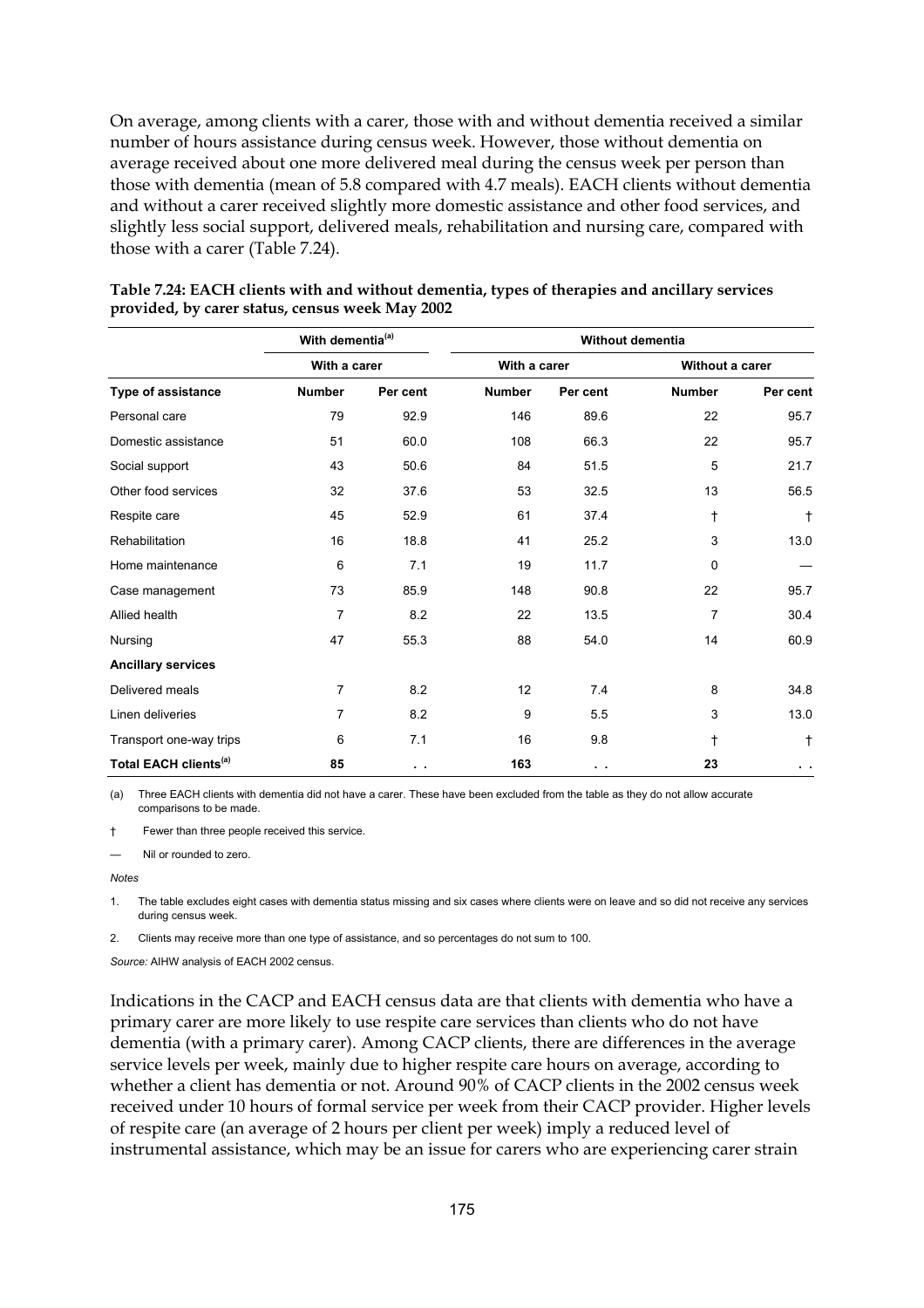associated with dementia care. In the EACH census data there are no marked differences in average hours of service per week for clients with and without dementia, nor in the average hours of respite care delivered per client during the census week. The results most likely reflect a greater homogeneity in need for formal assistance among clients with ACAT approval for high level residential care or equivalent, compared to the larger number of clients and range of levels of need for assistance among CACP clients. Of course, the infancy of the EACH program at the time of the census also needs to be taken into account.

Use of EACH by people with dementia will be encouraged by the implementation of EACH Dementia places. The EACH Dementia Program was announced in the 2005 Federal Budget as part of the initiative *Helping Australians with dementia, and their carers—making dementia a National Health Priority*. EACH Dementia consists of 2,000 new flexible care places to be allocated over three years:

- 667 packages to be released in 2005–06
- 667 packages to be released in 2006–07 (indicative releases)
- 666 packages to be released in 2007–08 (indicative releases).

EACH Dementia packages are aimed at those at the highest end of the community care continuum. EACH Dementia packages will provide the same full range of services that 'general purpose' EACH packages provide. The first three years of the EACH Dementia program have been designated a 'developmental' period; additional specific services and approaches related to the special needs of the clients will therefore be considered (DoHA 2005a:3).

Service use data for CACP and EACH described above do not include measures of case management time. Care package services, such as CACP and EACH services, are distinguished by their packaging of multiple types of assistance according to individual needs with overall case management and service coordination. It has been found that servicing clients with high dementia-related needs involves both a higher case management load than is more generally required in community care and more highly skilled care assistants, especially workers with dementia-specific expertise (AIHW: Hales et al. 2006).

## **National Respite for Carers Program**

The aim of the NRCP is to contribute to the support and maintenance of caring relationships between carers and their dependent family members or friends by facilitating access to information, respite care and other support appropriate to their individual needs and circumstances, and those of the persons for whom they care. The program funds respite services, Commonwealth Carer Respite Centres (which provide information on respite services and assistance to arrange respite), Commonwealth Carer Resource Centres (which provide information to carers about services available to them), and the National Carer Counselling Program.

Respite care may be provided in the home, in a variety of community settings such as at a centre during the day, or in a residential setting. ACAT assessment is not required for people accessing respite through the NRCP; there are, however, assessment procedures within the program with a focus on the relative needs of primary carers and the people for whom they care ('care recipients'). An ACAT assessment is necessary for people wanting respite care in aged care facilities.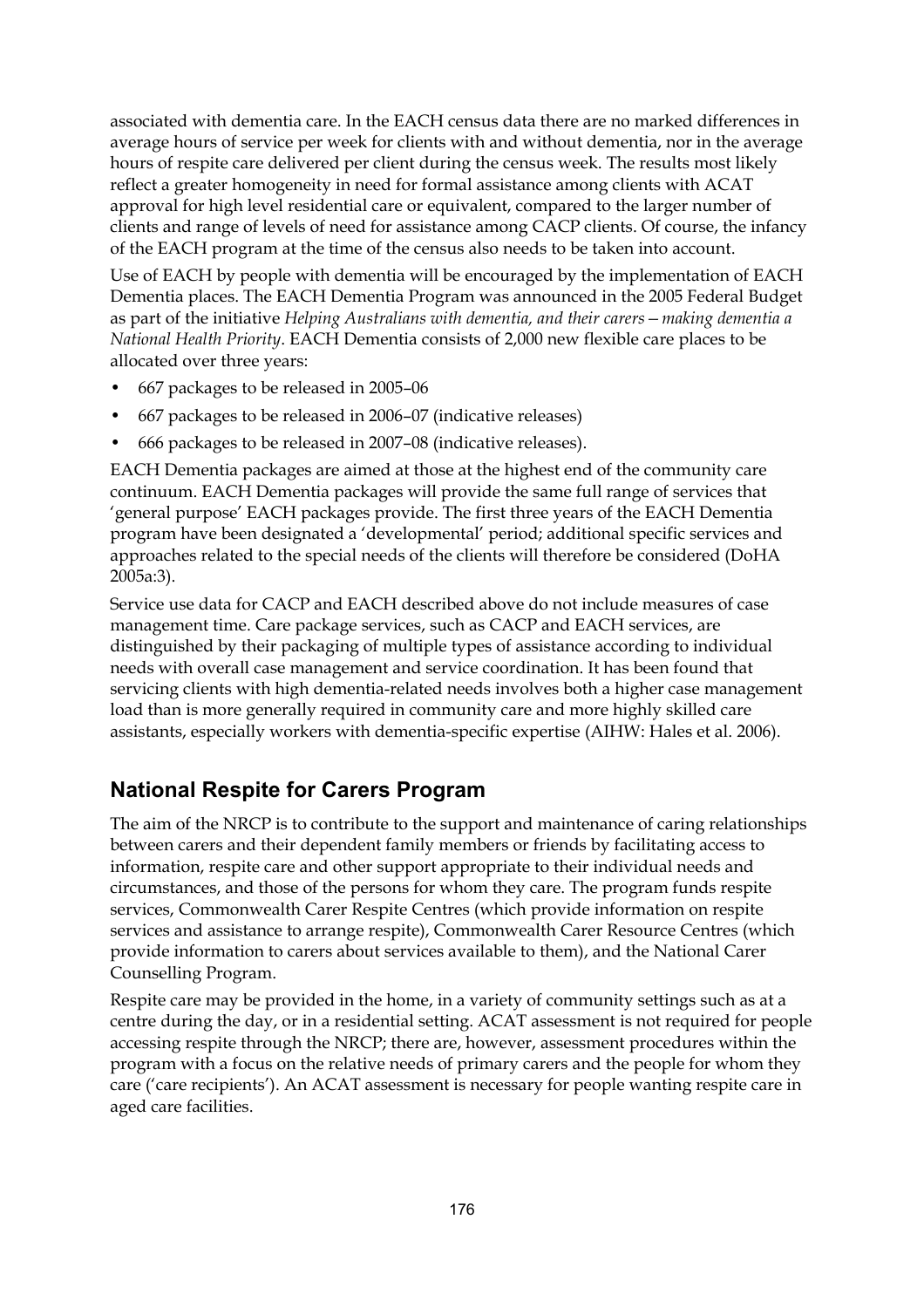In 2004–05 the CCRCs assisted around 59,000 carers. Of those, 17% (10,000) were caring for someone with dementia (Table 7.25). Women account for 76% of carers assisted by the CCRCs. Of those who care for a person with dementia, 72% were female.

| Sex                                   | <b>Carers</b><br>assisted<br>by CCRCs | <b>Carers for</b><br>people with<br>dementia | % of carers who<br>care for a person<br>with dementia | Care recipients<br>registered with<br><b>CCRCs</b> | <b>Care recipients</b><br>with dementia | $%$ with<br>dementia |
|---------------------------------------|---------------------------------------|----------------------------------------------|-------------------------------------------------------|----------------------------------------------------|-----------------------------------------|----------------------|
| Males                                 | 13.737                                | 2.826                                        | 20.6                                                  | 28.674                                             | 4.290                                   | 15.0                 |
| Females                               | 45.227                                | 7.343                                        | 16.2                                                  | 29.331                                             | 5.391                                   | 18.4                 |
| Not stated/<br>inadequately described | 378                                   | 26                                           | 6.9                                                   | 1.844                                              | 259                                     | 14.0                 |
| <b>Total (calculated)</b>             | 59,342                                | 10.195                                       | 17.2                                                  | 59,849                                             | 9,940                                   | 16.6                 |

**Table 7.25: Carers assisted by, and care recipients registered with, a CCRC, by sex and dementia status, 2004–05** 

*Source:* DoHA analysis of the NRCP MDS.

Respite care through the NRCP (or HACC, for example) may be the only formal assistance used by a person with dementia and their carer, but the NRCP has also been found to provide a valuable adjunct source of assistance to community-based people with high-level dementia-related needs who receive formal assistance through other programs, including CACP and EACH (AIHW: Hales et al. 2006). The NRCP allows providers to deliver respite care with some flexibility, through direct service and brokerage arrangements, sourcing the best available form of respite to suit the needs of individuals with dementia and their carers.

While ACAT approval is not required to access NRCP-funded services, ACATs will often refer assessed clients and their carers to NRCP service providers. An AIHW report on the national evaluation of the Aged Care Innovative Pool Dementia Pilot revealed that respite care can be an important means by which formal assistance is introduced to a person with dementia and is often a key to helping family members to continue with provision of care at home (AIHW: Hales et al. 2006). Yet it was found that many carers of people with dementia (or moderate to severe cognitive impairment) are not aware of the agencies that provide information and support to carers. Among 118 carers who responded to specific questions about these services:

- 59% had never heard of or contacted Commonwealth Carelink
- 55% had never heard of or contacted a Commonwealth Carer Resource Centre
- 49% had never heard of or contacted a Commonwealth Carer Respite Centre
- 59% had never heard of or contacted the Dementia Helpline (1800 Freecall number).

There are in fact many reasons, not just lack of awareness of services, that contribute to nonuse of respite care and other types of formal assistance. Some of these are peculiarly associated with the nature of dementing illnesses. For example, a person with moderate to severe dementia may be resistant to receiving care from outsiders or being left with a person other than their primary carer. Carers may reject formal assistance even though they feel a need for the support if they are concerned that the care recipient with dementia will not be happy being cared for by others or if there is a fear that behavioural symptoms will be exacerbated in the process (AIHW: Hales et al. 2006). The experience of service providers and carers in the Aged Care Innovative Pool Dementia Pilot suggests that dementia presents special challenges to carers' use of assistive services such as respite care.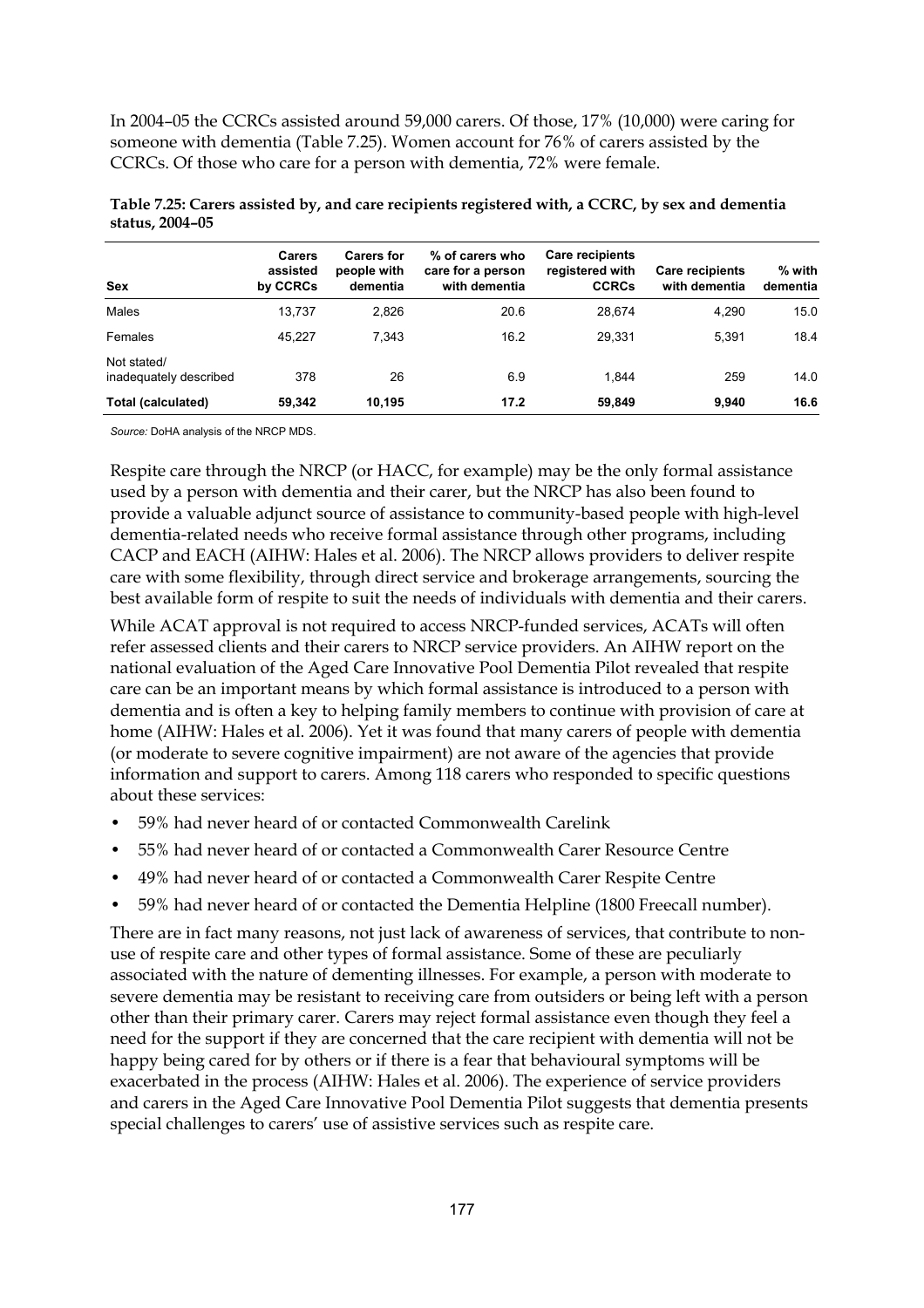Responses from carers to questions about their use of respite care services in the Survey of Disability, Ageing and Carers provide some insight into reasons for not using respite care, but our understanding of the issues (covered comprehensively by questions in the survey) is hampered by high sampling errors associated with small sample sizes. A main issue is that detailed information on carers and care recipients with dementia is available only where the carer is a co-resident primary carer. This, combined with low sample sizes in the older household population, means that the richness of questions about service use in the survey is not fully exploited.

The data which are available points to carer and care recipient factors in the non-use of respite care services, in situations where there is an identified need for respite (Table 7.26).

| Main reason never used respite care                | <b>Number</b> | Per cent |
|----------------------------------------------------|---------------|----------|
| Has used respite care                              | $*3,600$      | $*30.7$  |
| Used respite care in the last three months         | $*2,900$      | $*25.2$  |
| Used respite care but not in the last three months | **600         | $*5.5$   |
| Never used respite care                            | $*8,100$      | 69.3     |
| Does not need service                              | $*4,900$      | $*41.6$  |
| Available services not suited to needs             |               |          |
| Recipient does not want service                    | **2,000       | $*17.3$  |
| Carer does not want service                        | **1.000       | $*8.2$   |
| Other reason                                       | **300         | $*2.2$   |
| <b>Total</b>                                       | 11,700        | 100.0    |

**Table 7.26: Co-resident primary carers of people with dementia living in households, estimated number of carers, by recent use of respite care services, 2003** 

Estimate has a relative standard error of 25% to 50% and should be used with caution.

\*\* Estimate has a relative standard error greater than 50% and is considered too unreliable for general use.

Nil or rounded to zero.

*Source:* AIHW analysis of the ABS 2003 Survey of Disability, Ageing and Carers confidentialised unit record file.

## **7.5 Residential aged care**

When a person with need for assistance can no longer manage or be managed at home, they may enter a residential aged care facility. Certain aspects of dementia care have been reported to contribute to an elevated risk of use of residential care among older people. LoGiudice et al. (1997:316) concluded that:

*There seems to be a large gap in the ability to service adequately the needs of those with dementia living at home, so that residential care becomes the only option…It may be possible to target a subgroup of this population that may benefit from innovative home care schemes in an attempt to avoid institutionalisation. It is imperative, however, that alternative options do not subsequently place extra financial or social costs on carers.* 

The implied link between the use of residential care in relation to dementia care and the cost to carers of community-based alternatives is an important one to make. The study of dementia care in Australia by LoGiudice and colleagues found that people caring for a person with dementia experienced a significant increase in psychological morbidity and carer burden over the study period, whereas, on average, psychological morbidity among spouse carers of people without cognitive impairment decreased over time. Chapter 6, in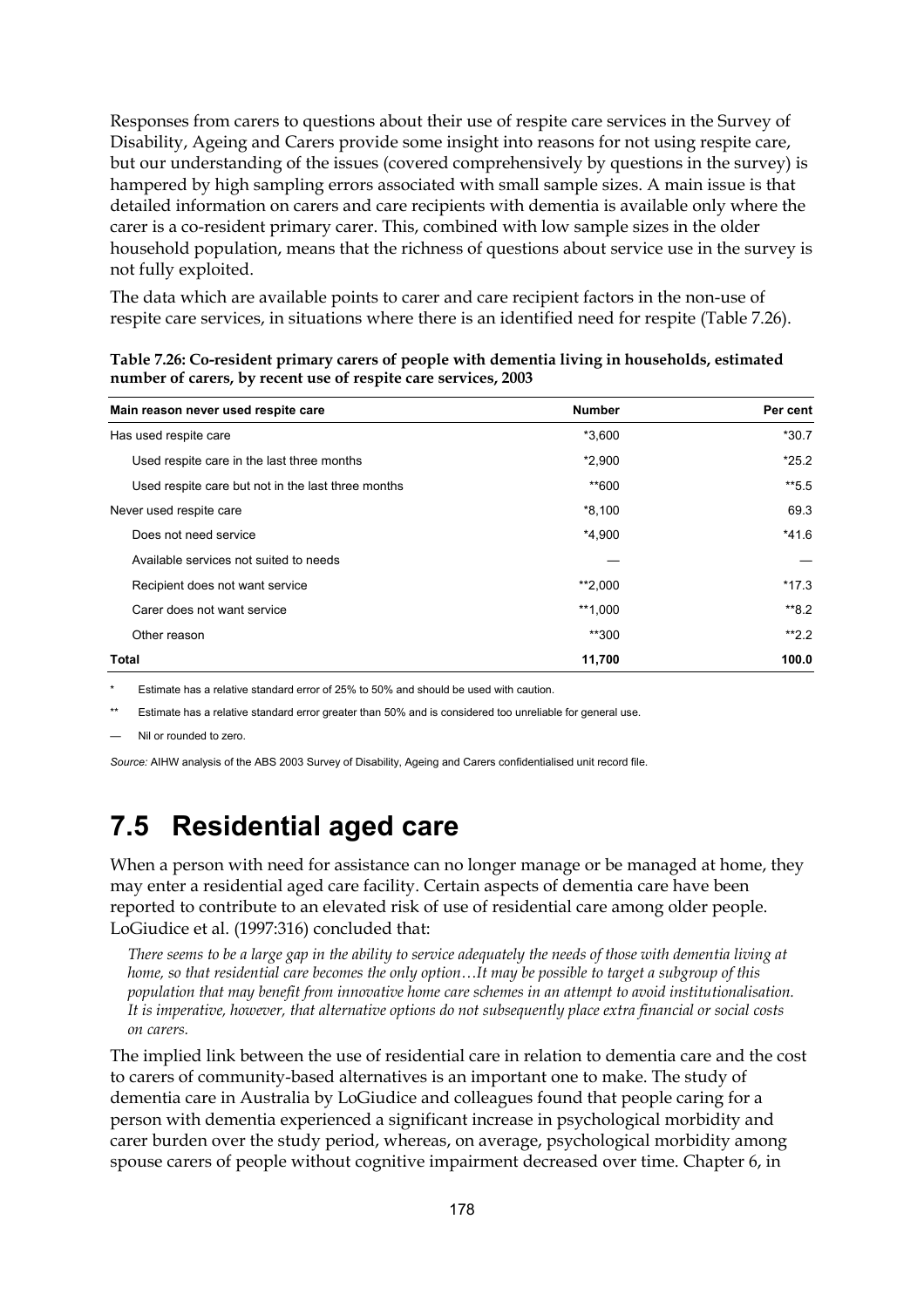addressing the topic of family carers of people with dementia, highlights that sense of relationship and family obligation is a primary motivator for provision of care at home. Indeed, it is not uncommon for carers, particularly older carers providing assistance to a spouse, to be unwilling to separate their caring role from their relationship to the care recipient (and may therefore continue to regard their role as wife, husband, or partner, not carer). A need for high-level ADL assistance arises in connection with many health conditions; however, severe dementia involves not only high ADL impairment but a loss of personhood that can disrupt interpersonal relationships and undermine motivation as a foundation of caring relationships within families (Mittelman et al. 1993).

Supporting the claims of the extra burden on carers associated with dementia care in community settings are findings of increased dependency, hence increased costs relating to dementia care for people in aged care facilities and hospitals (see for example Gallo et al. 2000 and Kavanagh et al. 1993) and the higher levels of skill needed by community care workers in the field of dementia care (AIHW: Hales et al. 2006).

Dementia is the most common primary diagnosis made by ACATs in Australia (Lincoln Gerontology Centre 2002:36) and is associated with high rates of admission to permanent residential care. Administrative data on residents in aged care facilities accredited by the Australian Government are recorded in the Aged and Community Care Management Information System (ACCMIS). In addition, the ABS SDAC samples people in residential aged care facilities as part of the cared accommodation component of the survey. In 2003, 5,000 residents were sampled, or about 1 in 30 residents. The survey also provides information about disease and disability. While ACCMIS records all users of residential services, it does not contain diagnosis information, leaving the SDAC as the main source of information about people with dementia in residential care facilities. As noted in Chapter 3, the prevalence of dementia in these settings is likely to be more accurate than in the household component of the survey, although people who have undiagnosed or early-stage dementia, or whose dementia symptoms are masked by the symptoms of other health conditions and disabilities, may not be identified.

Following implementation of the new funding instrument for residential aged care (the ACFI), a record of morbidity will be kept allowing more accurate analysis of illness and disability in residential aged care settings.

Currently, the Resident Classification Scale (RCS) is the instrument used for setting residential care subsidy rates according to determined levels of resident dependency (RCS 1 to 8). This report has taken estimates of the numbers of people in residential aged care with dementia from the SDAC and allocated them across the 8 RCS categories based on a mapping of questions from the RCS to questions on the cared accommodation component of the SDAC (Box 7.5). This method gives a more accurate allocation of residents with dementia across the 8 RCS categories than that reported by AIHW in 2004 (AIHW 2004f).

#### **Box 7.5: Mapping from RCS questions to SDAC**

*The 20 questions from the RCS questionnaire were mapped to questions from the 2003 SDAC. From this mapping an estimate was made of the likely response to the RCS questions. A weight was applied to each response to these mapped SDAC questions which when added provided a proxy RCS score (SDAC-RCS*  score). The distribution of the SDAC-RCS score was adjusted to fit as closely as possible the distribution of *the RCS scores from the RCS file. This provided the cut off points for the SDAC-RCS between each level on the RCS scale and an estimated RCS classification for each record in the SDAC. Hence, the level of funding could be attributed to each record in the SDAC and to the main cause of disability recorded in the SDAC.*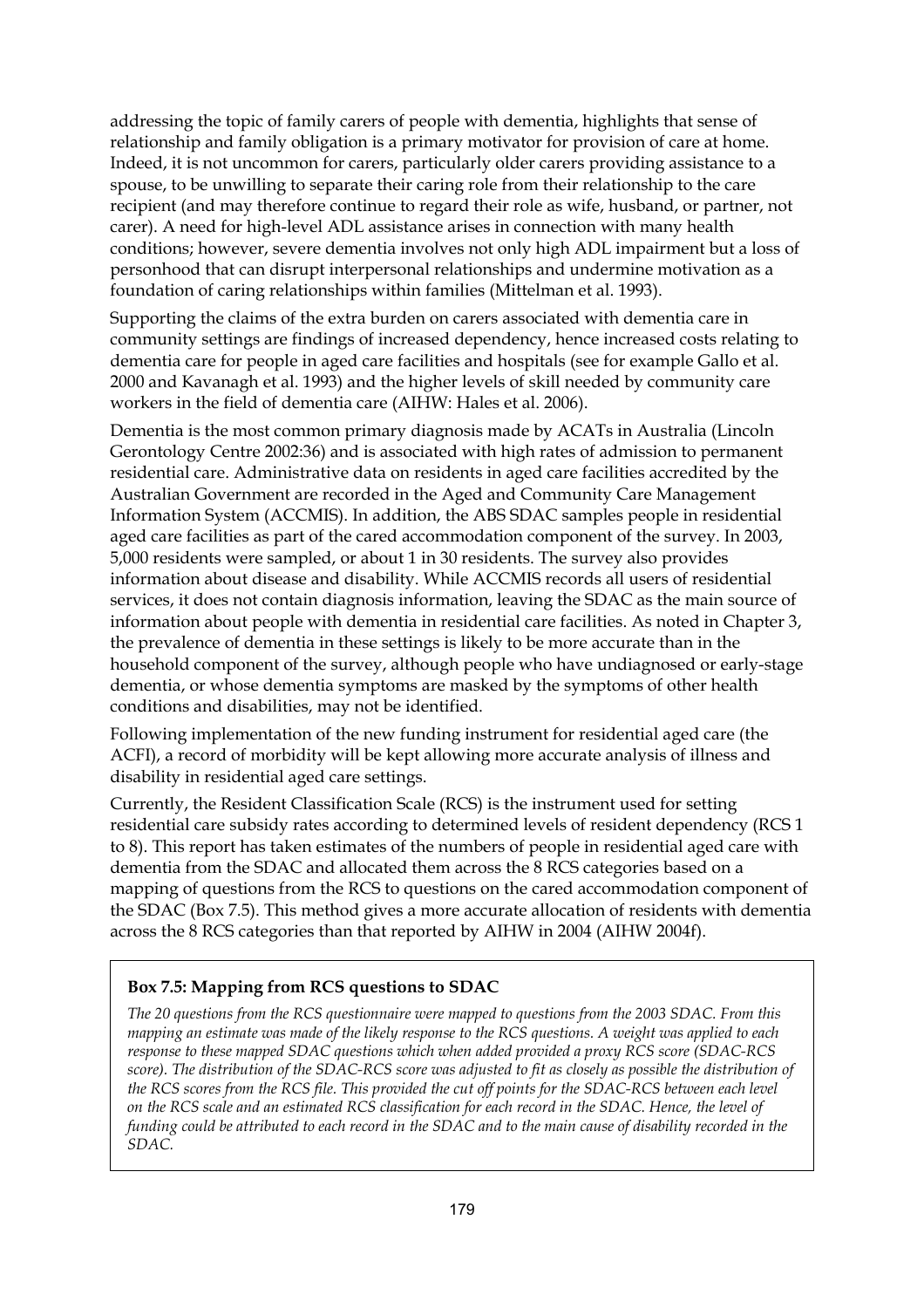In 2003, the SDAC identified 67,650 people in permanent residential aged care with dementia and Alzheimer's disease (Table 7.27), comprising 48% of the permanent resident population (as at June 2003). There are more than three times as many females as males (52,000 females compared to 16,000 males) in residential aged care with dementia and Alzheimer's disease. For other diseases there are only twice as many females (48,000) as males (23,000). Eightythree per cent of people with dementia and Alzheimer's disease in residential aged care (56,000 people) were in high care settings (RCS 1–RCS 4) and over half (56%) were aged over 85 years.

The age profile of people with dementia in residential aged care is different for males and females: 30% of males with dementia in residential aged care are less than 80 years of age compared with 17% of females in the same age range. Nearly 60% of females in residential aged care are over 85 years of age.

The age profile for people with dementia is slightly older than that for all permanent residents: 23% of male residents are aged less than 75 but this is true for only 14% of males with dementia. Similarly, 10% of all female residents are aged less than 75 and this compares with 6% of females with dementia.

A person with dementia is also more likely to be in high level care (RCS 1–RCS 4): 83% of people with dementia require high care compared with 64% of all permanent residents. The proportion of each RCS level for people with dementia decreases from 72% in RCS 1 to 46% in RCS 4 and only 23% of low level aged care is for people with dementia.

Thirty-six per cent of males with dementia in residential aged care are in RCS 1 and 27% in RCS 2. For females with dementia, 29% are in RCS 1 and 31% in RCS 2.

| Sex/age                                                            | RCS <sub>1</sub> | RCS <sub>2</sub> | RCS <sub>3</sub> | RCS <sub>4</sub> | RCS <sub>5</sub><br>RCS <sub>8</sub> | Total <sup>(a)</sup> | % total<br>dementia | Total<br>permanent<br>residents <sup>(b)</sup> | % total<br>permanent<br>residents |
|--------------------------------------------------------------------|------------------|------------------|------------------|------------------|--------------------------------------|----------------------|---------------------|------------------------------------------------|-----------------------------------|
| <b>Males with dementia</b>                                         |                  |                  |                  |                  |                                      |                      |                     |                                                |                                   |
| < 65                                                               | 154              | 52               | 148              | 0                | 48                                   | 402                  | 2.6                 | 3,123                                          | 8.1                               |
| 65-69                                                              | 121              | 91               | 96               | 60               | 120                                  | 488                  | 3.1                 | 2,208                                          | 5.8                               |
| $70 - 74$                                                          | 459              | 360              | 173              | 0                | 268                                  | 1,260                | 8.1                 | 3,909                                          | 10.2                              |
| $75 - 79$                                                          | 885              | 663              | 366              | 159              | 425                                  | 2,498                | 16.0                | 6,591                                          | 17.2                              |
| $80 - 84$                                                          | 1,418            | 1,132            | 725              | 149              | 489                                  | 3,913                | 25.0                | 8,482                                          | 22.1                              |
| $85+$                                                              | 2,609            | 1,964            | 1,045            | 407              | 1,057                                | 7,082                | 45.3                | 14,066                                         | 36.7                              |
| Total                                                              | 5,646            | 4,262            | 2,554            | 775              | 2,407                                | 15,644               | 100.0               | 38,379                                         | 100.0                             |
| Percentage<br>of males with<br>dementia in<br>each RCS<br>category | 36.1             | 27.2             | 16.3             | 5.0              | 15.4                                 | 100.0                |                     |                                                |                                   |

| Table 7.27: Dementia and Alzheimer's disease in residential aged care, by RCS category, 2003 |  |  |  |
|----------------------------------------------------------------------------------------------|--|--|--|
|                                                                                              |  |  |  |

*(continued)*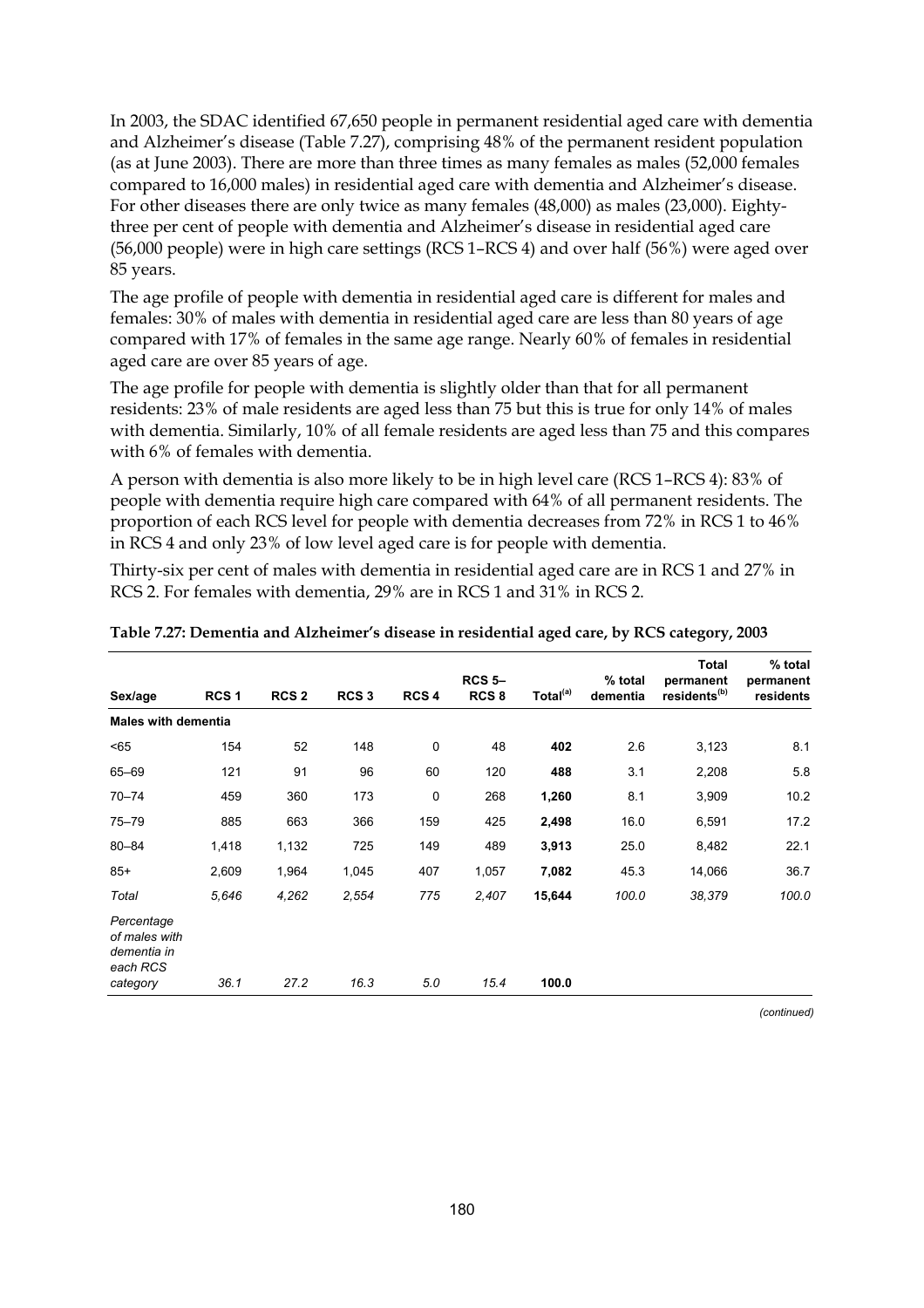| Sex/age                                                                 | RCS <sub>1</sub> | RCS <sub>2</sub> | RCS <sub>3</sub> | RCS 4 | <b>RCS 5-</b><br>RCS <sub>8</sub> | Total <sup>(a)</sup> | % total<br>dementia | <b>Total</b><br>permanent<br>residents <sup>(b)</sup> | % total<br>permanent<br>residents |
|-------------------------------------------------------------------------|------------------|------------------|------------------|-------|-----------------------------------|----------------------|---------------------|-------------------------------------------------------|-----------------------------------|
| <b>Females with dementia</b>                                            |                  |                  |                  |       |                                   |                      |                     |                                                       |                                   |
| < 65                                                                    | 171              | 83               | 122              | 0     | 173                               | 549                  | 1.1                 | 2,915                                                 | 2.9                               |
| 65-69                                                                   | 194              | 152              | 190              | 0     | 223                               | 759                  | 1.5                 | 2,145                                                 | 2.1                               |
|                                                                         |                  | 644              |                  | 0     |                                   |                      | 3.6                 |                                                       |                                   |
| $70 - 74$<br>$75 - 79$                                                  | 347              |                  | 343              |       | 562                               | 1,896                |                     | 4,803                                                 | 4.8                               |
|                                                                         | 1,184            | 1,663            | 971              | 340   | 1,380                             | 5,538                | 10.6                | 11,695                                                | 11.6                              |
| $80 - 84$                                                               | 3,061            | 3,909            | 2,594            | 846   | 2,195                             | 12,605               | 24.2                | 22,397                                                | 22.2                              |
| $85+$                                                                   | 9,932            | 9,890            | 5,277            | 1,087 | 4,472                             | 30,658               | 59.0                | 56,717                                                | 56.3                              |
| Total                                                                   | 14,888           | 16,341           | 9,497            | 2,274 | 9,006                             | 52,006               | 100.0               | 100,672                                               | 100.0                             |
| Percentage<br>of females<br>with<br>dementia in<br>each RCS<br>category | 28.6             | 31.4             | 18.3             | 4.4   | 17.3                              | 100.0                |                     |                                                       |                                   |
| Persons with dementia                                                   |                  |                  |                  |       |                                   |                      |                     |                                                       |                                   |
| < 65                                                                    | 325              | 135              | 270              | 0     | 221                               | 951                  | 1.4                 | 6,038                                                 | 1.9                               |
| 65-69                                                                   | 315              | 243              | 286              | 60    | 343                               | 1,247                | 1.8                 | 4,353                                                 | 3.0                               |
| $70 - 74$                                                               | 806              | 1,004            | 516              | 0     | 830                               | 3,156                | 4.7                 | 8,712                                                 | 7.3                               |
| 75–79                                                                   | 2,069            | 2,326            | 1,337            | 499   | 1,805                             | 8,036                | 11.9                | 18,286                                                | 15.8                              |
| $80 - 84$                                                               | 4,479            | 5,041            | 3,319            | 995   | 2,684                             | 16,518               | 24.4                | 30,879                                                | 23.5                              |
| $85+$                                                                   | 12,541           | 11,854           | 6,322            | 1,494 | 5,529                             | 37,740               | 55.8                | 70,783                                                | 48.4                              |
| <b>Total with</b><br>dementia                                           | 20,535           | 20,603           | 12,051           | 3,049 | 11,413                            | 67,650               | 100.0               | 139,051                                               | 100.0                             |
| Percentage<br>of persons<br>with<br>dementia in<br>each RCS<br>category | 30.4             | 30.5             | 17.8             | 4.5   | 16.9                              | 100.0                |                     |                                                       |                                   |
| <b>Total</b><br>permanent<br>residents                                  | 28,470           | 34,213           | 20,255           | 6,558 | 49,555                            | 139,051              |                     |                                                       |                                   |
| Percentage<br>of permanent<br>residents in<br>each RCS<br>category      | 20.5             | 24.6             | 14.6             | 4.7   | 35.6                              | 100.0                |                     |                                                       |                                   |
| Per cent of<br><b>RCS</b><br>category with<br>dementia                  | 72.1             | 60.2             | 59.5             | 46.5  | 23.0                              | 48.7                 |                     |                                                       |                                   |

**Table 7.27 (continued): Dementia and Alzheimer's disease in residential aged care, by RCS category, 2003** 

— Nil or rounded to zero.

(a) Population with dementia in residential aged care is derived from analysis of the ABS 2003 Survey of Disability, Ageing and Carers.

(b) Total permanent residents of residential aged care (AIHW 2004h).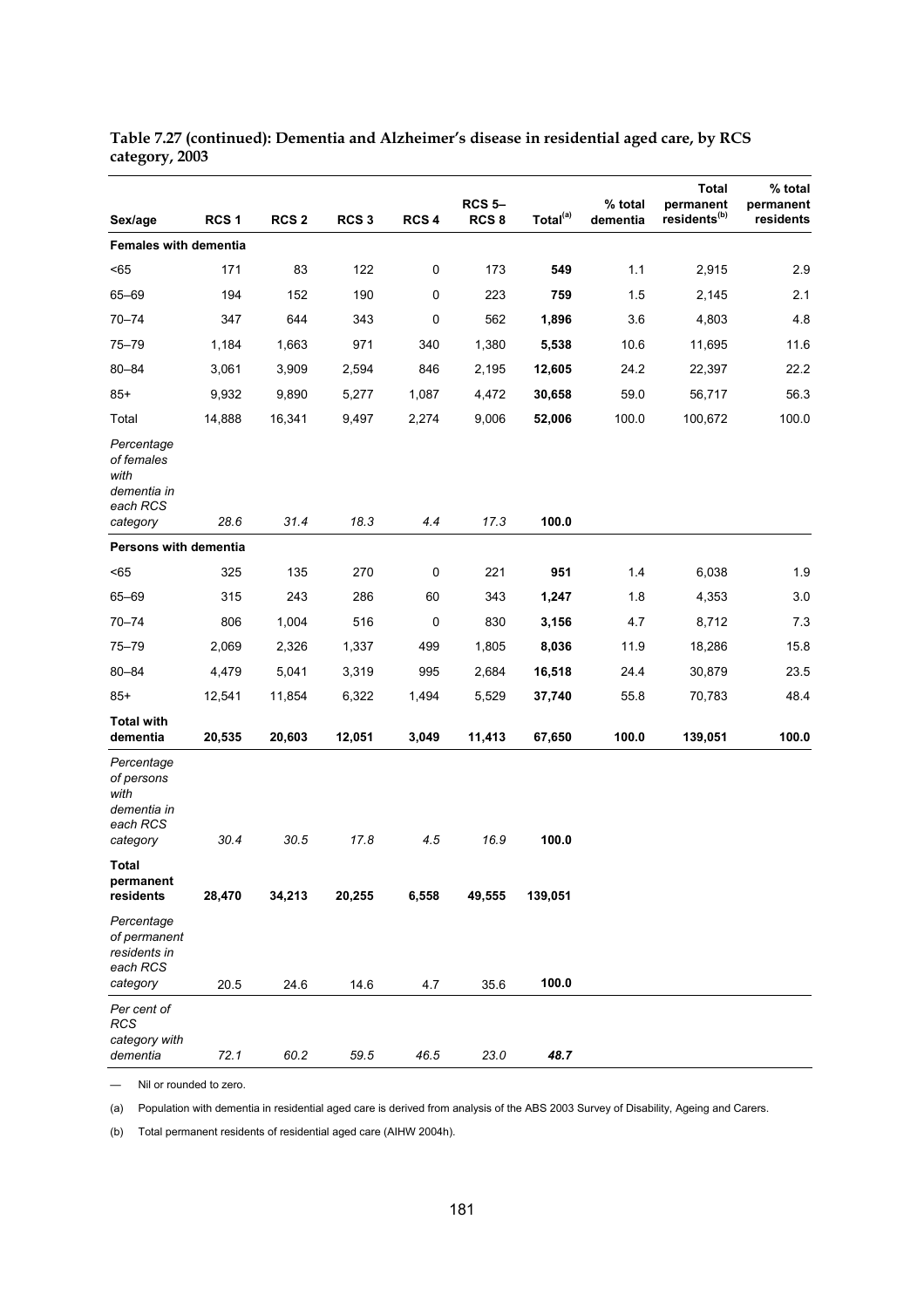## **7.6 Hospitals—admitted patient services**

## **Hospital separations**

Data relating to hospital use in Australia are available from the National Hospital Morbidity Database. The database provides information on the characteristics of admitted patients, including diagnosis and procedures, for each **separation** from hospital by financial year of separation. A record is included for each separation, not for each patient, thus patients who separated more than once in the year have more than one record in the database.

A person with dementia may be admitted to hospital for management of dementia, in which case their record of separation is likely to show dementia as a principal diagnosis, or they may be admitted for some other reason. The principal diagnosis is the diagnosis established after study to be chiefly responsible for the patient's episode of care in hospital. Where the admission is attributed to some other health condition, dementia will also be coded on the record as an additional diagnosis if it contributes to the cost of hospital care.

#### **Box 7.6: ICD-10-AM diagnosis codes for dementia**

*F00—Dementia in Alzheimer's disease F01—Vascular dementia F02—Dementia in other diseases classified elsewhere F03—Unspecified dementia F05.1—Delirium superimposed on dementia G30—Alzheimer's disease G31—Other degenerative diseases of nervous system, not elsewhere classified* 

### **Dementia as a principal diagnosis**

In 2003–04, dementia was reported as the principal diagnosis on 10,989 hospital separations, or 0.2% of total hospital separations (Table 7.28). This represents an increase of 727 hospital separations (or 7%) over the 10,117 separations recorded for 1999–00.

For all years examined, the number of separations for patients with a principal diagnosis of dementia peak in the 80–84 years and 85–89 years age groups. There were approximately 10 times as many separations with a principal diagnosis of dementia for patients aged 85 years or over as there were for those 60 years of age or under. Overall, there were more separations for women with a principal diagnosis of dementia than for men (55% of separations for patients with a principal diagnosis of dementia were for women in 2003–04). There were almost twice as many separations for female patients with a principal diagnosis of dementia aged 85 and over as there were for males in this age group.

The higher number of separations for female than male patients is due to the higher number of females among older patients (75 years and over)—at all ages men have higher agespecific rates of hospital separation with a principal diagnosis of dementia than women (Table 7.29). Age-specific rates of hospital separation with a principal diagnosis of dementia were highest in age groups 85–89 years and 90–94 years for both men and women in 2003– 04.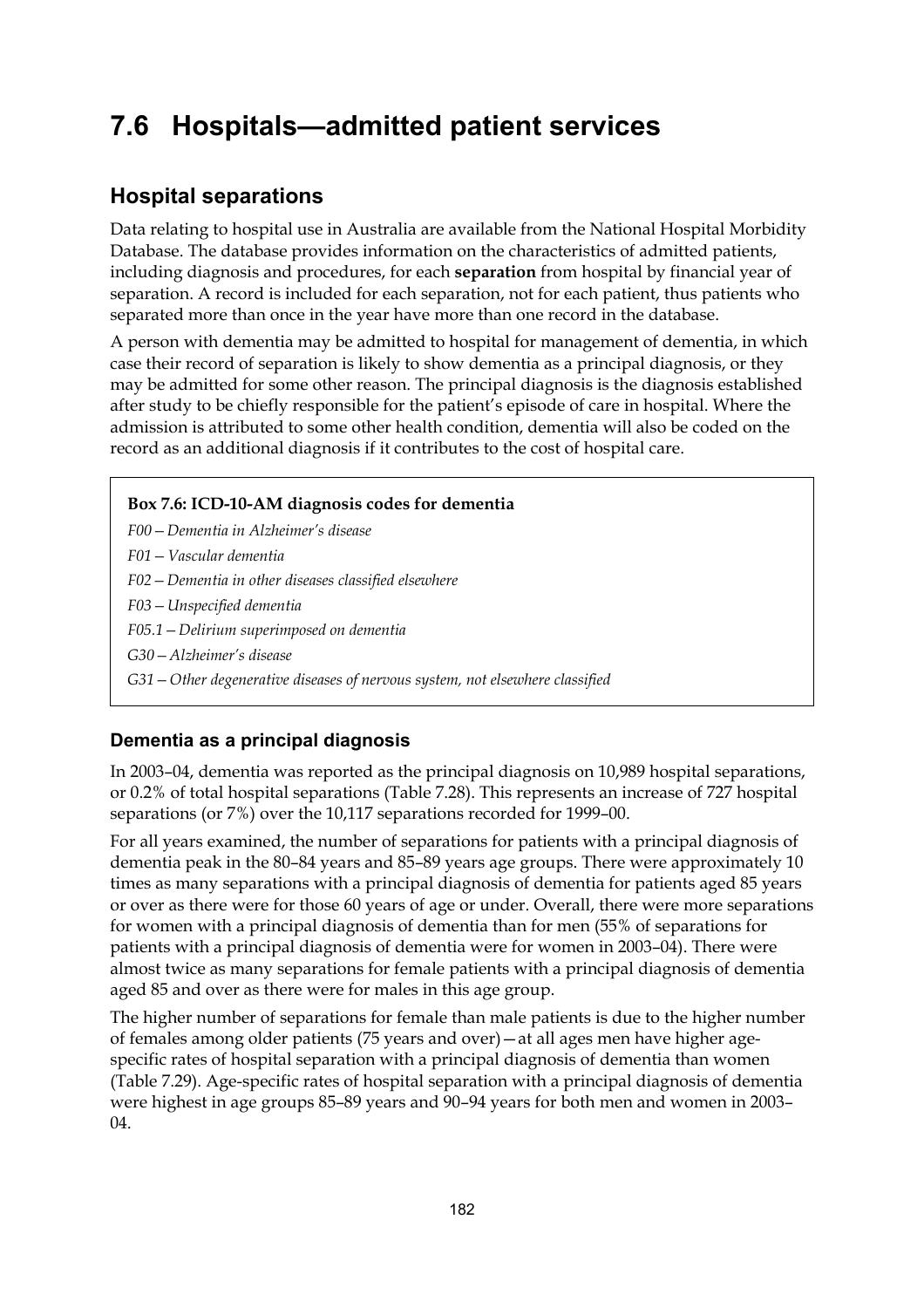Age-standardised rates adjust crude rates of hospital separations to take account of different age structures, both between the sexes and in different years. Crude separation rates are similar for men and women; however, the age-standardised rate for women (2.8 separations per 1,000 women aged 60 years or over in 2003–04) is lower than that for men (3.6 separations per 1,000 men aged 60 years or over). The age-standardised rate of hospital separations with a principal diagnosis of dementia remained fairly stable between 1999–00 and 2003–04 at around 3.1 separations per 1,000 persons aged 60 years and over.

| Sex/age        | 1999-00 | 2000-01 | 2001-02 | 2002-03 | 2003-04 |
|----------------|---------|---------|---------|---------|---------|
| <b>Males</b>   |         |         |         |         |         |
| $0 - 59$       | 127     | 129     | 108     | 114     | 120     |
| $60 - 64$      | 130     | 113     | 116     | 154     | 148     |
| $65 - 69$      | 270     | 271     | 271     | 260     | 232     |
| $70 - 74$      | 590     | 610     | 586     | 621     | 513     |
| $75 - 79$      | 1,040   | 1,079   | 955     | 1,055   | 1,135   |
| $80 - 84$      | 1,160   | 1,268   | 1,274   | 1,364   | 1,367   |
| $85 - 89$      | 961     | 974     | 895     | 959     | 989     |
| $90 - 94$      | 245     | 319     | 370     | 337     | 360     |
| $95+$          | 42      | 53      | 67      | 60      | 92      |
| Total          | 4,565   | 4,816   | 4,642   | 4,924   | 4,956   |
| <b>Females</b> |         |         |         |         |         |
| $0 - 59$       | 104     | 100     | 101     | 92      | 135     |
| $60 - 64$      | 110     | 103     | 72      | 108     | 108     |
| 65-69          | 193     | 205     | 169     | 166     | 174     |
| $70 - 74$      | 475     | 506     | 526     | 482     | 501     |
| $75 - 79$      | 1,052   | 1,126   | 1,081   | 1,021   | 1,060   |
| $80 - 84$      | 1,454   | 1,543   | 1,465   | 1,585   | 1,752   |
| $85 - 89$      | 1,550   | 1,480   | 1,423   | 1,431   | 1,434   |
| $90 - 94$      | 512     | 700     | 691     | 748     | 707     |
| $95+$          | 102     | 152     | 168     | 183     | 162     |
| Total          | 5,552   | 5,915   | 5,696   | 5,816   | 6,033   |
| <b>Persons</b> |         |         |         |         |         |
| $0 - 59$       | 231     | 229     | 209     | 206     | 255     |
| 60-64          | 240     | 216     | 188     | 262     | 256     |
| 65-69          | 463     | 476     | 440     | 426     | 406     |
| $70 - 74$      | 1,065   | 1,116   | 1,112   | 1,103   | 1,014   |
| 75-79          | 2,092   | 2,205   | 2,036   | 2,076   | 2,195   |
| $80 - 84$      | 2,614   | 2,811   | 2,739   | 2,949   | 3,119   |
| 85-89          | 2,511   | 2,454   | 2,318   | 2,390   | 2,423   |
| $90 - 94$      | 757     | 1,019   | 1,061   | 1,085   | 1,067   |
| $95+$          | 144     | 205     | 235     | 243     | 254     |
| Total          | 10,117  | 10,731  | 10,338  | 10,740  | 10,989  |

**Table 7.28: Separations with principal diagnosis of dementia(a), by age and sex, 1999–00 to 2003–04** 

(a) ICD-10-AM diagnosis codes F00, F01, F02, F03, F051, G30 and G31. Principal diagnosis G31 included only when additional diagnosis of dementia is recorded.

*Note:* Separations with missing data on patient age and/or sex are included in the relevant totals.

*Source:* AIHW analysis of the National Hospital Morbidity Database.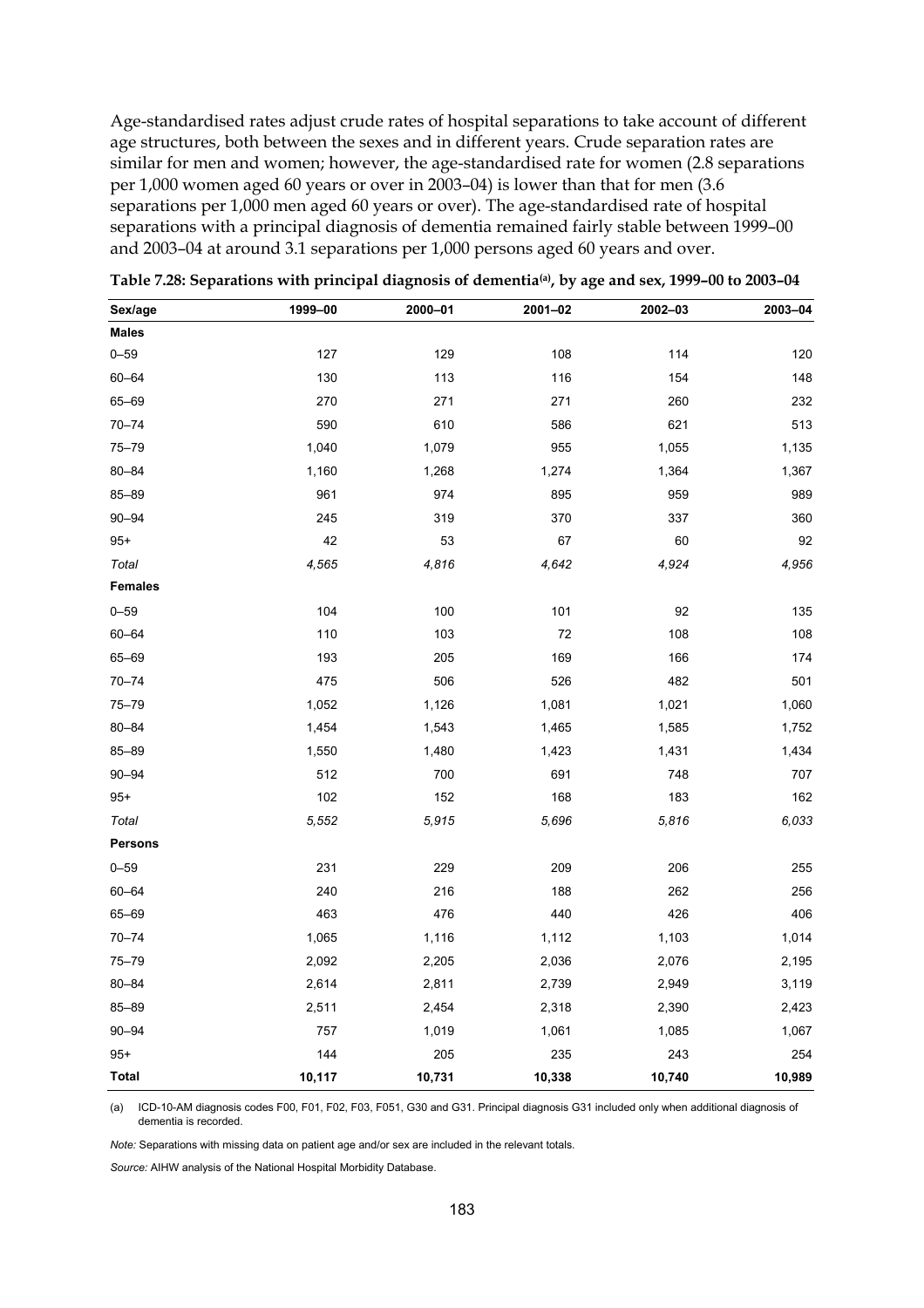| Sex/age                      | 1999-00 | 2000-01 | 2001-02 | 2002-03 | 2003-04 |
|------------------------------|---------|---------|---------|---------|---------|
| <b>Males</b>                 |         |         |         |         |         |
| $60 - 64$                    | 0.33    | 0.28    | 0.28    | 0.36    | 0.33    |
| 65-69                        | 0.81    | 0.81    | 0.80    | 0.74    | 0.64    |
| $70 - 74$                    | 1.99    | 2.02    | 1.93    | 2.05    | 1.70    |
| $75 - 79$                    | 4.82    | 4.83    | 4.15    | 4.46    | 4.65    |
| $80 - 84$                    | 10.03   | 10.27   | 9.61    | 9.67    | 9.12    |
| 85-89                        | 17.45   | 16.79   | 14.77   | 15.29   | 15.28   |
| $90 - 94$                    | 15.21   | 18.45   | 19.87   | 17.10   | 17.03   |
| $95+$                        | 11.01   | 12.44   | 14.00   | 11.46   | 16.01   |
| Crude rate 60+               | 3.11    | 3.19    | 3.00    | 3.10    | 3.03    |
| Age-standardised rate 60+(b) | 3.84    | 3.90    | 3.63    | 3.67    | 3.57    |
| <b>Females</b>               |         |         |         |         |         |
| $60 - 64$                    | 0.28    | 0.26    | 0.17    | 0.25    | 0.25    |
| 65-69                        | 0.56    | 0.59    | 0.48    | 0.46    | 0.47    |
| $70 - 74$                    | 1.42    | 1.51    | 1.58    | 1.46    | 1.53    |
| $75 - 79$                    | 3.70    | 3.89    | 3.69    | 3.45    | 3.53    |
| $80 - 84$                    | 7.81    | 7.89    | 7.10    | 7.34    | 7.77    |
| 85-89                        | 13.60   | 12.50   | 11.64   | 11.47   | 11.31   |
| $90 - 94$                    | 11.70   | 14.95   | 13.84   | 14.27   | 12.86   |
| $95+$                        | 8.15    | 11.38   | 11.56   | 11.70   | 9.65    |
| Crude rate 60+               | 3.19    | 3.33    | 3.13    | 3.14    | 3.16    |
| Age-standardised rate 60+(b) | 2.94    | 3.03    | 2.81    | 2.79    | 2.81    |
| <b>Persons</b>               |         |         |         |         |         |
| $60 - 64$                    | 0.31    | 0.27    | 0.23    | 0.31    | 0.29    |
| 65-69                        | 0.68    | 0.70    | 0.64    | 0.60    | 0.55    |
| $70 - 74$                    | 1.69    | 1.76    | 1.74    | 1.74    | 1.61    |
| $75 - 79$                    | 4.19    | 4.30    | 3.89    | 3.90    | 4.03    |
| 80-84                        | 8.66    | 8.81    | 8.08    | 8.26    | 8.31    |
| 85-89                        | 14.86   | 13.91   | 12.68   | 12.75   | 12.65   |
| $90 - 94$                    | 12.65   | 15.89   | 15.48   | 15.05   | 14.01   |
| $95+$                        | 8.82    | 11.64   | 12.16   | 11.64   | 11.27   |
| Crude rate 60+               | 3.15    | 3.27    | 3.07    | 3.12    | 3.10    |
| Age-standardised rate 60+(b) | 3.29    | 3.36    | 3.12    | 3.14    | 3.10    |

**Table 7.29: Age-specific rates of hospital separation with a principal diagnosis of dementia(a) per 1,000 persons, by sex, 1999–00 to 2003–04** 

(a) ICD-10-AM diagnosis codes F00, F01, F02, F03, F051, G30 and G31. Principal diagnosis G31 included only when additional diagnosis of dementia is recorded.

(b) Direct standardisation using the standard Australian population at 30 June 2001.

*Note:* Age–sex-specific rates are based on ABS population estimates for 31 December of each year.

*Sources:* Table 7.28 and ABS 2003.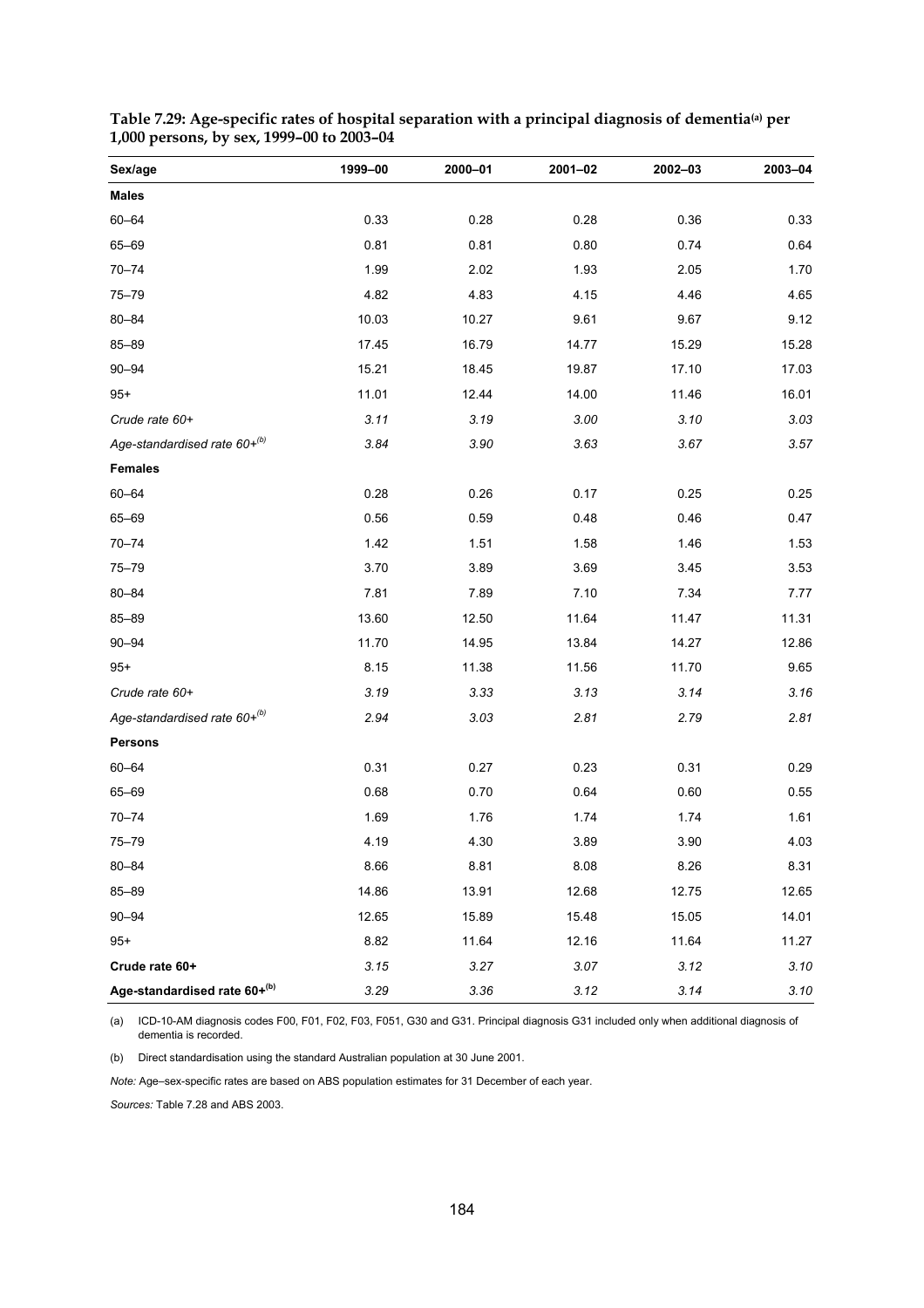One measure of resource use by admitted patients is the number of days spent in hospital. Dementia—or other health conditions—can contribute to the cost of treatment in hospital in a number of ways, one of which is to increase length of stay beyond that which would occur on average for treating the main condition (i.e. where dementia is an additional diagnosis). Also, in considering the impact of dementia as a reason for admission to hospital, it is insightful to examine the average number of days that a person admitted for dementia management spends in hospital (Box 7.7).

#### **Box 7.7: Calculation of admitted patient days**

*In the National Hospital Morbidity Database, patient days provide information on the length of stay of patients and are calculated as the difference between the separation date and admission date, less any leave days. Same-day patients are allocated a length of stay of one day. As the database contains records for patients separating from hospital during the year, this definition means that not all patient days reported will have occurred in the reporting period (1 July to 30 June) and, therefore, cannot be used to calculate accurate financial year-based activity estimates based on patient days. It is expected, however, that patient days for patients who separated during the financial year, but who were admitted in the previous financial year, would be counterbalanced by the patient days for patients in hospital at the end of the financial year who will separate in the following reporting period, and for whom data will be reported in the data collection for the next financial year.* 

The 10,989 separations with a principal diagnosis of dementia in 2003–04 accounted for 289,816 patient days, or 1.5% of all patient days. This compares with dementia as a principal diagnosis accounting for 0.2% of total separations. Clearly dementia separations have a much longer length of stay than the average separation. Taking into account all separations, including same-day separations, there were 0.5 hospital separations per 1,000 persons in 2003–04 for patients whose admission was chiefly attributed to dementia (principal diagnosis), with an average of 26.4 patient days per episode.

Approximately 87% of separations with a principal diagnosis of dementia involved overnight or longer stays (just 1,398 out of 10,989 separations in 2003–04 were same-day separations). When same-day separations are excluded, patients admitted to hospital with a principal diagnosis of dementia stayed in hospital for an average of a month (30 days; Table 7.30). The average (mean) length of stay for all patients in Australian hospitals in 2003–04, excluding same-day separations, was 8.6 days (all ages).

The median length of stay for patients admitted for at least an overnight hospital stay with a principal diagnosis of dementia was 14 days (50th percentile), compared to the mean of 30 days. The large difference between the mean and median can be explained by a small group of patients with dementia who remained in hospital for extended periods of months or years. Again excluding same-day separations, 75% of separations for patients with a principal diagnosis of dementia involved hospital stays of 28 days or less. For 5% of overnight separations, patients with a principal diagnosis of dementia stayed two months or longer (78 days or more). These 5% of separations accounted for 13% of patient days (37,000 patient days) for people with a principal diagnosis of dementia.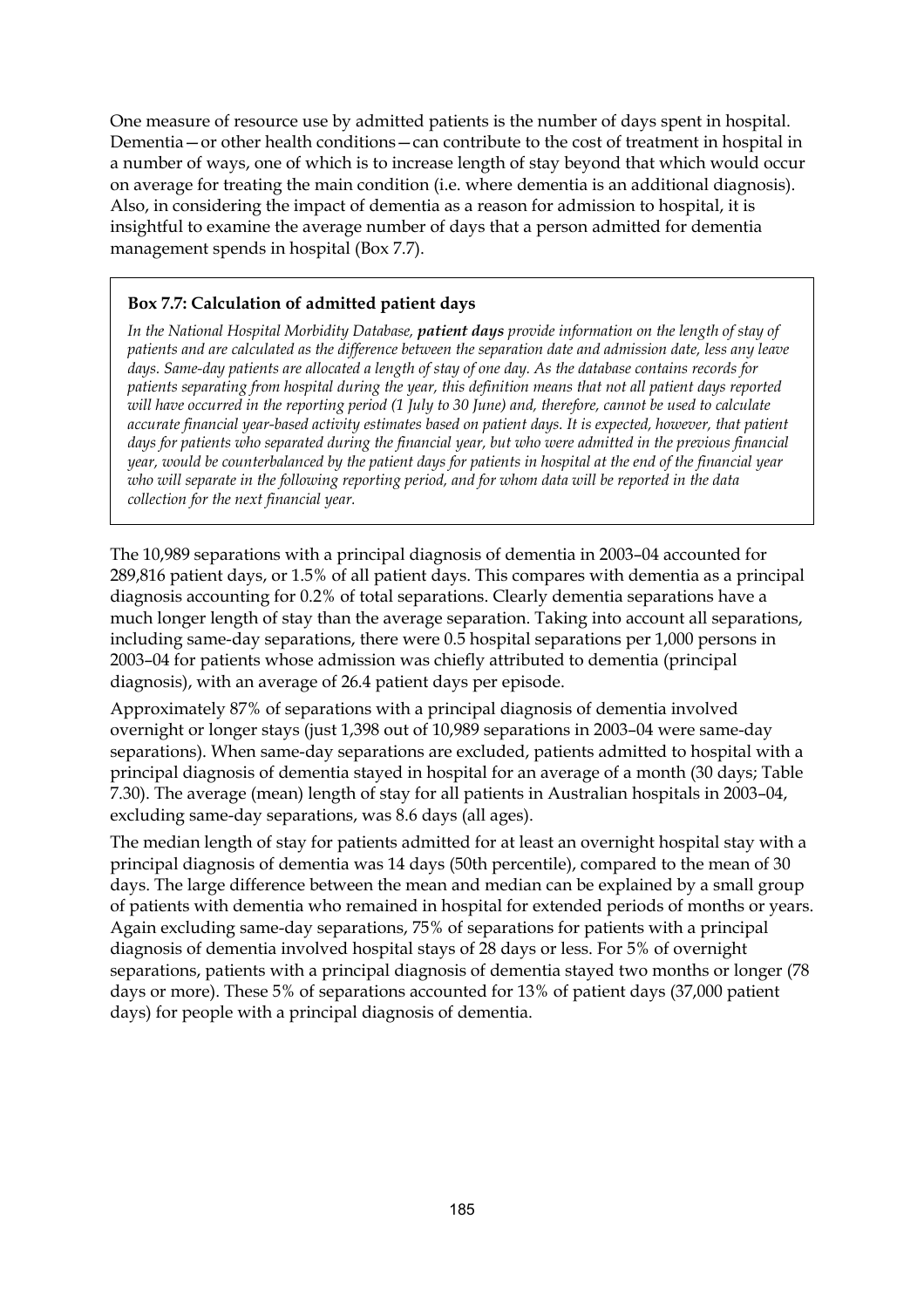|                                                             |                    | <b>Total patient</b> | Mean length | <b>Percentile</b> |      |      |      |      |
|-------------------------------------------------------------|--------------------|----------------------|-------------|-------------------|------|------|------|------|
|                                                             | <b>Separations</b> | days                 | of stay     | 5th               | 25th | 50th | 75th | 95th |
|                                                             | <b>Number</b>      | Days                 | Days        |                   |      | Days |      |      |
| Principal diagnosis of dementia                             | 9.591              | 288.418              | 30.1        | 3                 | 7    | 14   | 28   | 78   |
| Other principal diagnosis                                   | 60,540             | 1.085.691            | 17.9        | 2                 | 5    | 9    | 18   | 47   |
| Any diagnosis of dementia,<br>including principal diagnosis | 70.131             | 1,374,109            | 19.6        | 2                 | 5    | 10   | 20   | 51   |
| All separations, all diagnoses<br>(excluding same-day)      | 3,129,725          | 19,871,746           | 8.6         | $\overline{2}$    | 3    | 5    | 9    | 26   |

**Table 7.30: Length of hospital stay, patient days and separations, by dementia diagnosis (excluding same-day separations), 2003–04** 

*Source:* AIHW analysis of the National Hospital Morbidity Database.

#### **Dementia—any diagnosis**

Patients admitted to hospital are assigned a principal diagnosis and can also be assigned a number of additional diagnoses. Additional diagnoses are conditions or complaints either coexisting with the principal diagnosis or arising during the episode of care. Usual practice is to assign additional diagnoses for conditions that are found to contribute to the resource consumption of the hospital episode of care. Therefore, counts of separations with any given additional diagnosis do not necessarily measure the number of separations for hospital patients who have that condition. Particularly in the case of separations with admission on the same day, hospital separations with an additional diagnosis of dementia might not accurately reflect the number of separations for patients where dementia was present. They do, however, provide a measure of the number of separations for which dementia was thought to contribute significantly to the cost of care and are therefore more likely to be patients with moderate or severe dementia.

In 2003–04, dementia was reported either as a principal or additional diagnosis for 82,806 hospital separations, or 1.2% of total hospital separations (Table 7.31).

In all five years, the number of separations for patients with dementia either as a principal or additional diagnosis increased with age and peaked in the 80–84 years and 85–89 years age groups. Overall, there were more separations for women with dementia either as a principal or additional diagnosis (60% of all separations for patients with dementia in the year 2003– 04) than for men. Below the age of 75 years, more hospital separations were attributed to men with dementia than to women. For patients 75 years and over, however, separations for women outnumbered those for men and the difference was more pronounced with increasing age.

Crude rates of hospital separation with a diagnosis of dementia for the population aged 60 years and over suggest that the separation rate is higher for women (26.4 per 1,000 women aged 60 years and over in 2003–04) than for men (20.3 per 1,000 men in 2003–04) (Table 7.31). To a large extent this is because the female population is considerably older than the male population. To take account of different age structures in the male and female populations, the crude rate of hospital separations with a dementia diagnosis—principal or additional were age-standardised to the national population as at 30 June 2001. The results show that rates of hospital separation with a diagnosis of dementia are similar for men and women, with men having slightly higher rates than women at all ages (age-standardised rates of 24.6 and 22.9 per 1,000 men and women aged 60 years or over, respectively, in 2003–04; Table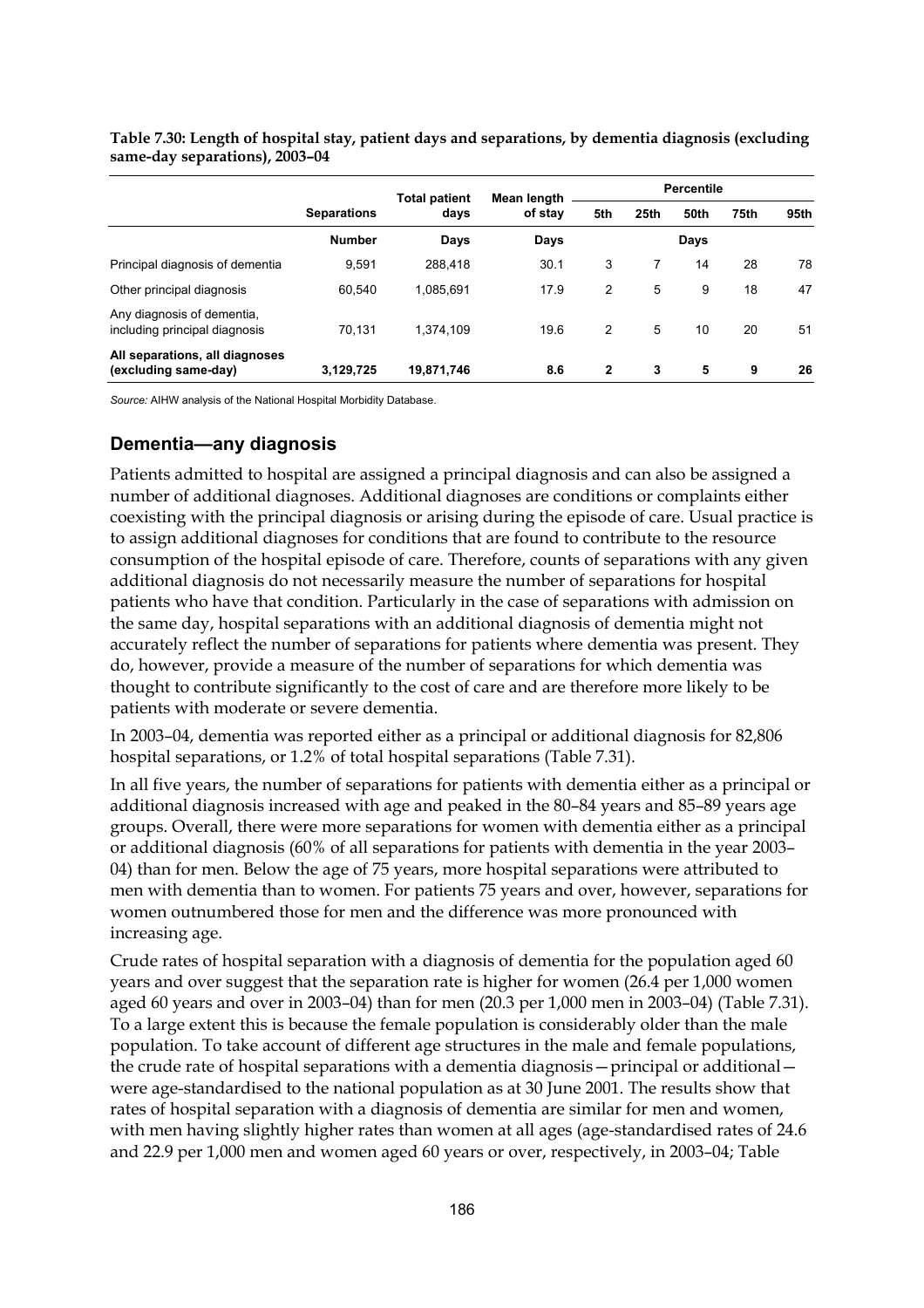7.32). The overall age-standardised rate of hospital separation recorded with a dementia diagnosis was slightly lower in 2002–03 than in 1999–00, and slightly higher in 2003–04 than in 2002–03. Differences over time can relate to the actual number of admitted patients with dementia but may also be due to changes in clinical coding practice.

| Sex/age        | 1999-00 | 2000-01 | 2001-02 | 2002-03 | 2003-04 |
|----------------|---------|---------|---------|---------|---------|
| <b>Males</b>   |         |         |         |         |         |
| $0 - 59$       | 666     | 651     | 572     | 569     | 653     |
| $60 - 64$      | 619     | 625     | 548     | 614     | 657     |
| 65-69          | 1,429   | 1,199   | 1,250   | 1,326   | 1,244   |
| $70 - 74$      | 3,654   | 3,407   | 3,173   | 3,203   | 3,087   |
| $75 - 79$      | 6,544   | 6,529   | 6,062   | 6,351   | 6,927   |
| $80 - 84$      | 7,602   | 7,876   | 7,975   | 8,478   | 9,194   |
| $85 - 89$      | 7,171   | 6,678   | 6,726   | 6,872   | 7,574   |
| $90 - 94$      | 2,168   | 2,614   | 2,818   | 2,907   | 3,188   |
| $95+$          | 408     | 487     | 549     | 577     | 626     |
| Total          | 30,261  | 30,066  | 29,673  | 30,897  | 33,150  |
| <b>Females</b> |         |         |         |         |         |
| $0 - 59$       | 497     | 393     | 412     | 363     | 439     |
| $60 - 64$      | 490     | 429     | 411     | 513     | 500     |
| 65-69          | 1,027   | 972     | 958     | 986     | 1,016   |
| $70 - 74$      | 3,205   | 3,041   | 2,824   | 2,786   | 2,926   |
| $75 - 79$      | 7,796   | 7,299   | 7,301   | 7,102   | 7,588   |
| 80-84          | 11,986  | 11,700  | 11,927  | 12,439  | 13,408  |
| 85-89          | 14,896  | 13,267  | 13,331  | 12,979  | 13,847  |
| $90 - 94$      | 5,772   | 7,001   | 7,182   | 7,439   | 7,836   |
| $95+$          | 1,402   | 1,842   | 1,926   | 2,022   | 2,095   |
| Total          | 47,071  | 45,944  | 46,272  | 46,629  | 49,655  |
| <b>Persons</b> |         |         |         |         |         |
| $0 - 59$       | 1,163   | 1,044   | 984     | 932     | 1,092   |
| $60 - 64$      | 1,109   | 1,054   | 959     | 1,127   | 1,157   |
| $65 - 69$      | 2,456   | 2,171   | 2,208   | 2,312   | 2,260   |
| $70 - 74$      | 6,859   | 6,448   | 5,997   | 5,989   | 6,013   |
| $75 - 79$      | 14,340  | 13,828  | 13,363  | 13,453  | 14,515  |
| $80 - 84$      | 19,588  | 19,576  | 19,902  | 20,917  | 22,602  |
| $85 - 89$      | 22,067  | 19,945  | 20,057  | 19,851  | 21,421  |
| $90 - 94$      | 7,940   | 9,615   | 10,000  | 10,346  | 11,024  |
| $95+$          | 1,810   | 2,329   | 2,475   | 2,599   | 2,721   |
| Total          | 77,332  | 76,012  | 75,946  | 77,533  | 82,806  |

**Table 7.31: Separations with a principal or additional diagnosis of dementia, by age and sex, 1999–00 to 2003–04** 

(a) ICD-10-AM diagnosis codes F00, F01, F02, F03, F051, G30.

*Note:* Separations with missing data on patient age and/or sex are included in the relevant totals.

*Source:* AIHW analysis of the National Hospital Morbidity Database.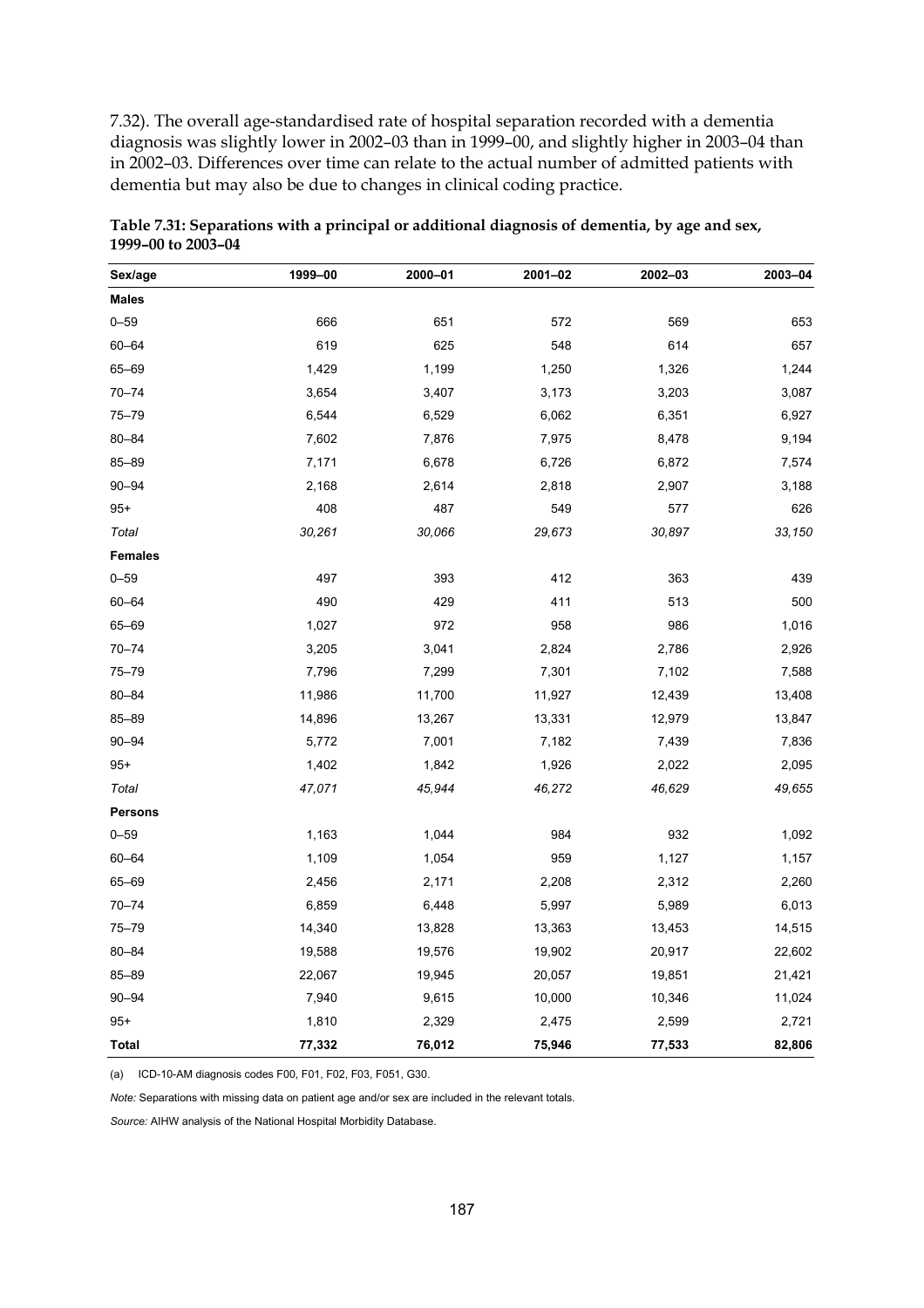| Sex/age                      | 1999-00 | 2000-01 | 2001-02 | 2002-03 | 2003-04 |
|------------------------------|---------|---------|---------|---------|---------|
| <b>Males</b>                 |         |         |         |         |         |
| 60-64                        | 1.58    | 1.53    | 1.30    | 1.42    | 1.47    |
| 65-69                        | 4.29    | 3.59    | 3.68    | 3.79    | 3.44    |
| $70 - 74$                    | 12.31   | 11.30   | 10.45   | 10.57   | 10.23   |
| $75 - 79$                    | 30.36   | 29.26   | 26.34   | 26.84   | 28.40   |
| $80 - 84$                    | 65.73   | 63.81   | 60.17   | 60.08   | 61.31   |
| $85 - 89$                    | 130.20  | 115.11  | 110.97  | 109.59  | 117.03  |
| $90 - 94$                    | 134.60  | 151.22  | 151.33  | 147.48  | 150.77  |
| $95+$                        | 107.00  | 114.35  | 114.69  | 110.24  | 108.96  |
| Crude rate 60+               | 20.71   | 20.03   | 19.26   | 19.54   | 20.34   |
| Age-standardised rate 60+(b) | 26.32   | 25.17   | 23.90   | 23.85   | 24.58   |
| <b>Females</b>               |         |         |         |         |         |
| $60 - 64$                    | 1.25    | 1.07    | 0.99    | 1.21    | 1.14    |
| 65-69                        | 2.97    | 2.81    | 2.73    | 2.74    | 2.73    |
| $70 - 74$                    | 9.61    | 9.10    | 8.47    | 8.42    | 8.91    |
| $75 - 79$                    | 27.46   | 25.20   | 24.91   | 23.97   | 25.28   |
| 80-84                        | 64.38   | 59.83   | 57.81   | 57.60   | 59.44   |
| 85-89                        | 130.72  | 112.06  | 109.07  | 104.00  | 109.21  |
| $90 - 94$                    | 131.92  | 149.51  | 143.84  | 141.97  | 142.49  |
| $95+$                        | 112.06  | 137.96  | 132.50  | 129.31  | 124.77  |
| Crude rate 60+               | 27.24   | 26.09   | 25.70   | 25.39   | 26.41   |
| Age-standardised rate 60+(b) | 24.87   | 23.36   | 22.62   | 22.16   | 22.90   |
| <b>Persons</b>               |         |         |         |         |         |
| $60 - 64$                    | 1.42    | 1.30    | 1.15    | 1.31    | 1.30    |
| 65-69                        | 3.62    | 3.20    | 3.20    | 3.25    | 3.08    |
| $70 - 74$                    | 10.88   | 10.15   | 9.41    | 9.44    | 9.54    |
| $75 - 79$                    | 28.71   | 26.96   | 25.54   | 25.24   | 26.68   |
| $80 - 84$                    | 64.90   | 61.37   | 58.73   | 58.58   | 60.19   |
| $85 - 89$                    | 130.55  | 113.07  | 109.70  | 105.87  | 111.85  |
| $90 - 94$                    | 132.64  | 149.97  | 145.87  | 143.47  | 144.79  |
| $95+$                        | 110.88  | 132.25  | 128.09  | 124.53  | 120.74  |
| Crude rate 60+               | 24.27   | 23.32   | 22.74   | 22.70   | 23.61   |
| Age-standardised rate 60+(b) | 25.53   | 24.17   | 23.18   | 22.89   | 23.61   |

**Table 7.32: Age-specific rates of hospital separation with a principal or additional diagnosis of dementia(a) per 1,000 persons, by age and sex, 1999–00 to 2003–04** 

(a) ICD-10-AM diagnosis codes F00, F01, F02, F03, F051 and G30.

(b) Direct standardisation using the standard Australian population at 30 June 2001.

*Note:* Age–sex-specific rates are based on ABS population estimates for 31 December of each year.

*Source:* AIHW analysis of the National Hospital Morbidity Database, Table 7.31 and ABS 2003.

Overall, patients with either a principal or additional diagnosis of dementia accounted for a total of 1,386,784 patient days—or 6.9% of all patient days—in 2003–04.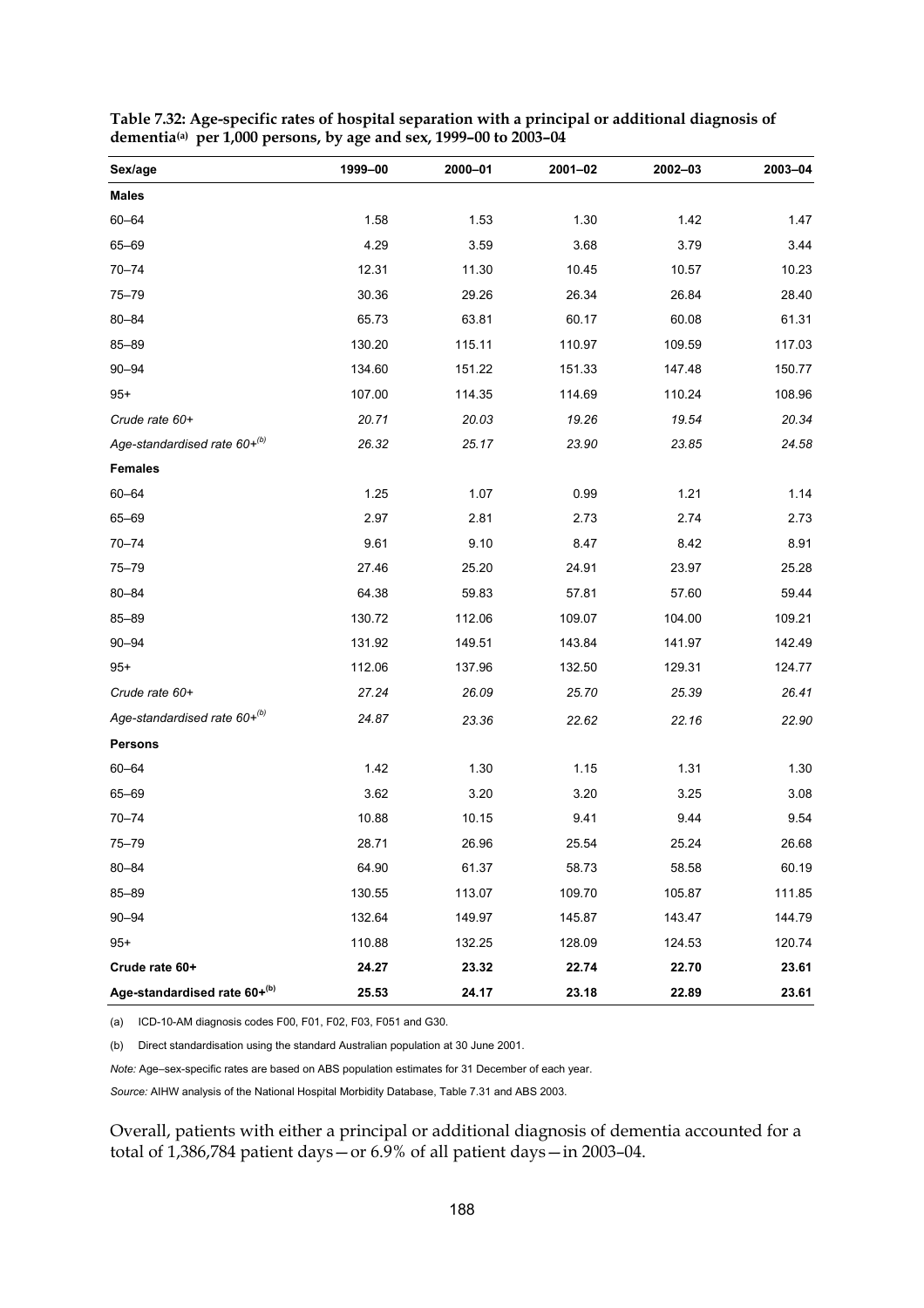There were 11,277 separations for patients with dementia as either the principal or additional diagnosis who were admitted and separated from hospital on the same day in 2003–04. When same-day separations are excluded, patients admitted to hospital with any diagnosis of dementia stayed in hospital for an average of 20 days per separation, approximately 10 days less than the average for patients with a principal diagnosis of dementia (Table 7.30). Median length of stay calculated from separations for patients with a principal or additional diagnosis of dementia was 10 days; 75% of separations for patients with a diagnosis of dementia (either principal or additional) were for periods of 20 days or less. Patient stays were 51 days or more for 5% of separations of patients with a diagnosis of dementia.

Taking into account all separations, including same-day separations, there were 4.1 hospital separations per 1,000 persons in the Australian population in 2003–04 for patients where dementia occasioned admission to hospital or contributed to the cost of treatment (any diagnosis), with an average of 20 patient days per episode.

Table 7.33 shows the length of stay associated with a principal diagnosis of dementia in 2003–04. There were 1.4 million patient days for people with dementia in 2003–04 with an average length of stay of nearly 17 days per separation. Only a principal diagnosis of *Factors influencing health status and contact with health services* results in a longer length of stay per separation (33.5 days) than a principal diagnosis of dementia (26.4 days) for separations with a diagnosis of dementia. This will be due in part to dementia patients waiting to be transferred to appropriate long-term accommodation like a residential aged care facility.

#### **Projected number of hospital separations with dementia in the year 2031**

Projected numbers of such separations in 2031 were calculated using age-specific rates of separation with a principal diagnosis or additional diagnosis of dementia recorded in 2003– 04 and ABS population projections by sex and five-year age groups to 85 years or over. Based on 10,734 hospital separations with a principal diagnosis of dementia in 2003–04, there will be around 30,400 such separations in 2031 assuming that age-specific rates of hospital use for the management of dementia remain the same. Whereas in 2003–04 there were 81,714 hospital separations for people with a principal or additional diagnosis of dementia, it is projected that there will be 238,700 such separations in 2031 due to population ageing. These results point to a quadrupling of hospital separations for people with dementia over the next 25 years, due solely to population ageing. Numbers of hospital admissions for the medical management of dementia (i.e. where dementia is the principal diagnosis) will increase by a factor of three, also due to population ageing, and assuming that major changes in the medical management of dementia do not occur in the projection period. Greater use of community-based memory clinics in lieu of admitted patient services, for example, would potentially affect numbers of hospital admissions.

Assuming an average length of stay of 26.4 days for separations with a principal diagnosis of dementia, in 2031 there could be as many as 802,600 patient days attributed to patients admitted to hospital for the management of dementia (compared with 289,816 patient days in 2003–04). Counting separations coded with a principal or additional diagnosis of dementia, the projected 238,700 separations in 2031 would equate to around 4,774,000 patient days for admitted patients with dementia (including same-day separations and assuming an average of 20 days per separation); in 2003–04 this figure was 1,386,784 days.

Projected increases in the number of separations and patient days associated with patients with a principal diagnosis of dementia logically reflect rising health system costs for the treatment of dementia in hospitals as the population ages. Projected increases in the number